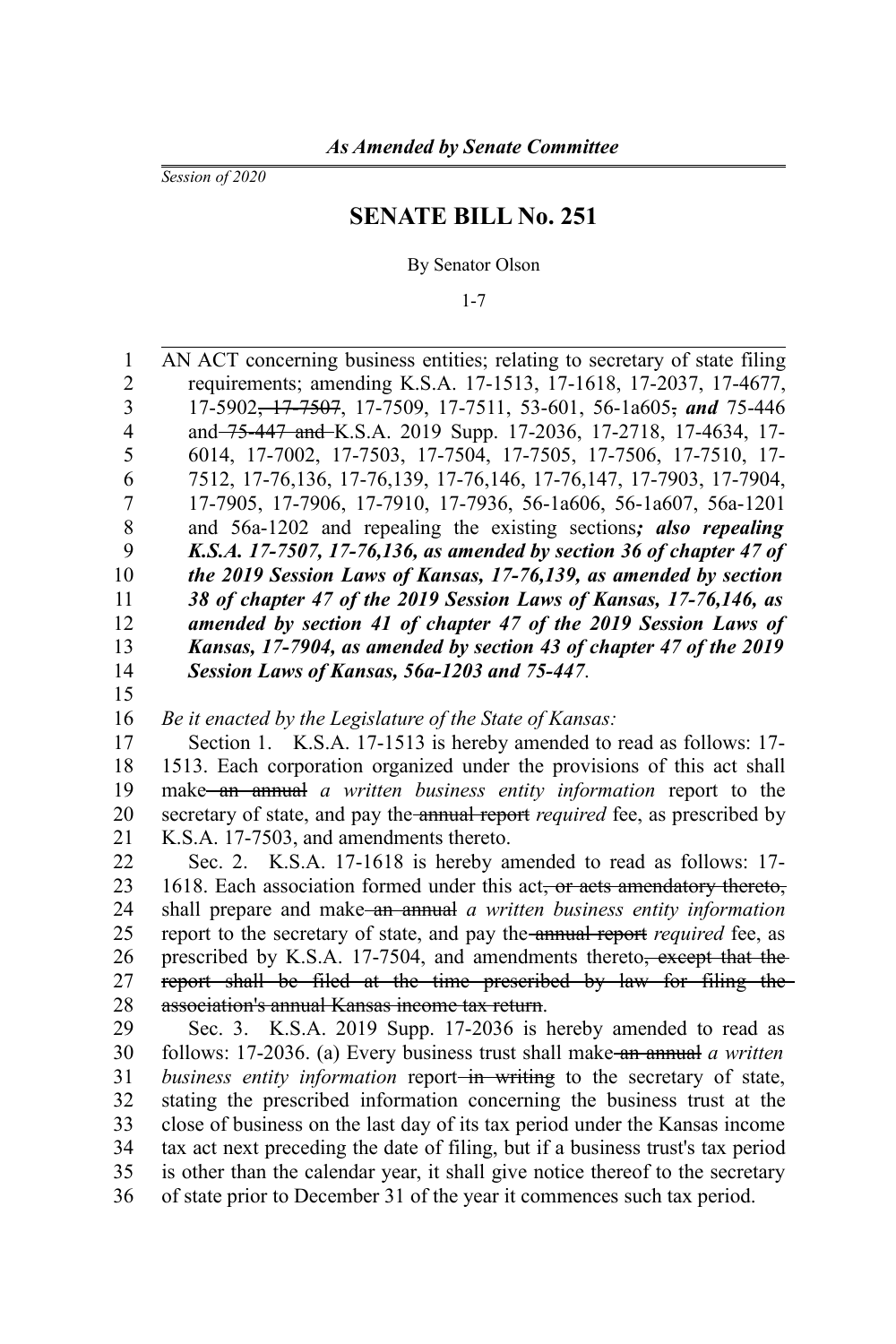*(b)* The reports *report* shall be made on forms provided by the secretary of state and shall be filed *annually biennially, as determined by the year that the business trust filed its formation documents. A business trust that filed formation documents in an even-numbered year shall file a report in each even-numbered year. A business trust that filed formation documents in an odd-numbered year shall file a report in each odd-numbered year. The report shall be filed after the close of the business trust's tax period but not later than* at the time prescribed by law for filing the business trust's annual Kansas income tax return*, unless the business trust has provided notice to the secretary of state that such business trust intends to file business entity information reports biennially or triennially, in which case, such reports shall be filed on the same date prescribed by law for filing the business trust's annual Kansas income tax return in the year the report is due according to the notice. A change in the time for filing reports under this section shall become effective on the first day of the tax period immediately following receipt of the notice of such change by the secretary of state*. 1 2 3 4 5 6 7 8 9 10 11 12 13 14 15 16 17

*(c)* The report shall be signed by a trustee or other authorized officer under penalty of perjury and contain the following: 18 19

(1) Executed copies of all amendments to the instrument by which the business trust was created, or to prior amendments thereto, which *that* have been adopted and have not theretofore been filed under K.S.A. 17- 2033, and amendments thereto, and accompanied by the fee prescribed therein for each such amendment; and 20 21 22 23 24

(2) a verified list of the names and addresses of its trustees as of the end of its tax period each of such business trust's tax periods included in *the report*. 25 26 27

 $(\theta)$ (d) (1) At the time of filing—its annual the business entity *information* report, the business trust shall pay to the secretary of state-anannual report *a* fee in an amount equal to \$40 *\$80, plus the amount specified in rules and regulations of the secretary multiplied by the number of tax periods included in the report*. 28 29 30 31 32

(2) The failure of any domestic or foreign business trust to file its annual *business entity information* report and pay-its annual report the *required* fee within 90 days from the date on which they such report and *fee* are due, as described in subsection (a), or, in the case of an annual *a* report filing and fee received by mail, postmarked within 90 days from the date on which they *such report and fee* are due, as described in subsection (a), shall work a forfeiture of its *such business trust's* authority to transact business in this state and all of the remedies, procedures and penalties specified in K.S.A. 17-7509 and 17-7510, and amendments thereto, with respect to a corporation-which *that* fails to file its annual *business entity information* report or pay-its annual report the required fee within 90 days 33 34 35 36 37 38 39 40 41 42 43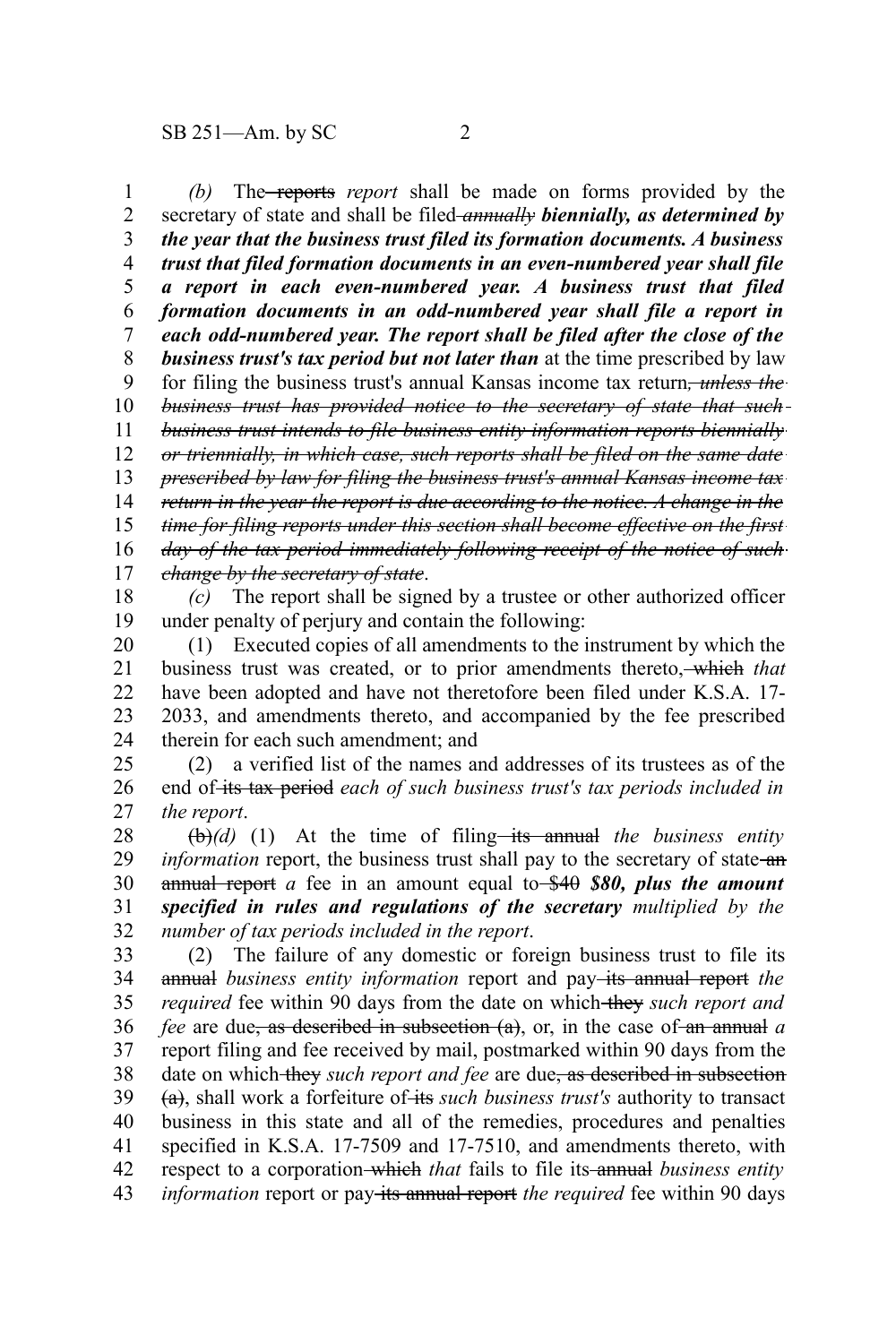after they *such report and fee* are due, shall be applicable to such business trust. 1 2

 $\left(\frac{e}{e}\right)(t)$  All copies of applications for extension of the time for filing income tax returns submitted to the secretary of state pursuant to law shall be maintained by the secretary of state in a confidential file and shall not be disclosed to any person except as authorized pursuant to the provisions of K.S.A. 79-3234, and amendments thereto, a proper judicial order and subsection (d) *paragraph (2)*. All copies of such applications shall be preserved for one year and until the secretary of state orders that the copies are to be destroyed. 3 4 5 6 7 8 9 10

 $\left(\frac{d}{dx}\right)$  A copy of such application shall be open to inspection by or disclosure to any person designated by resolution of the trustees of the business trust. 11 12 13

Sec. 4. K.S.A. 17-2037 is hereby amended to read as follows: 17- 2037. *(a)* Any business trust, domestic or foreign, which *that* has obtained authority under this act to transact business in Kansas may surrender its authority at any time by*:* 14 15 16 17

*(1)* Filing in the office of the secretary of state a certified copy of a resolution duly adopted by its trustees declaring its intention to withdrawaccompanied by*;* 18 19 20

*(2) paying* a withdrawal fee of \$20 *at the time the resolution is filed*; and 21 22

*(3)* filing all annual *business entity information* reports and paying all annual report fees required by K.S.A. 17-2036, and amendments thereto, and *that such business trust has* not previously filed and paid. 23 24 25

*(b)* During a period of five years following the effective date of such withdrawal the business trust shall nevertheless be entitled to convey and dispose of its property and assets in this state, settle and close out its business in this state, and perform any other act or acts pertinent to the liquidation of its business, property, and assets in this state, and to prosecute and defend all suits filed prior to the expiration of such five-year period involving causes of action arising prior to the effective date of such withdrawal or arising out of any act or transaction occurring during such five-year period in the course of the liquidation of its business, property or assets. 26 27 28 29 30 31 32 33 34 35

*(c)* The withdrawal of a business trust as provided in this section shall have no effect upon any suit filed by or against it prior to the expiration of such five-year period until such suit has been finally determined or otherwise finally concluded and all judgments, orders and decrees entered therein have been fully executed, even though such final determination, conclusion, or execution occurs after the expiration of such five-year period. With respect to a foreign business trust, withdrawal pursuant to this section shall not affect its written consent to be sued in the courts of this 36 37 38 39 40 41 42 43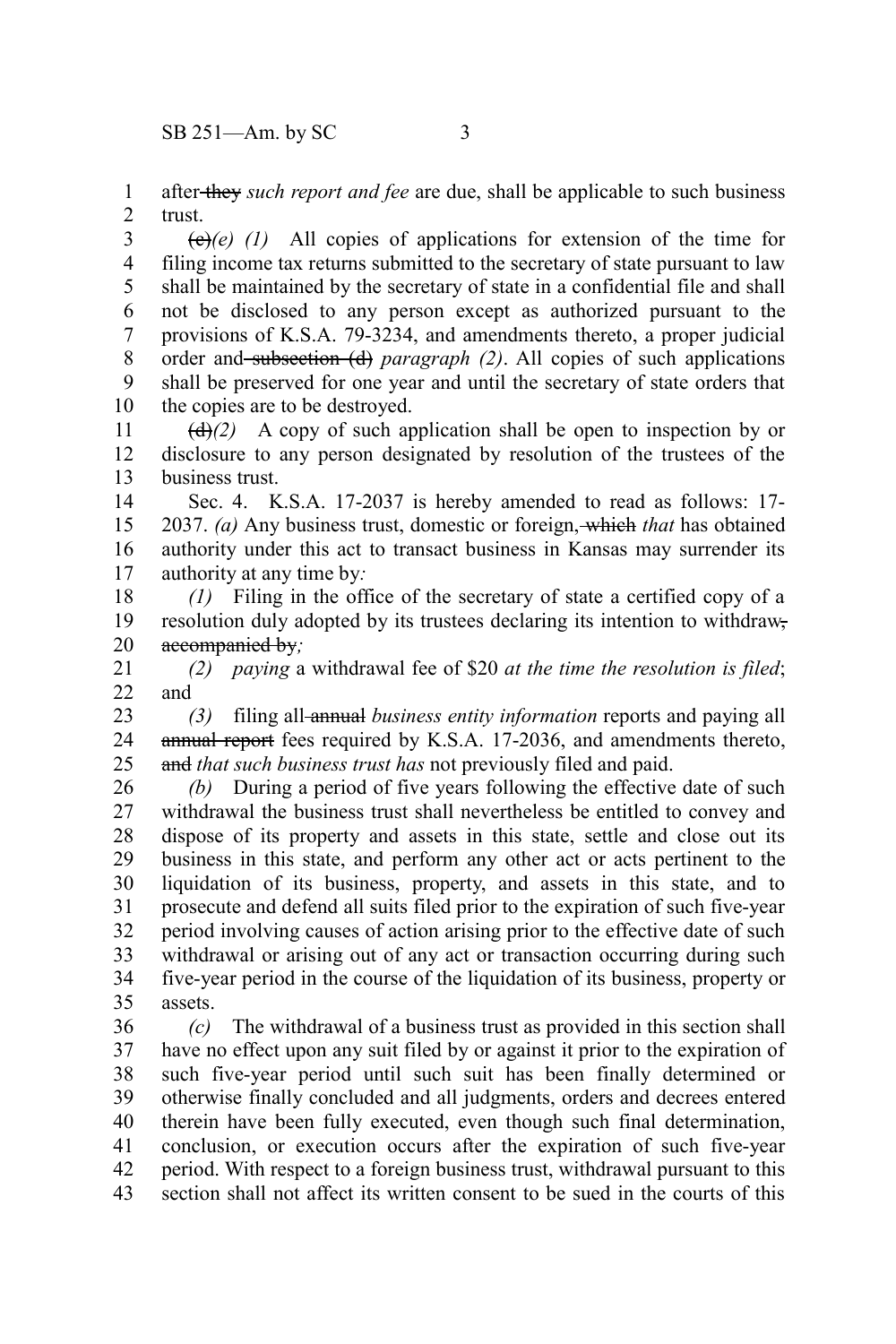state, or the jurisdiction over such foreign business trust of the courts of this state, with respect to any cause of action which arose prior to the effective date of its withdrawal. 1 2 3

Sec. 5. K.S.A. 2019 Supp. 17-2718 is hereby amended to read as follows: 17-2718. (a) Each professional corporation organized under the laws of this state shall file with the secretary of state an annual *a written business entity information* report—in writing stating the prescribed information concerning the corporation at the close of business on the last day of its tax period next preceding the date of filing, but if any such corporation's tax period is other than the calendar year it shall give notice thereof to the secretary of state prior to December 31 of the year it commences such tax period. 4 5 6 7 8 9 10 11 12

*(b)* The report shall be filed-*annually biennially, as determined by the year that the electric cooperative filed its formation documents. An electric cooperative that filed formation documents in an even-numbered year shall file a report in each even-numbered year. An electric cooperative that filed formation documents in an odd-numbered year shall file a report in each odd-numbered year. The report shall be filed after the close of the electric cooperative's tax period but not later than* at the time prescribed by law for filing the corporation's annual Kansas income tax return*, unless the professional corporation has provided notice to the secretary of state that such corporation intends to file business entity information reports biennially or triennially, in which case, such reports shall be filed on the same date prescribed by law for filing the professional corporation's annual Kansas income tax return in the year the report is due according to the notice. A change in the time for filing reports under this section shall become effective on the first day of the tax period immediately following receipt of the notice of such change by the secretary of state*. 13 14 15 16 17 18 19 20 21 22 23 24 25 26 27 28 29

*(c)* The report shall be made on a form provided by the secretary of state, containing the following information: 30 31

(1) The names and addresses of all officers, directors and shareholders of the professional corporation; 32 33

(2) a statement that each officer, director and shareholder is or is not a qualified person as defined in K.S.A. 17-2707, and amendments thereto, and setting forth the date on which any shares of the corporation were no longer owned by a qualified person; and 34 35 36 37

38

(3) the amount of capital stock issued.

(b)*(d)* The report shall be signed by its president, secretary, treasurer or other officer duly authorized so to act, or by any two of its directors, or by an incorporator in the event<del>-its</del> the corporation's board of directors shall not have been elected. *The official title or position of the individual signing the report shall be designated.* The fact that an individual's name is 39 40 41 42 43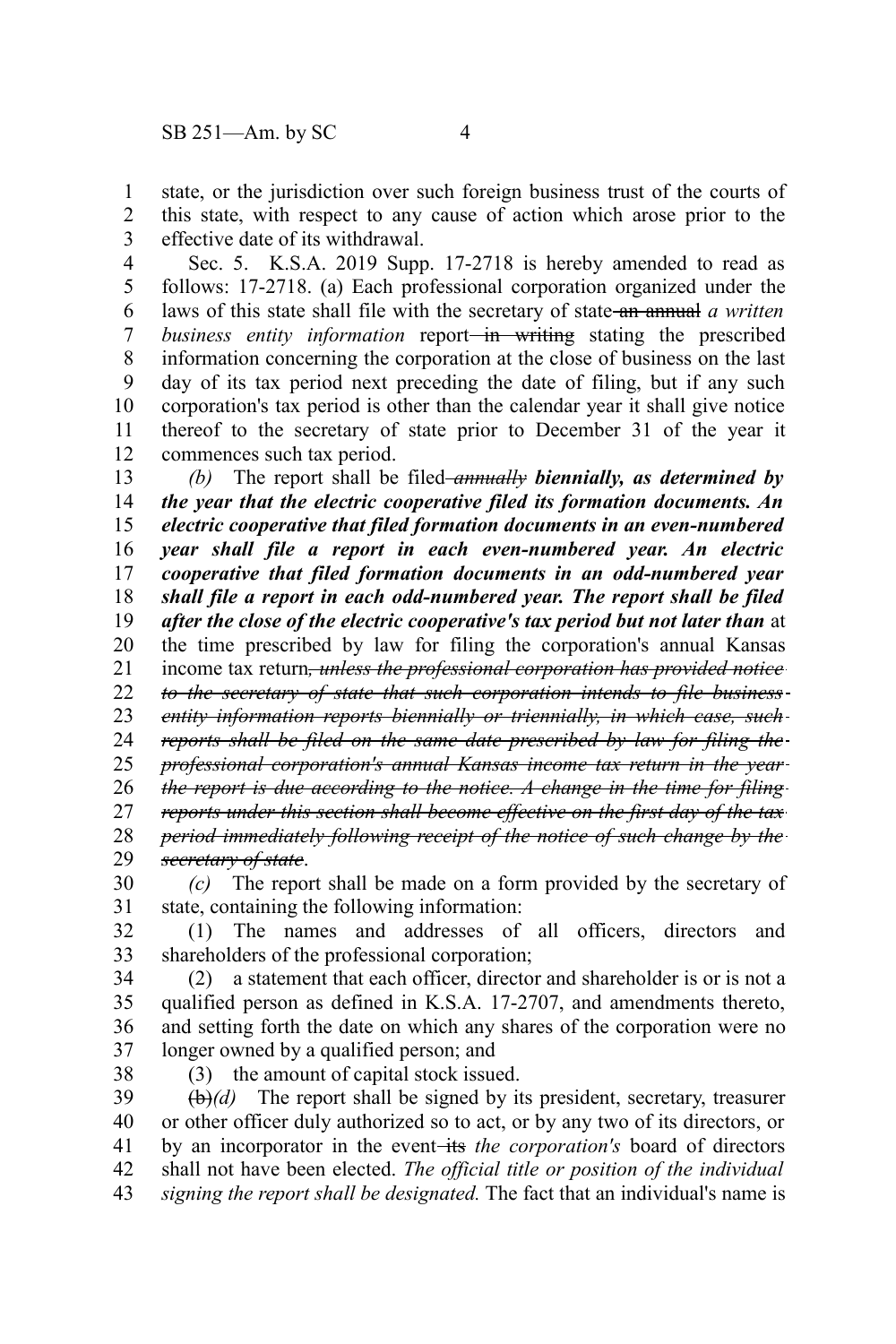signed on such report shall be prima facie evidence that such individual is authorized to sign the report on behalf of the corporation; however, the official title or position of the individual signing the report shall be designated. This *The* report shall be subscribed by the person as true, under penalty of perjury. Upon request by the regulatory board which *that* licenses the shareholders described in the report, a copy of the annualreport shall be forwarded to the regulatory board. 1 2 3 4 5 6 7

*(e)* At the time of filing its annual *business entity information* report, each professional corporation shall pay the annual report fee prescribed by K.S.A. 17-7503, and amendments thereto. 8 9 10

Sec. 6. K.S.A. 2019 Supp. 17-4634 is hereby amended to read as follows: 17-4634. (a) Every corporation organized under the electric cooperative act of this state shall make an annual *a written business entity information* report<del> in writing</del> to the secretary of state, stating the prescribed information concerning the corporation at the close of business on the last day of its tax period next preceding the date of filing, but if any such corporation's tax period is other than the calendar year, it shall give notice thereof to the secretary of state prior to December 31 of the year it commences such tax period. 11 12 13 14 15 16 17 18 19

*(b)* The report shall be filed *annually biennially, as determined by the year that the electric cooperative filed its formation documents. An electric cooperative that filed formation documents in an even-numbered year shall file a report in each even-numbered year. An electric cooperative that filed formation documents in an odd-numbered year shall file a report in each odd-numbered year. The report shall be filed after the close of the electric cooperative's tax period but not later than* on or before the  $15<sup>th</sup>$  day of the  $4<sup>th</sup>$  *fourth* month following the close of the tax year of the electric cooperative*, unless the corporation has provided notice to the secretary of state that such corporation intends to file* 20 21 22 23 24 25 26 27 28 29

*business entity information reports biennially or triennially, in which case,* 30

*such reports shall be filed on or before the 15th day of the fourth month of* 31

*the year the report is due according to the notice. A change in the time for* 32

*filing reports under this section shall become effective on the first day of* 33

*the tax period immediately following receipt of the notice of such change* 34

*by the secretary of state*. 35

- *(c)* The report shall be made on a form provided by the secretary of state, containing the following information: 36 37
- (1) The name of the corporation; 38
- (2) the location of the principal office; 39
- (3) the names and addresses of the president, secretary, treasurer and all directors; 40 41
- (4) the number of memberships issued; and 42
- (5) the change or changes, if any, in the particulars made since the 43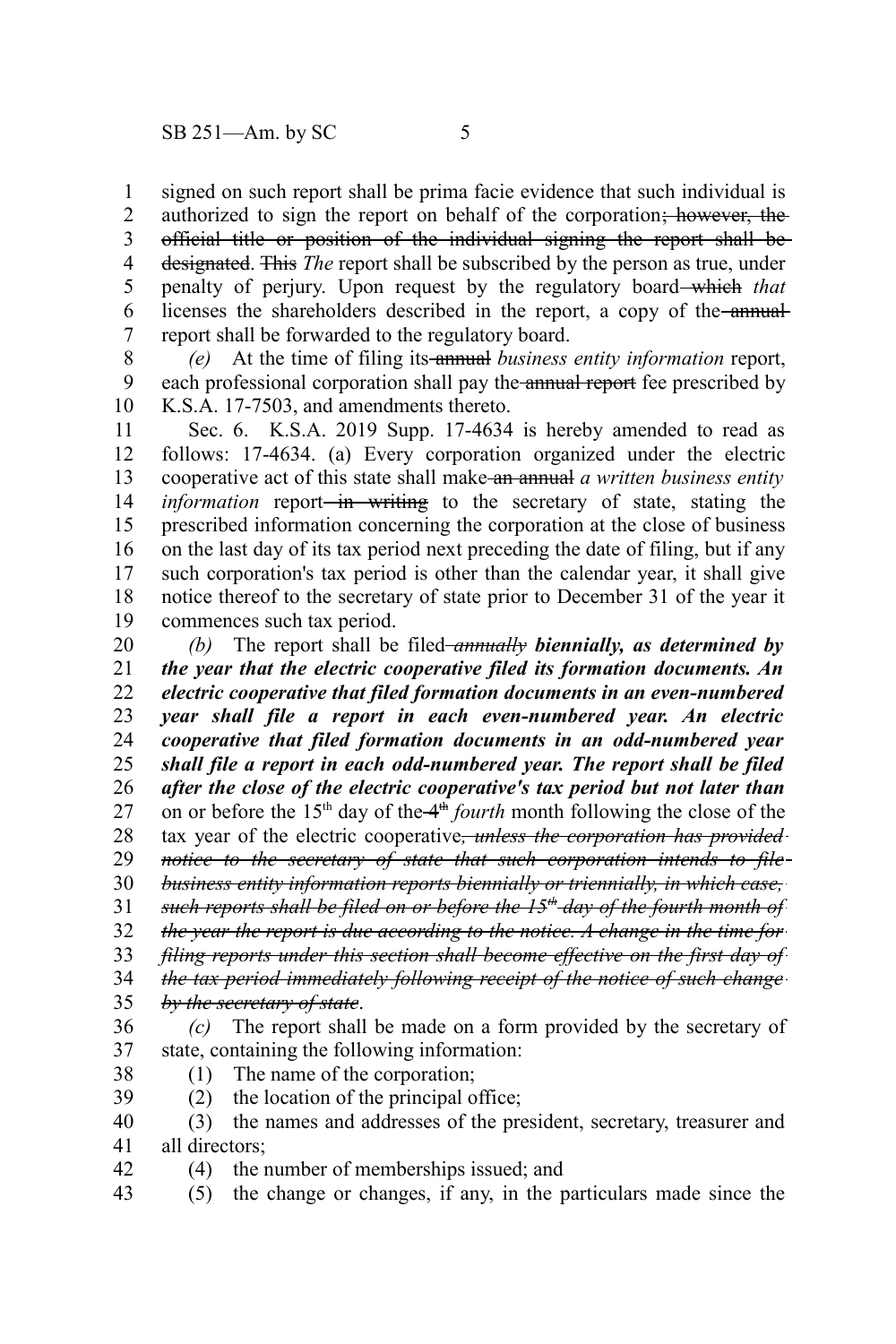last annual *business entity information* report. 1

(b)*(d)* Such reports shall be signed by the president, vice-president or secretary of the corporation under penalty of perjury and forwarded to the secretary of state. 2 3 4

*(e)* At the time of filing such annual *its business entity information* report, each such corporation shall pay an annual report *a* fee in an amount equal to \$40 \$80, plus the amount specified in rules and regulations of *the secretary multiplied by the number of tax periods included in the report*. 5 6 7 8 9

Sec. 7. K.S.A. 17-4677 is hereby amended to read as follows: 17- 4677. (a) Every cooperative organized under the renewable energy electric generation cooperative act shall make an annual *a written business entity information* report—in writing to the secretary of state, stating the prescribed information concerning the cooperative at the close of business on the last day of its tax period next preceding the date of filing, but if any such cooperative's tax period is other than the calendar year, it shall give notice thereof to the secretary of state prior to December 31 of the year it commences such tax period. 10 11 12 13 14 15 16 17 18

*(b)* The report shall be filed-annually **biennially**, as determined by *the year that the renewable energy electric generation cooperative filed its articles of formation documents. A renewable energy electric generation cooperative that filed formation documents in an evennumbered year shall file a report in each even-numbered year. A renewable energy electric generation cooperative that filed formation documents in an odd-numbered year shall file a report in each oddnumbered year. The report shall be filed after the close of the electric cooperative's tax period but not later than* on or before the 15<sup>th</sup> day of the sixth month following the close of the tax year of the electric cooperative*, unless the cooperative has provided notice to the secretary of state that such cooperative intends to file business entity information reports biennially or triennially, in which case, such reports shall be filed on or before the 15th day of the sixth month of the year the report is due according to the notice. A change in the time for filing reports under this section shall become effective on the first day of the tax period* 19 20 21 22 23 24 25 26 27 28 29 30 31 32 33 34

*immediately following receipt of the notice of such change by the secretary of state*. 35 36

- *(c)* The report shall be made on a form provided by the secretary of state, containing the following information: 37 38
- (1) The name of the cooperative; 39
- 40
- (2) the location of the principal office of the cooperative;
- (3) the names and addresses of the president, secretary, treasurer and directors of the cooperative; 41 42
- (4) the number of members of the cooperative; and 43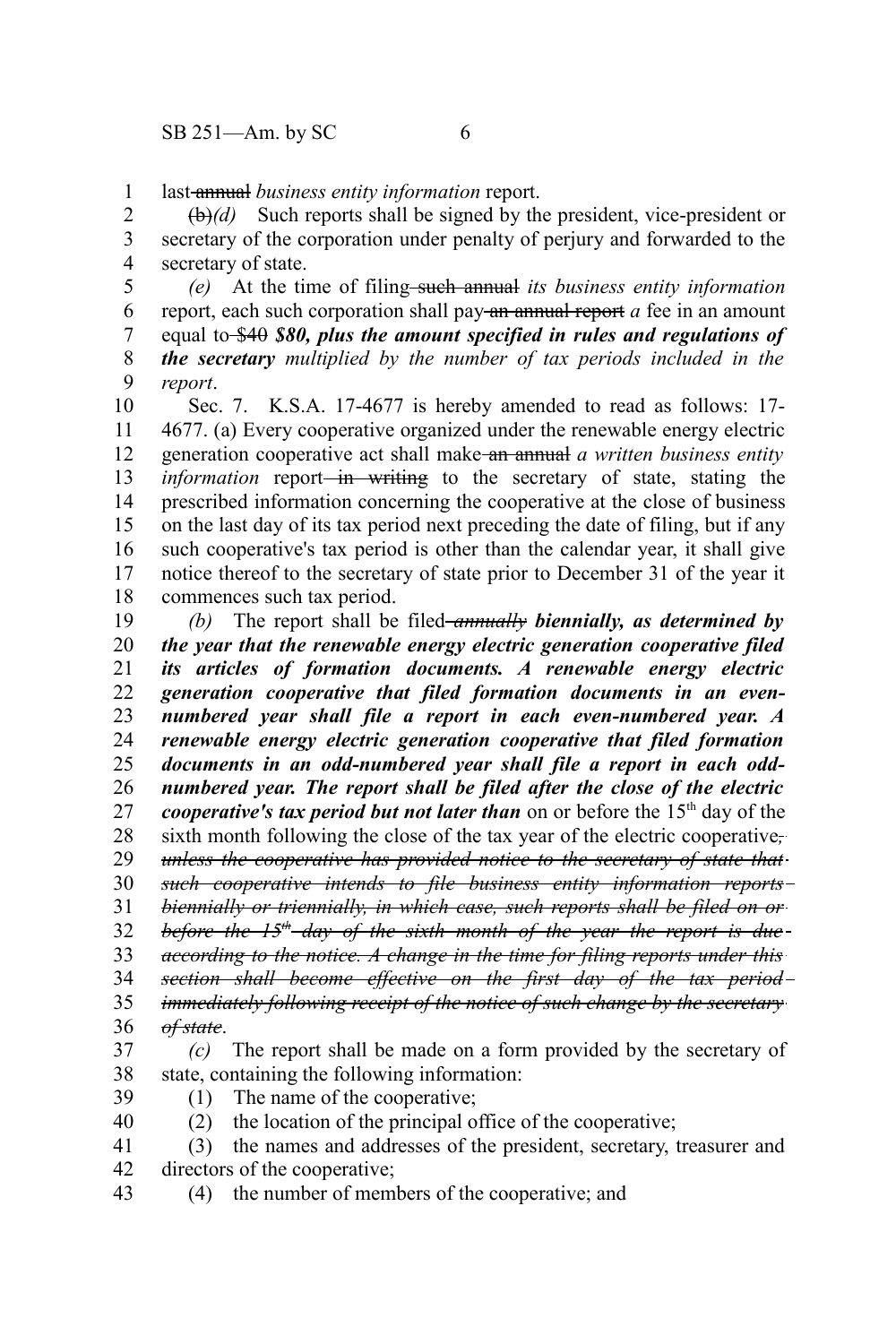(5) the change or changes, if any, in the particulars made since the last annual *business entity information* report. 1 2

 $(\theta)$ *(d)* The annual report shall be dated, signed by the president, vicepresident or secretary of the cooperative under penalty of perjury and forwarded to the secretary of state. 3 4 5

*(e)* At the time of filing such annual *its business entity information* report, the cooperative shall pay-an annual report *a* fee in an amount equal to \$40 *\$80, plus the amount specified in rules and regulations of the secretary multiplied by the number of tax periods included in the report*. 6 7 8 9

Sec. 8. K.S.A. 17-5902 is hereby amended to read as follows: 17- 5902. (a) All corporations and limited partnerships, as defined in K.S.A. 17-5903, and amendments thereto, which *that* hold agricultural land, as defined in K.S.A. 17-5903, and amendments thereto, within this state, and which *that* are required to make annual *written business entity information* reports to the secretary of state shall provide the information required of such corporations and limited partnerships in the annual *business entity information* reports made under K.S.A. 17-7503, 17-7504, 17-7505, 56- 1a606 or 56-1a607, and amendments thereto. The information required by this section does not apply to the following: 10 11 12 13 14 15 16 17 18 19

20

(1) A tract of land of less than 10 acres;

(2) contiguous tracts of land which *that* in the aggregate are of less than 10 acres; or 21 22

23

(3) state assessed railroad operating property.

(b) Any person who shall knowingly submit, or who through the proper and due exercise of care and diligence should have known that any submission of information and statements required of corporations and limited partnerships subject to the provisions of this section are false or materially misleading, or who fails or refuses to submit such information and statements is guilty of a class A misdemeanor. 24 25 26 27 28 29

(c) The secretary of state shall keep a separate index of all corporations and limited partnerships subject to the provisions of this section. 30 31 32

Sec. 9. K.S.A. 2019 Supp. 17-6014 is hereby amended to read as follows: 17-6014. (a) Except as otherwise provided in subsections (b) and (c), the provisions of the Kansas general corporation code shall apply to nonstock corporations in the manner specified in this subsection: 33 34 35 36

(1) All references to stockholders of the corporation shall be deemed to refer to members of the corporation; 37 38

(2) all references to the board of directors of the corporation shall be deemed to refer to the governing body of the corporation; 39 40

(3) all references to directors or to members of the board of directors of the corporation shall be deemed to refer to members of the governing body of the corporation; and 41 42 43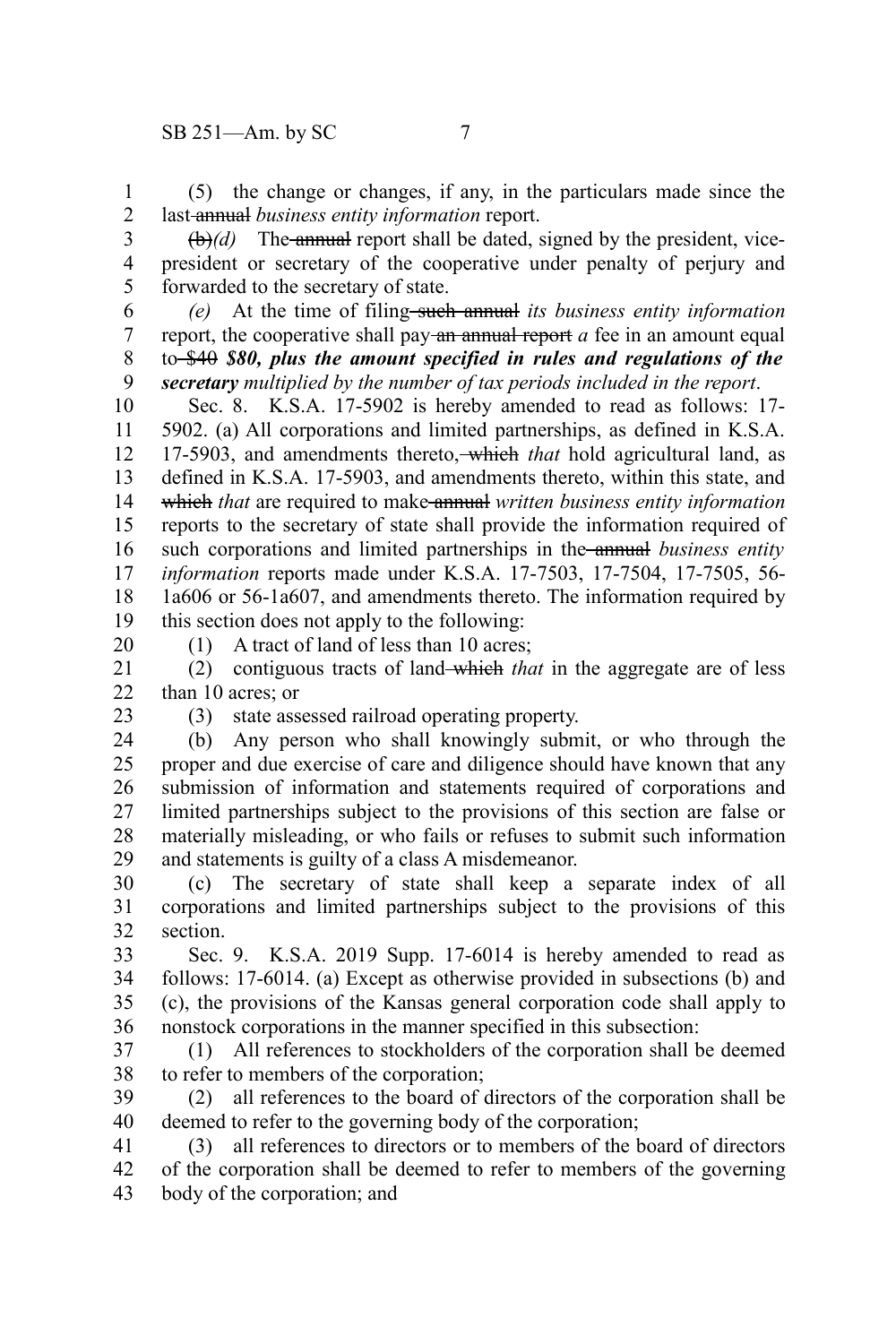(4) all references to stock, capital stock, or shares thereof of a corporation authorized to issue capital stock shall be deemed to refer to memberships of a nonprofit nonstock corporation and to membership interests of any other nonstock corporation. 1 2 3 4

5

(b) Subsection (a) shall not apply to:

(1) K.S.A. 17-6002(a)(4), (b)(1) and (b)(2), 17-6009(a), 17-6301, 17- 6404, 17-6505, 17-6518, 17-6520(b), 17-6601, 17-6602, 17-6703, 17- 6705, 17-6706, 17-6707, 17-6708, 17-6801, 17-6805, 17-6805a, 17-7001, 17-7002, 17-7503(a)(4) and (b)(4)*(c)(4) and (d)(4)*, 17-7504, 17-7505(a)  $(4)$  and  $(b)(4)$ *(c)*(4) and (d)(4) and 17-7514(c) and K.S.A. 2019 Supp. 17-6014, and amendments thereto, which *that* apply to nonstock corporations by their terms; 6 7 8 9 10 11 12

(2) K.S.A. 17-6002(e), the last sentence of 17-6009(b), 17-6401, 17- 6402, 17-6403, 17-6405, 17-6406, 17-6407(d), 17-6408, 17-6411, 17- 6412, 17-6413, 17-6414, 17-6415, 17-6416, 17-6417, 17-6418, 17-6501, 17-6502, 17-6503, 17-6504, 17-6506, 17-6509, 17-6512, 17-6521, 17- 6603, 17-6604, 17-6701, 17-6702, 17-6803 and 17-6804 and K.S.A. 2019 Supp. 17-6427, 17-6428, 17-6429 and 17-72a04, and amendments thereto; and 13 14 15 16 17 18 19

(3) article 72 and article 73 of chapter 17 of the Kansas Statutes Annotated, and amendments thereto. 20 21

(c) In the case of a nonprofit nonstock corporation, subsection (a) shall not apply to: 22 23

24

(1) The sections and articles listed in subsection (b);

(2) K.S.A. 17-6002(b)(3), 17-6304(a)(2), 17-6507, 17-6508, 17-6712, 17-7503, 17-7505, 17-7509, 17-7511 and 17-7514 and K.S.A. 2019 Supp.  $17-6011(a)(2)$  and  $(a)(3)$ , and amendments thereto; and 25 26 27

(3) article 64 of chapter 17 of the Kansas Statutes Annotated, and amendments thereto, and K.S.A. 2019 Supp. 17-72a01 through 17-72a09, and amendments thereto. 28 29 30

31

(d) For purposes of the Kansas general corporation code:

(1) A "charitable nonstock corporation" is any nonprofit nonstock corporation that is exempt from taxation under  $\S$  501(c)(3) of the federal internal revenue code of 1986, 26 U.S.C.  $\S$  501(c)(3); 32 33 34

(2) a "membership interest" is, unless otherwise provided in a nonstock corporation's articles of incorporation, a member's share of the profits and losses of a nonstock corporation, or a member's right to receive distributions of the nonstock corporation's assets, or both; 35 36 37 38

(3) a "nonprofit nonstock corporation" is a nonstock corporation that does not have membership interests; and 39 40

(4) a "nonstock corporation" is any corporation organized under the Kansas general corporation code that is not authorized to issue capital stock. 41 42 43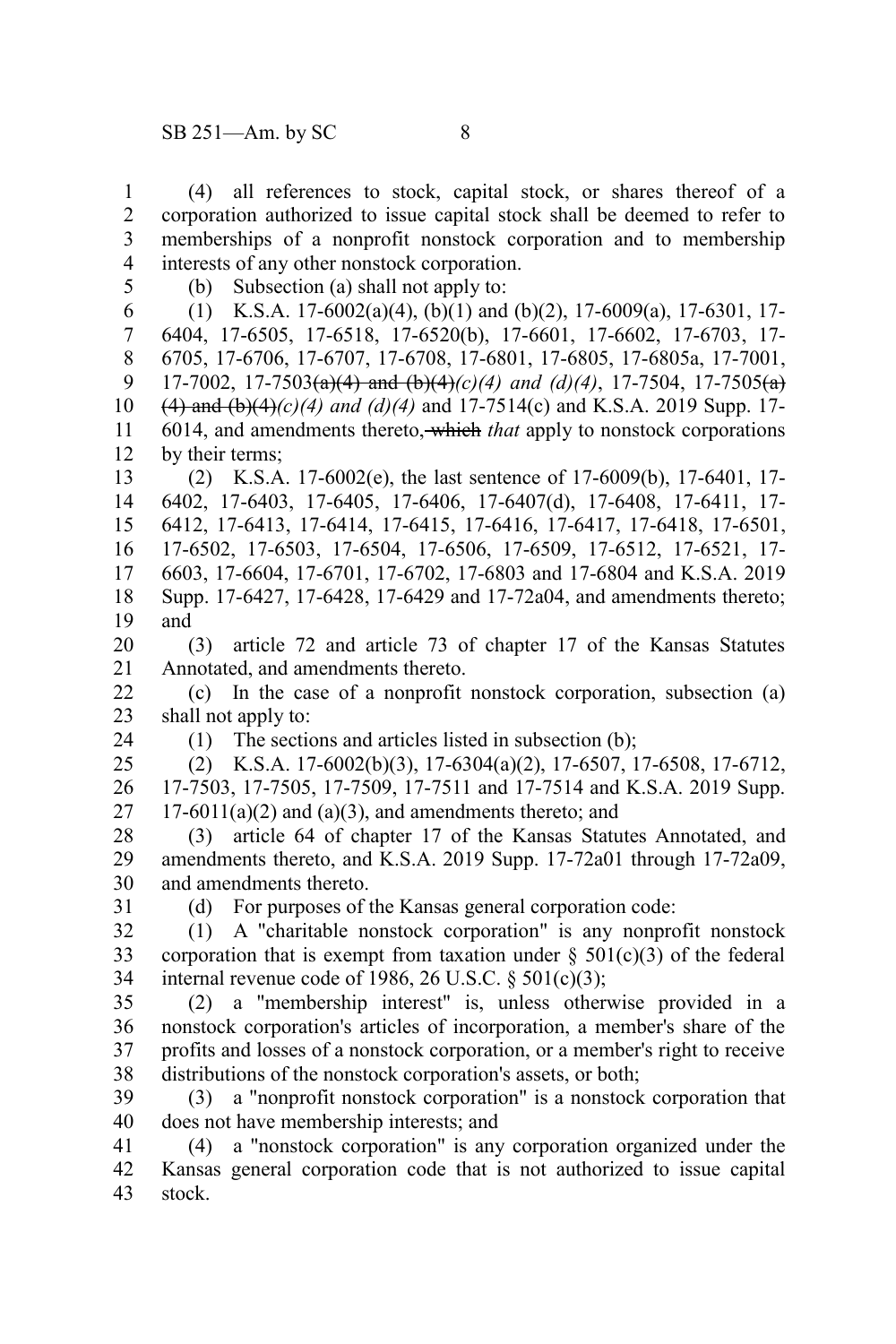29

Sec. 10. K.S.A. 2019 Supp. 17-7002 is hereby amended to read as follows: 17-7002. (a) As used in this section, the term: 1 2

(1) "Articles of incorporation" includes the articles of incorporation of a corporation organized under any special act or any law of this state; and 3 4 5

(2) "authority to engage in business" includes the registration of any foreign corporation under K.S.A. 2019 Supp. 17-7931, and amendments thereto. 6 7 8

(b) Any corporation may, at any time before the expiration of the time limited for its existence and any corporation whose articles of incorporation or authority to engage in business has become forfeited or void pursuant to this code and any corporation whose articles of incorporation or authority to engage in business has expired by reason of failure to renew it or whose articles of incorporation or authority to engage in business has been renewed, but, through failure to comply strictly with the provisions of this code, the validity of whose renewal has been brought into question, at any time procure an extension, renewal or reinstatement of its articles of incorporation, if a domestic corporation, or its authority to engage in business, if a foreign corporation, together with all the rights, franchises, privileges and immunities and subject to all of its duties, debts and liabilities which *that* had been secured or imposed by its original articles of incorporation, and all amendments thereto, or by its authority to engage in business, as the case may be, by complying with the requirements of this section. 9 10 11 12 13 14 15 16 17 18 19 20 21 22 23 24

(c) The extension, renewal or reinstatement of the articles of incorporation or authority to engage in business may be procured by executing and filing a certificate in accordance with K.S.A. 2019 Supp. 17-7908 through 17-7910, and amendments thereto. 25 26 27 28

(d) The certificate required by subsection (c) shall state:

(1) The name of the corporation, which shall be the existing name of the corporation or the name it bore when its articles of incorporation or authority to engage in business expired, except as provided in subsection (f) and the date of filing of its original articles of incorporation with the secretary of state; 30 31 32 33 34

(2) the address of the corporation's registered office in this state, which shall be stated in accordance with K.S.A. 2019 Supp. 17-7924(c), and amendments thereto, and the name of its resident agent at such address; 35 36 37 38

(3) whether or not the renewal, or reinstatement is to be perpetual and, if not perpetual, the time for which the renewal or reinstatement is to continue and, in case of renewal before the expiration of the time limited for its existence, the date when the renewal is to commence, which shall be prior to the date of the expiration of the old articles of incorporation or 39 40 41 42 43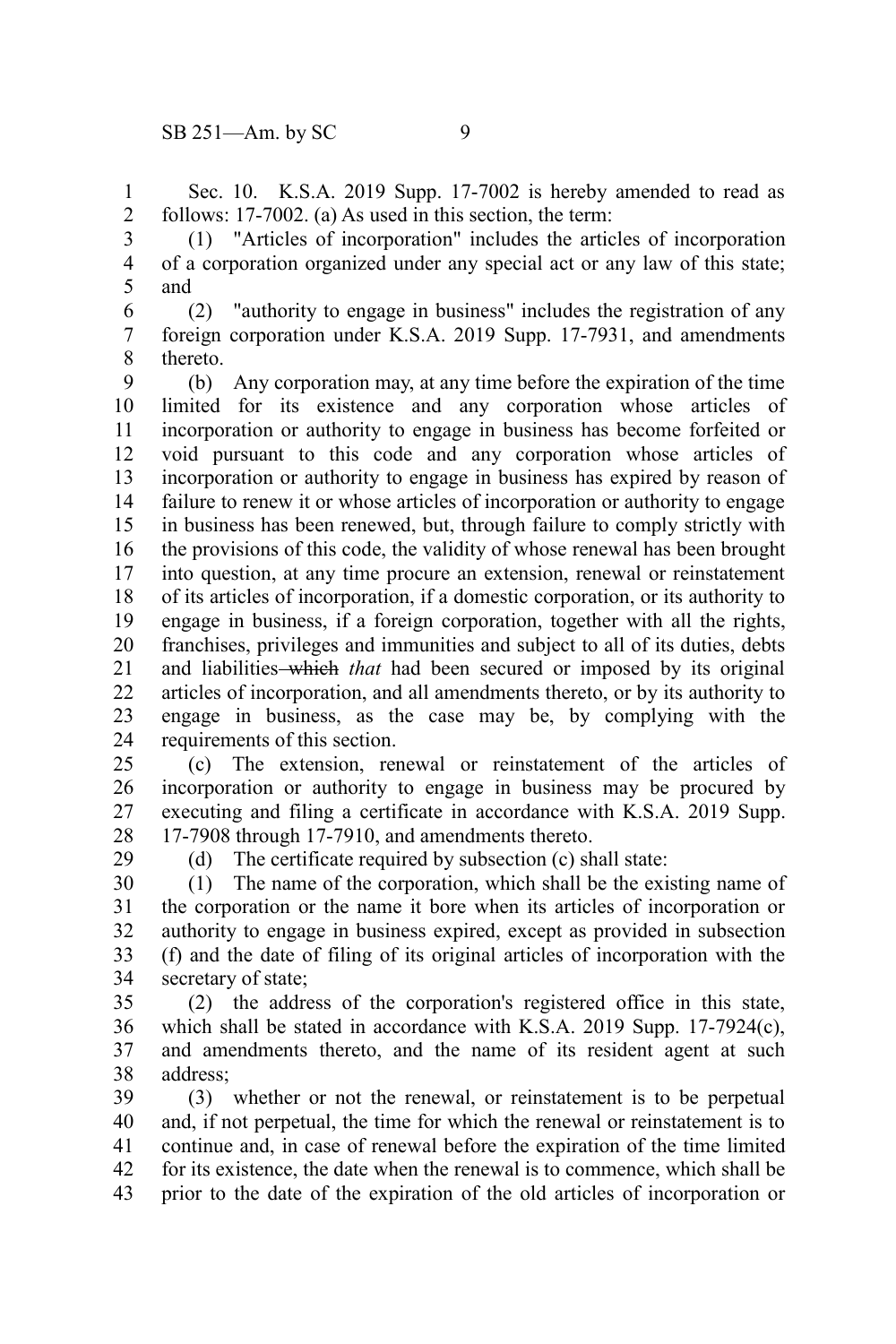authority to engage in business which it is desired to renew; 1

(4) that the corporation desiring to be renewed or reinstated and so renewing or reinstating its corporate existence was duly organized under the laws of the state of its original incorporation; 2 3 4

(5) the date when the articles of incorporation or the authority to engage in business would expire, if such is the case, or such other facts as may show that the articles of incorporation or the authority to engage in business has become forfeited or void pursuant to this code, or that the validity of any renewal has been brought into question; and 5 6 7 8 9

(6) that the certificate for reinstatement is filed by authority of those who were directors or members of the governing body of the corporation at the time its articles of incorporation or the authority to engage in business expired, or who were elected directors or members of the governing body of the corporation as provided in subsection (h). 10 11 12 13 14

(e) Upon the filing of the certificate in accordance with K.S.A. 2019 Supp. 17-7908 through 17-7910, and amendments thereto, the corporation shall be renewed or reinstated with the same force and effect as if its articles of incorporation or authority to engage in business had not been forfeited or void pursuant to this code or had not expired by limitation. Such reinstatement shall validate all contracts, acts, matters and things made, done and performed within the scope of its articles of incorporation or authority to engage in business by the corporation, its officers and agents during the time when its articles of incorporation or authority to engage in business was forfeited or void pursuant to this code, or after their expiration by limitation, with the same force and effect and to all intents and purposes as if the articles of incorporation had at all times remained in full force and effect. All real and personal property, rights and credits, which belonged to the corporation at the time its articles of incorporation or authority to engage in business became forfeited or void pursuant to this code, or expired by limitation and which were not disposed of prior to the time of its renewal or reinstatement shall be vested in the corporation after its renewal or reinstatement, as fully and amply as they were held by the corporation at and before the time its articles of incorporation or authority to engage in business became forfeited or void pursuant to this code, or expired by limitation, and the corporation after its renewal or reinstatement shall be as exclusively liable for all contracts, acts, matters and things made, done or performed in its name and on its behalf by its officers and agents prior to its reinstatement, as if its articles of incorporation or authority to engage in business had at all times remained in full force and effect. 15 16 17 18 19 20 21 22 23 24 25 26 27 28 29 30 31 32 33 34 35 36 37 38 39 40

(f) If, since the articles of incorporation became forfeited or void pursuant to this code, or expired by limitation, any other corporation organized under the laws of this state shall have adopted the same name as 41 42 43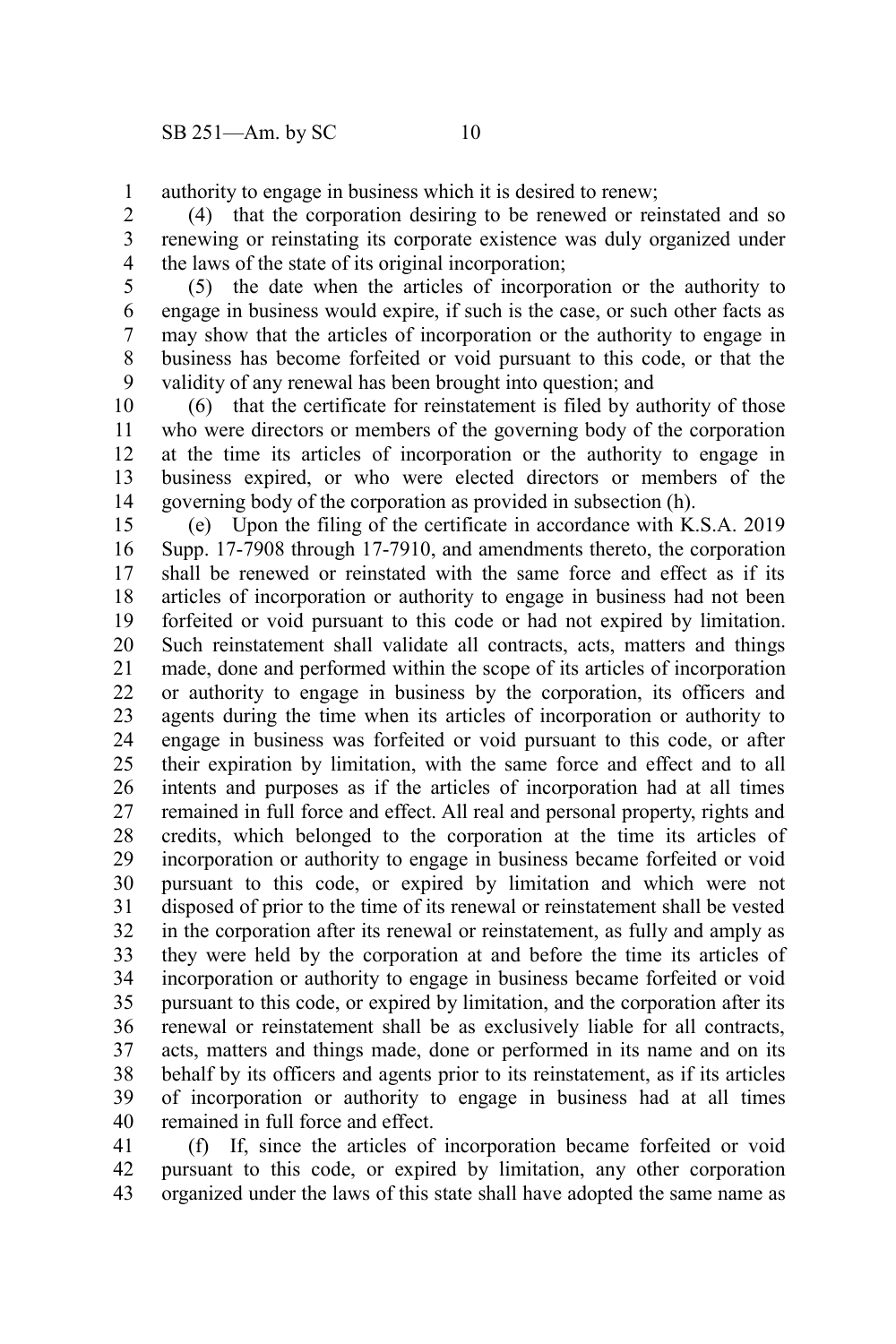the corporation sought to be renewed or reinstated or shall have adopted a 1

name so nearly similar thereto as not to distinguish it from the corporation to be renewed or reinstated, or any foreign corporation registered in accordance with K.S.A. 2019 Supp. 17-7931, and amendments thereto, shall have adopted the same name as the corporation sought to be renewed or reinstated, or shall have adopted a name so nearly similar thereto as not to distinguish it from the corporation to be renewed or reinstated, then in such case the corporation to be renewed or reinstated shall not be renewed under the same name which it bore when its articles of incorporation became forfeited or void pursuant to this code or expired, but shall adopt or be renewed under some other name; and in such case the certificate to be filed under the provisions of this section shall set forth the name borne by the corporation at the time its articles of incorporation became forfeited or void pursuant to this code, or expired and the new name under which the corporation is to be renewed or reinstated. 2 3 4 5 6 7 8 9 10 11 12 13 14 15

(g) Any corporation that renews or reinstates its articles of incorporation or authority to engage in business under this code shall file all annual *business entity information* reports *for up to the five most recent reporting periods* and pay to the secretary of state an amount equal to all fees and any penalties thereon due. Nonprofit corporations shall file only the annual *business entity information* reports for the three most recent reporting-periods *period*, but shall and pay to the secretary of state *an amount equal to* all fees due. 16 17 18 19 20 21 22 23

(h) If a sufficient number of the last acting officers of any corporation desiring to renew or reinstate its articles of incorporation are not available by reason of death, unknown address or refusal or neglect to act, the directors of the corporation or those remaining on the board, even if only one, may elect successors to such officers. In any case where there shall be no directors of the corporation available for the purposes aforesaid, the stockholders may elect a full board of directors, as provided by the bylaws of the corporation, and the board shall then elect such officers as are provided by law, by the articles of incorporation or by the bylaws to carry on the business and affairs of the corporation. A special meeting of the stockholders for the purposes of electing directors may be called by any officer, director or stockholder upon notice given in accordance with K.S.A. 17-6512, and amendments thereto. 24 25 26 27 28 29 30 31 32 33 34 35 36

(i) After a reinstatement of the articles of incorporation of the corporation shall have been effected, the provisions of K.S.A. 17-6501(c), and amendments thereto, shall govern and the period of time the articles of incorporation of the corporation was forfeited pursuant to this code, or after its expiration by limitation, shall be included within the calculation of the 30-day and 13-month periods to which K.S.A. 17-6501(c), and amendments thereto, refers. A special meeting of stockholders held in 37 38 39 40 41 42 43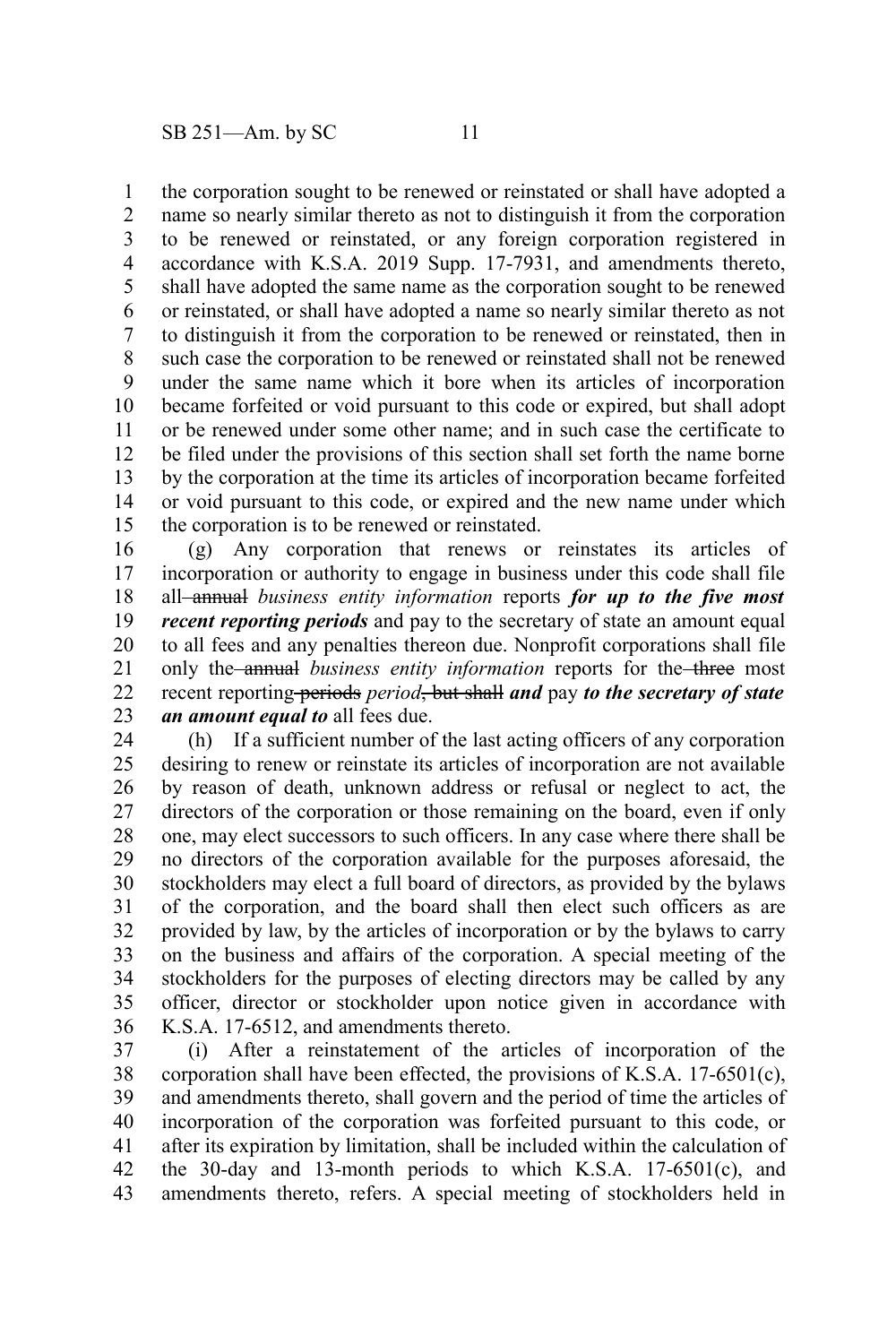accordance with subsection (h) shall be deemed an annual meeting of the stockholders for purposes of K.S.A. 17-6501(c), and amendments thereto. 1 2

(j) Whenever it shall be desired to renew or reinstate the articles of incorporation or authority to engage in business of any nonstock corporation, the governing body shall perform all the acts necessary for the renewal or reinstatement of the articles of incorporation of the corporation or its authority to engage in business which are performed by the board of directors in the case of a corporation having capital stock, and the members of any nonstock corporation who are entitled to vote for the election of members of its governing body and any other members entitled to vote for dissolution under the articles of incorporation or bylaws of such corporation, shall perform all the acts necessary for the renewal or reinstatement of the articles of incorporation of the corporation or its authority to engage in business which are performed by the stockholders in the case of a corporation having capital stock. In all other respects, the procedure for the renewal or reinstatement of the articles of incorporation or authority to engage in business of a nonstock corporation shall conform, as nearly as may be applicable, to the procedure prescribed in this section for the renewal or revival of the articles of incorporation of a corporation having capital stock, except that subsection (i) shall not apply to nonstock corporations. 3 4 5 6 7 8 9 10 11 12 13 14 15 16 17 18 19 20 21

Sec. 11. K.S.A. 2019 Supp. 17-7503 is hereby amended to read as follows: 17-7503. (a) Every domestic corporation organized for profit shall make an annual *a written business entity information* report-in writing to the secretary of state, stating the prescribed information concerning the corporation at the close of business on the last day of its tax period next preceding the date of filing, but if a corporation's tax period is other than the calendar year, it shall give notice thereof to the secretary of state prior to December 31 of the year it commences such tax period. 22 23 24 25 26 27 28 29

*(b)* The reports *report* shall be made on forms prescribed by the secretary of state. The report *and* shall be filed *annually biennially, as determined by the year that the domestic corporation filed its formation documents. A domestic corporation that filed formation documents in an even-numbered year shall file a report in each even-numbered year. A domestic corporation that filed formation documents in an oddnumbered year shall file a report in each odd-numbered year. The report shall be filed after the close of the corporation's tax period but not later than* at the time prescribed by law for filing the corporation's annual Kansas income tax return*, unless the corporation has provided notice to the secretary of state that such corporation intends to file business entity information reports biennially or triennially, in which case, such reports shall be filed on the same date prescribed by law for filing the corporation's annual Kansas income tax return in the year the report is* 30 31 32 33 34 35 36 37 38 39 40 41 42 43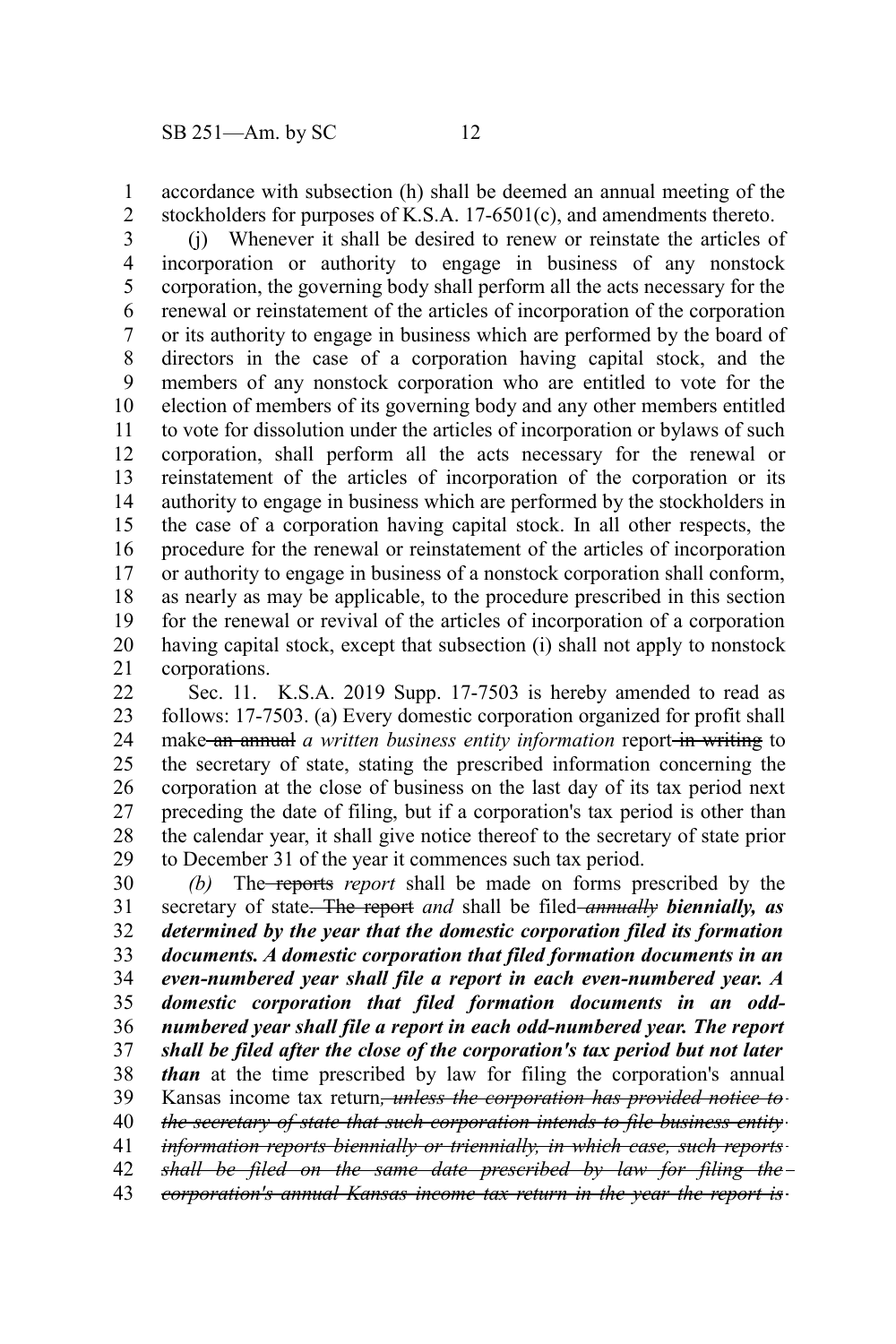SB 251—Am. by SC 13

*due according to the notice. A change in the time for filing reports under* 1

*this section shall become effective on the first day of the tax period* 2

*immediately following receipt of the notice of such change by the secretary of state*. 3 4

5

6 7

10

29

*(c)* The report shall contain the following information:

(1) The name of the corporation;

(2) the location of the principal office;

(3) the names and addresses of the president, secretary, treasurer or equivalent of such officers and members of the board of directors; 8 9

(4) the number of shares of capital stock issued;

(5) the nature and kind of business in which the corporation is engaged; and 11 12

(6) if the corporation is a parent corporation holding more than 50% equity ownership in any other business entity registered with the secretary of state, the name and identification number of any such subsidiary business entity. 13 14 15 16

(b)*(d)* Every corporation subject to the provisions of this section which *that* holds agricultural land, as defined in K.S.A. 17-5903, and amendments thereto, within this state shall show the following additional information on the report: 17 18 19 20

(1) The acreage and location listed by section, range, township and county of each lot, tract or parcel of agricultural land in this state owned or leased by or to the corporation; 21 22 23

(2) the purposes for which such agricultural land is owned or leased and, if leased, to whom such agricultural land is leased; 24 25

(3) the value of the nonagricultural assets and the agricultural assets, stated separately, owned and controlled by the corporation both within and without the state of Kansas and where situated; 26 27 28

(4) the total number of stockholders of the corporation;

(5) the number of acres owned or operated by the corporation, the number of acres leased by the corporation and the number of acres leased to the corporation; 30 31 32

(6) the number of acres of agricultural land, held and reported in each category under paragraph (5), stated separately, being irrigated; and 33 34

(7) whether any of the agricultural land held and reported under this subsection was acquired after July 1, 1981. 35 36

 $\langle e \rangle$ (e) The report shall be executed in accordance with the provisions of K.S.A. 2019 Supp. 17-7908 through 17-7910, and amendments thereto. *The official title or position of the individual signing the report shall be designated.* The fact that an individual's name is signed on such report shall be prima facie evidence that such individual is authorized to sign the report on behalf of the corporation; however, the official title or position of the individual signing the report shall be designated. This report shall be 37 38 39 40 41 42 43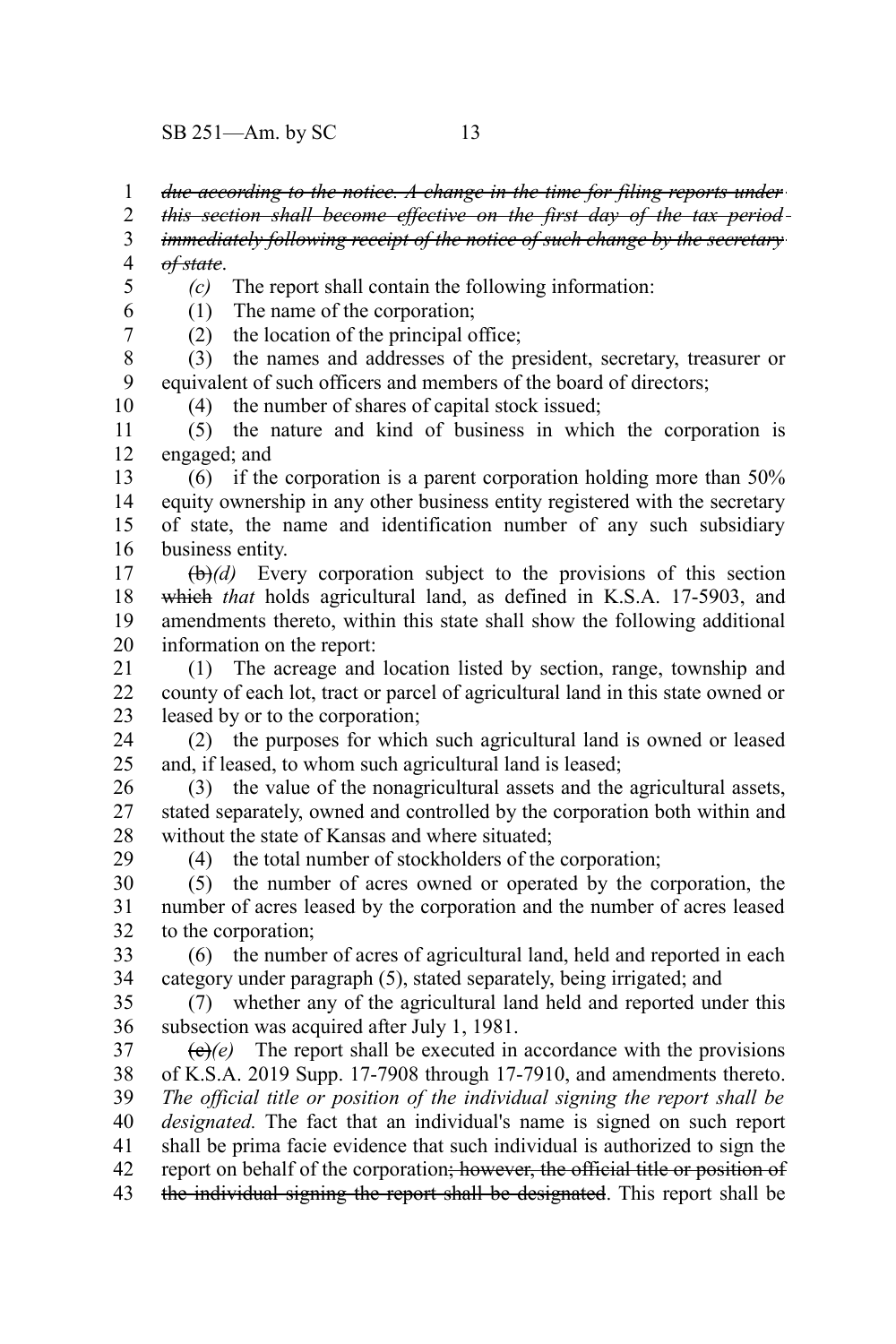subscribed by the person as true, under penalty of perjury. 1

*(f)* At the time of filing such annual *its business entity information* report it shall be the duty of each domestic corporation organized for profit to pay to the secretary of state an annual report *a* fee in an amount equal to \$40 *\$80, plus the amount specified in rules and regulations of the secretary multiplied by the number of tax periods included in the report*. 2 3 4 5 6

Sec. 12. K.S.A. 2019 Supp. 17-7504 is hereby amended to read as follows: 17-7504. (a) Every corporation organized not for profit shall make an annual *a written business entity information* report in writing to the secretary of state, stating the prescribed information concerning the corporation at the close of business on the last day of its tax period next preceding the date of filing, but if a corporation's tax period is other than the calendar year, it shall give notice thereof to the secretary of state prior to December 31 of the year it commences such tax period. 7 8 9 10 11 12 13 14

*(b)* The reports *report* shall be made on forms prescribed by the secretary of state. The report *and* shall be filed *annually biennially, as determined by the year that the corporation organized not for profit filed its formation documents. A corporation organized not for profit that filed formation documents in an even-numbered year shall file a report in each even-numbered year. A corporation organized not for profit that filed formation documents in an odd-numbered year shall file a report in each odd-numbered year. The report shall be filed after the close of the corporation's tax period but not later than* on the 15<sup>th</sup> day of the sixth month following the close of the taxable year, *unless the corporation has provided notice to the secretary of state that such corporation intends to file business entity information reports biennially or triennially, in which case, such reports shall be filed on or before the 15th day of the sixth month of the year the report is due according to the notice. A change in the time for filing reports under this section shall become effective on the first day of the tax period immediately following receipt of the notice of such change by the secretary of state*. *(c)* The report shall contain the following information: 15 16 17 18 19 20 21 22 23 24 25 26 27 28 29 30 31 32

33

(1) The name of the corporation;

34

(2) the location of the principal office;

(3) the names and addresses of the president, secretary and treasurer or equivalent of such officers, and the members of the governing body; 35 36

(4) the number of memberships or the number of shares of capital stock issued; and 37 38

(5) if the corporation is a parent corporation holding more than 50% equity ownership in any other business entity registered with the secretary of state, the name and identification number of any such subsidiary business entity. 39 40 41 42

(b)*(d)* Every corporation subject to the provisions of this section 43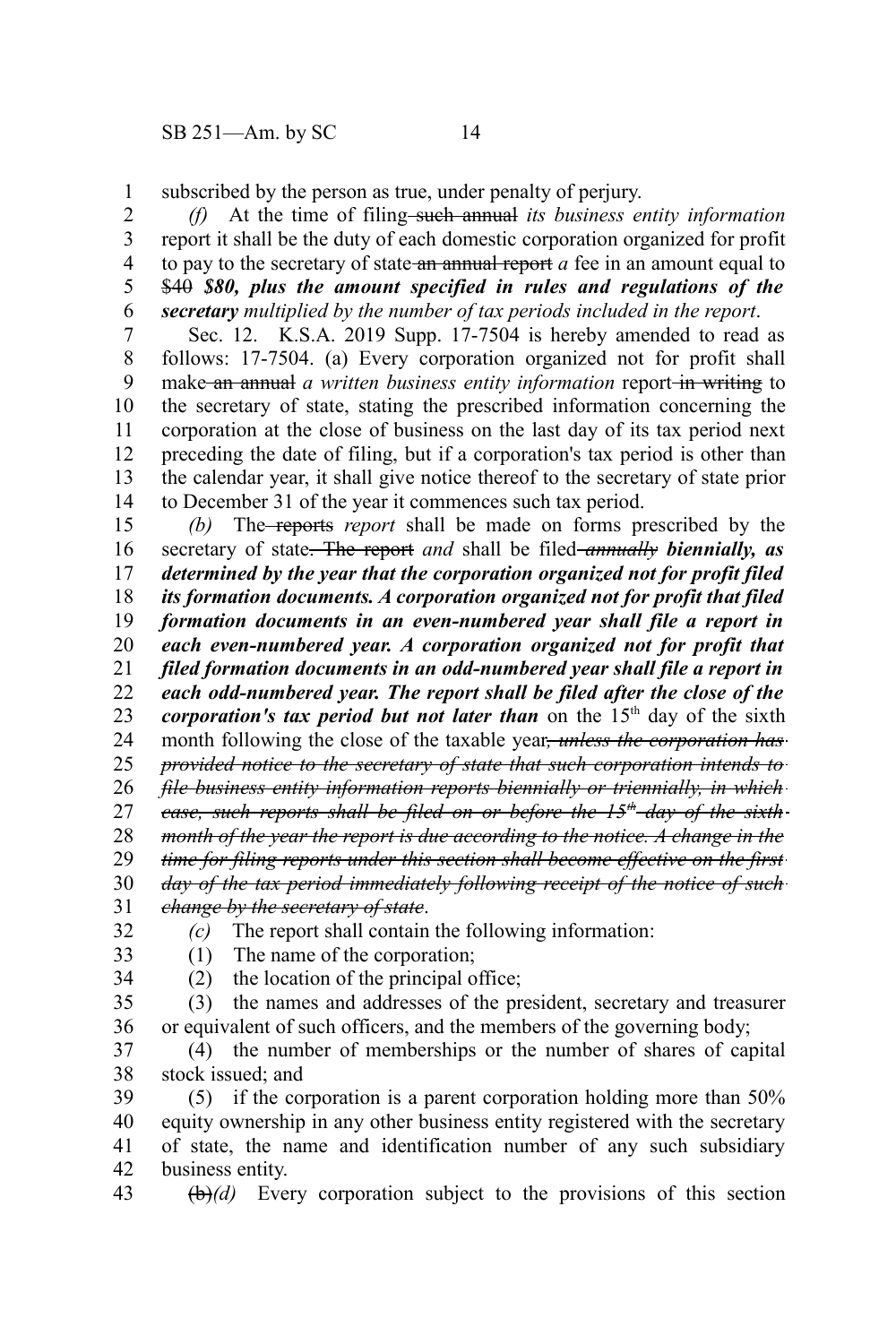which *that* holds agricultural land, as defined in K.S.A. 17-5903, and amendments thereto, within this state shall show the following additional information on the report: 1 2 3

(1) The acreage and location listed by section, range, township and county of each lot, tract or parcel of agricultural land in this state owned or leased by or to the corporation; 4 5 6

(2) the purposes for which such agricultural land is owned or leased and, if leased, to whom such agricultural land is leased; 7 8

(3) the value of the nonagricultural assets and the agricultural assets, stated separately, owned and controlled by the corporation both within and without the state of Kansas and where situated; 9 10 11

12

(4) the total number of stockholders or members of the corporation;

(5) the number of acres owned or operated by the corporation, the number of acres leased by the corporation and the number of acres leased to the corporation; 13 14 15

(6) the number of acres of agricultural land, held and reported in each category under paragraph (5), stated separately, being irrigated; and 16 17

(7) whether any of the agricultural land held and reported under this subsection was acquired after July 1, 1981. 18 19

 $\left(\frac{e}{e}\right)(e)$  The report shall be executed in accordance with the provisions of K.S.A. 2019 Supp. 17-7908 through 17-7910, and amendments thereto. *The official title or position of the individual signing the report shall be designated.* The fact that an individual's name is signed on such report shall be prima facie evidence that such individual is authorized to sign the report on behalf of the corporation; however, the official title or position of the individual signing the report shall be designated. This report shall be subscribed by the person as true, under penalty of perjury. 20 21 22 23 24 25 26 27

(d)*(f)* At the time of filing such *its business entity information* report, each nonprofit corporation shall pay-an annual report *a* fee in an amount equal to \$40 *\$80, plus the amount specified in rules and regulations of the secretary* for all tax years commencing after December 31, 2003 *multiplied by the number of tax periods included in the report*. 28 29 30 31 32

Sec. 13. K.S.A. 2019 Supp. 17-7505 is hereby amended to read as follows: 17-7505. (a) Every foreign corporation organized for profit, or organized under the cooperative type statutes of the state, territory or foreign country of incorporation, now or hereafter doing business in this state, and owning or using a part or all of its capital in this state, and subject to compliance with the laws relating to the admission of foreign corporations to do business in Kansas, shall make an annual *a written business entity information* report-in writing to the secretary of state, stating the prescribed information concerning the corporation at the close of business on the last day of its tax period next preceding the date of filing, but if a corporation operates on a fiscal year other than the calendar 33 34 35 36 37 38 39 40 41 42 43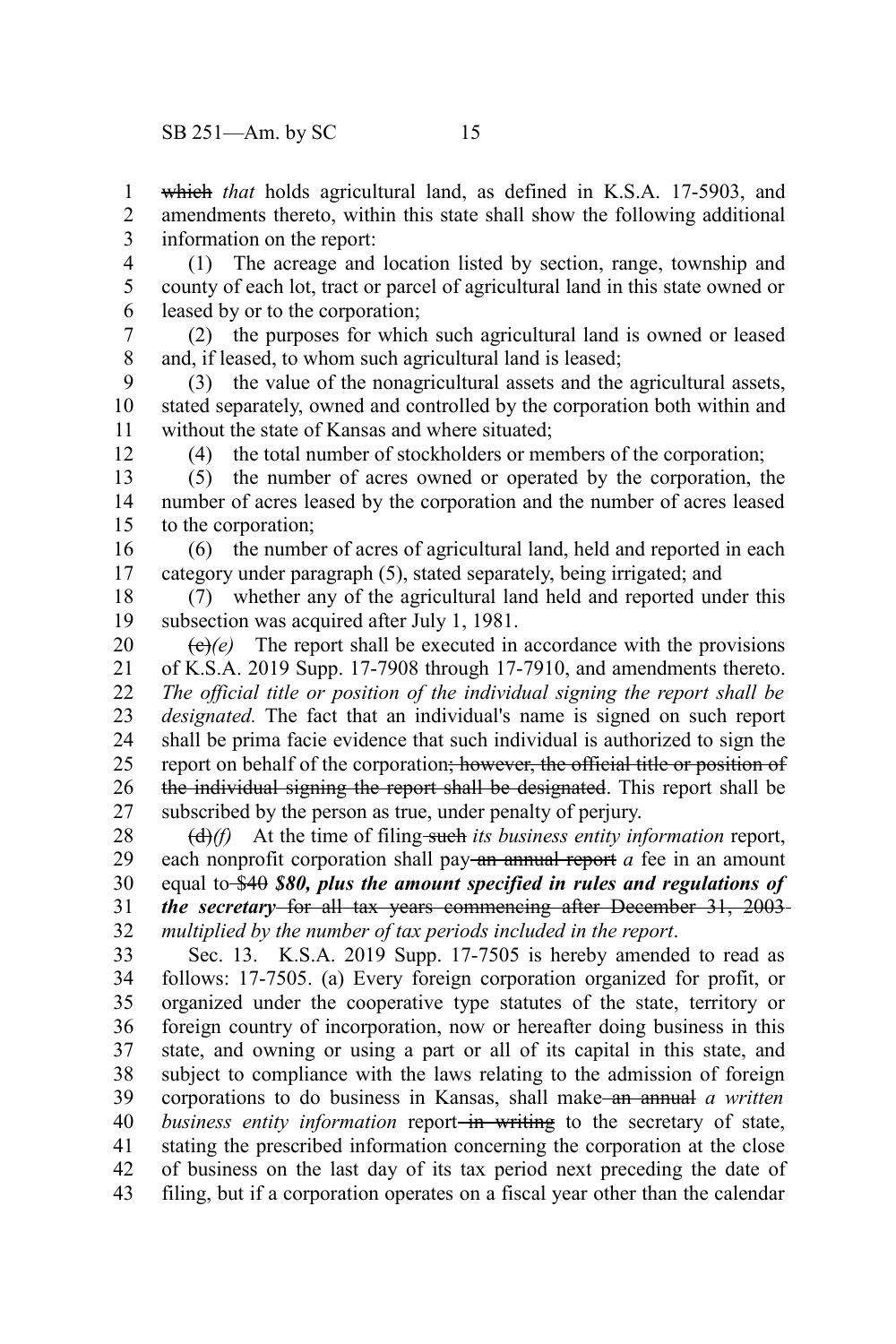year it shall give written notice thereof to the secretary of state prior to December 31 of the year commencing such fiscal year. 1 2

*(b)* The report shall be made on a form prescribed by the secretary of state. The report *and* shall be filed *annually biennially, as determined by the year that the foreign corporation filed its foreign corporation application in Kansas. A foreign corporation that filed an application in an even-numbered year shall file a report in each even-numbered year. A foreign corporation that filed an application in an odd-numbered year shall file a report in each odd-numbered year. The report shall be filed after the close of the corporation's tax period but not later than* at the time prescribed by law for filing the corporation's annual Kansas income tax return*, unless the corporation has provided notice to the secretary of state that such corporation intends to file business entity information reports biennially or triennially, in which case, such reports shall be filed on the same date prescribed by law for filing the corporation's annual Kansas income tax return in the year the report is due according to the notice. A change in the time for filing reports under this section shall become effective on the first day of the tax period immediately following receipt of the notice of such change by the secretary of state*. 3 4 5 6 7 8 9 10 11 12 13 14 15 16 17 18 19

*(c)* The report shall contain the following facts *information*:

(1) The name of the corporation and under the laws of what state or country it is incorporated; 21 22

23

26

20

(2) the location of its principal office;

(3) the names and addresses of the president, secretary, treasurer, or equivalent of such officers, and members of the board of directors; 24 25

(4) the number of shares of capital stock issued;

(5) the nature and kind of business in which the company is engaged; and 27 28

(6) if the corporation is a parent corporation holding more than 50% equity ownership in any other business entity registered with the secretary of state, the name and identification number of any such subsidiary business entity. 29 30 31 32

(b)*(d)* Every corporation subject to the provisions of this section which *that* holds agricultural land, as defined in K.S.A. 17-5903, and amendments thereto, within this state shall show the following additional information on the report: 33 34 35 36

(1) The acreage and location listed by section, range, township and county of each lot, tract or parcel of agricultural land in this state owned or leased by or to the corporation; 37 38 39

(2) the purposes for which such agricultural land is owned or leased and, if leased, to whom such agricultural land is leased; 40 41

(3) the value of the nonagricultural assets and the agricultural assets, stated separately, owned and controlled by the corporation both within and 42 43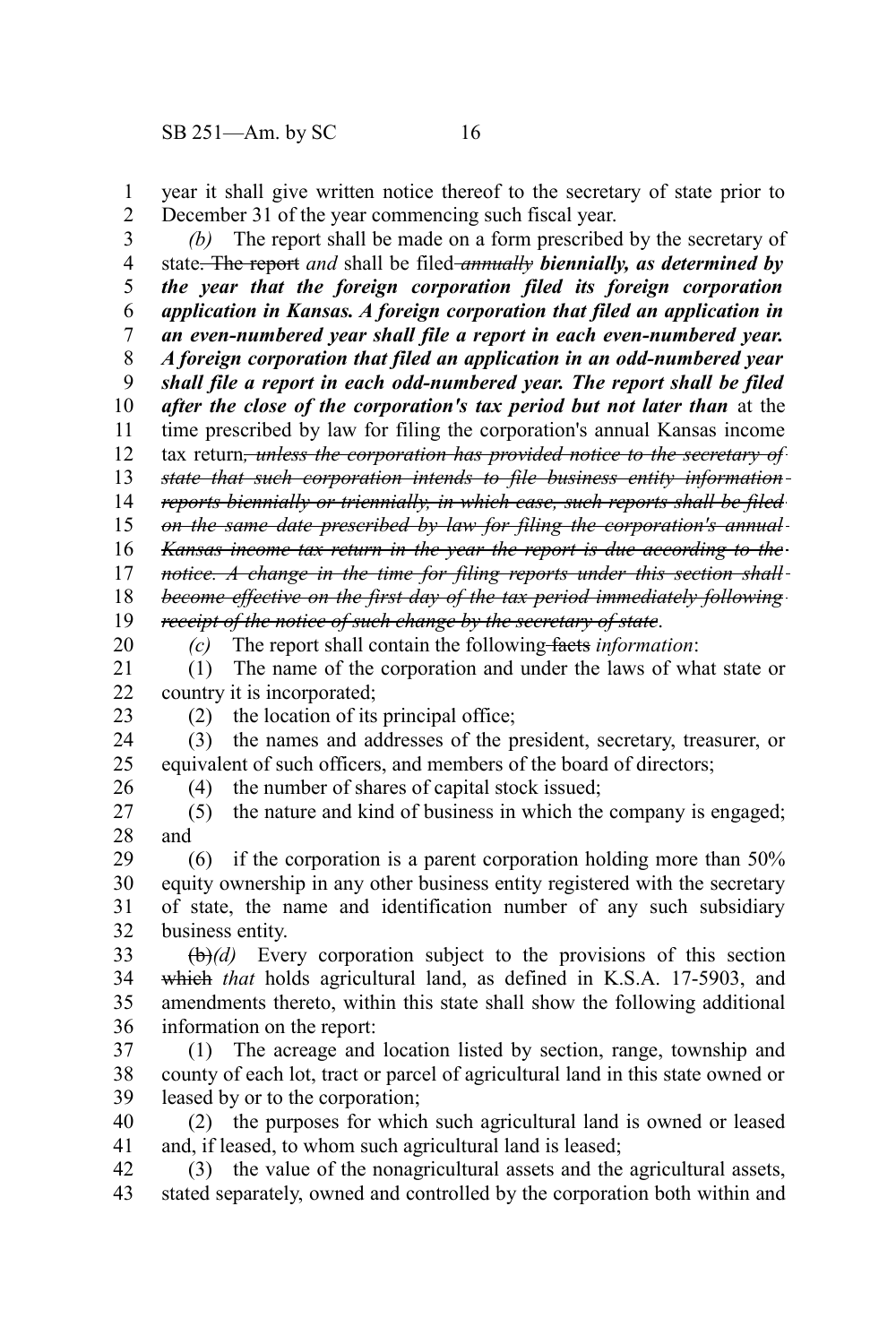without the state of Kansas and where situated; 1

2

(4) the total number of stockholders of the corporation;

(5) the number of acres owned or operated by the corporation, the number of acres leased by the corporation and the number of acres leased to the corporation; 3 4 5

(6) the number of acres of agricultural land, held and reported in each category under paragraph (5), stated separately, being irrigated; and 6 7

(7) whether any of the agricultural land held and reported under this subsection was acquired after July 1, 1981. 8 9

 $\left(\frac{e}{e}\right)$  The report shall be executed in accordance with the provisions of K.S.A. 2019 Supp. 17-7908 through 17-7910, and amendments thereto. *The official title or position of the individual signing the report shall be designated.* The fact that an individual's name is signed on such report shall be prima facie evidence that such individual is authorized to sign the report on behalf of the corporation; however, the official title or position of the individual signing the report shall be designated. This report shall be subscribed by the person as true, under penalty of perjury. 10 11 12 13 14 15 16 17

(d)*(f)* At the time of filing its annual *business entity information* report, each such foreign corporation shall pay to the secretary of state-an annual report *a* fee in an amount equal to \$40 *\$80, plus the amount specified in rules and regulations of the secretary multiplied by the number of tax periods included in the report*. 18 19 20 21 22

Sec. 14. K.S.A. 2019 Supp. 17-7506 is hereby amended to read as follows: 17-7506. (a) The secretary of state shall charge each corporation a fee established pursuant to rules and regulations, but not exceeding \$250, for issuing or filing and indexing articles of incorporation of a for-profit or a foreign corporation application. 23 24 25 26 27

(b) The secretary of state shall charge each corporation a fee established by rules and regulations, but not exceeding \$50, for articles of incorporation of a nonprofit corporation. 28 29 30

(c) The secretary of state shall charge each corporation a fee established by rules and regulations, but not exceeding \$150, for issuing or filing and indexing any of the corporate documents described below: 31 32 33

(1) Certificate of extension, restoration, renewal or revival of articles of incorporation; 34 35

(2) certificate of amendment of articles of incorporation, either prior to or after payment of capital; 36 37

- (3) certificate of designation of preferences; 38
- (4) certificate of retirement of preferred stock; 39
- (5) certificate of increase or reduction of capital; 40

(6) certificate of dissolution, either prior to or after beginning business; 41 42

(7) certificate of revocation of voluntary dissolution; 43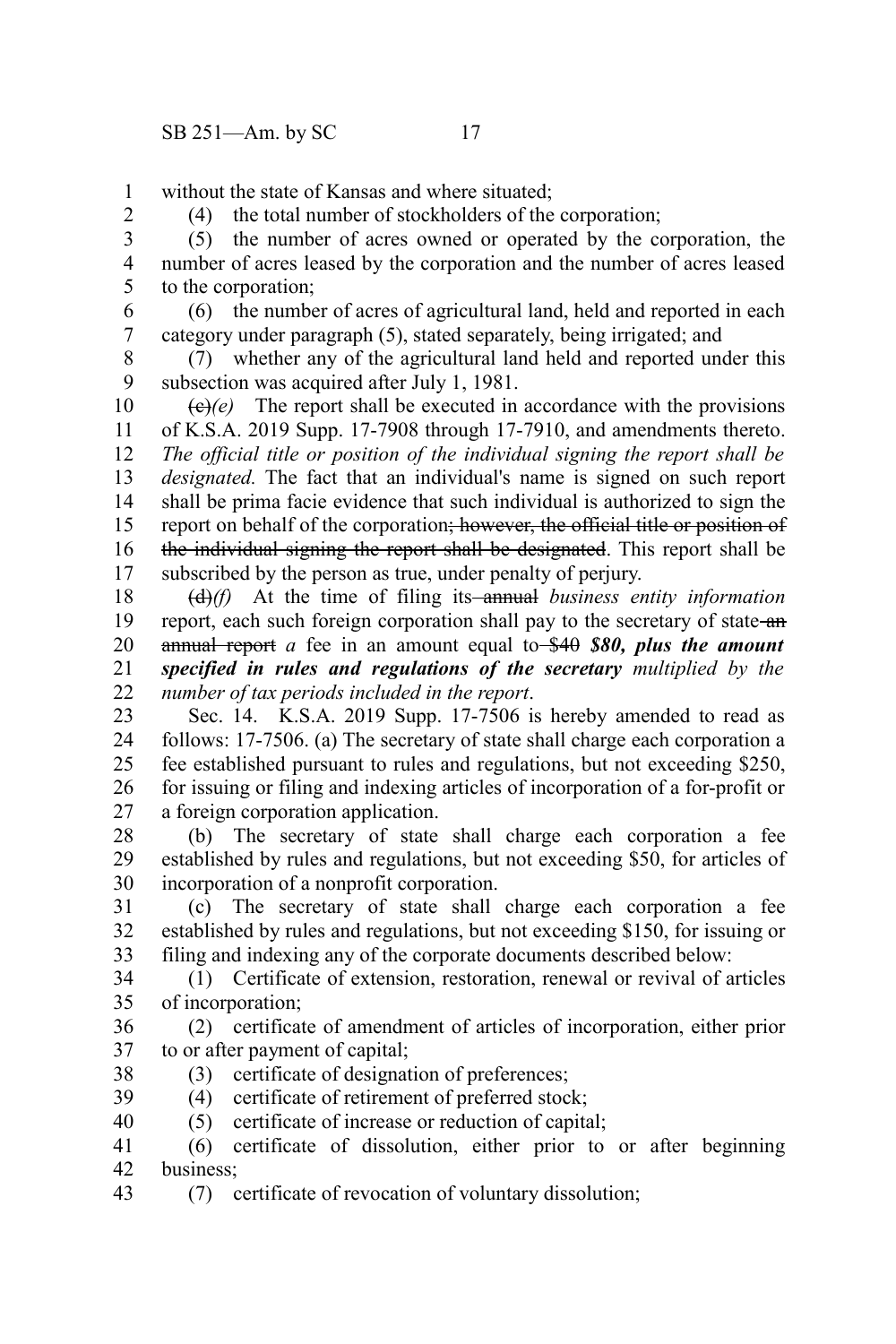(8) certificate of change of location of registered office and resident agent; 1 2

3

(9) agreement of merger or consolidation;

(10) certificate of ownership and merger;

(11) certificate of extension, restoration, renewal or revival of a certificate of authority of foreign corporation to do business in Kansas; (12) change of resident agent or amendment by foreign corporation; 5 6

7 8

12

4

(13) certificate of withdrawal of foreign corporation;

(14) certificate of correction of any of the instruments designated in this section; 9 10

(15) reservation of corporate name; 11

(16) restated articles of incorporation;

(17) annual report extension *of a business entity information report*; and 13 14

15

(18) certificate of validation.

(d) The secretary of state shall charge each corporation a fee established pursuant to rules and regulations but not exceeding \$50 for issuing certified copies, photocopies, certificates of good standing and certificates of fact; and any other certificate or filing for which a filing or indexing fee is not prescribed by law. 16 17 18 19 20

(e) The secretary of state shall not charge fees for providing the following information: Name of the corporation; address of its registered office and the name of its resident agent; the amount of its authorized capital stock; the state of its incorporation; date of filing of articles of incorporation, foreign corporation application or annual *business entity information* report; and date of expiration. 21 22 23 24 25 26

(f) The secretary of state shall prescribe by rules and regulations any fees required by this act. 27 28

See. 15. K.S.A. 17-7507 is hereby amended to read as follows: 17-7507. No corporation shall be required to file its first annual *business entity information* report under this act, or pay any annual report fee required to accompany such report, unless such corporation has filed its articles of incorporation or foreign corporation application at least six months prior to the last day of its tax period. 29 30 31 32 33 34

Sec.  $\overline{+6}$ . 15. K.S.A. 17-7509 is hereby amended to read as follows: 17-7509. (a) In case any corporation organized for profit which *that* is required to file an annual *a business entity information* report and pay the annual report *required* fee prescribed by this act shall fail or neglect to make such report at the time prescribed, such corporation shall be subject to a penalty of \$75. Such penalty and the annual fee or fees required to be paid by this act may be recovered by an action in the name of the state, and all moneys recovered shall be remitted to the state treasurer in accordance with the provisions of K.S.A. 75-4215, and amendments thereto. Upon 35 36 37 38 39 40 41 42 43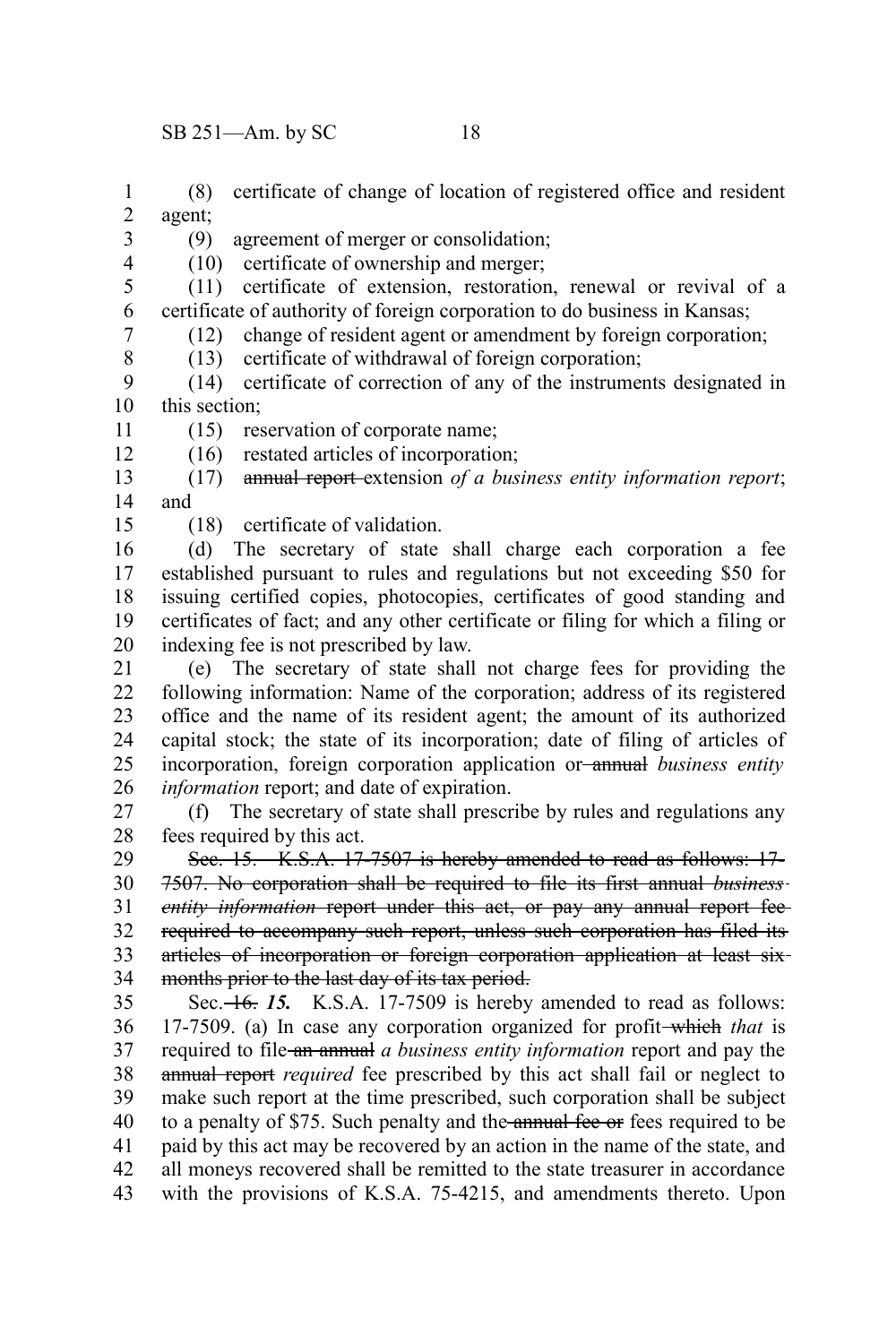receipt of each such remittance, the state treasurer shall deposit the entire amount in the state treasury to the credit of the state general fund. 1 2

(b) The penalties provided for in subsection (a) also may be assessed against any corporation for the reason that such corporation has been canceled or its existence forfeited pursuant to the Kansas general corporation code. No penalty shall be charged pursuant to this subsection, if a corporation is assessed penalties pursuant to grounds specified in subsection (a). 3 4 5 6 7 8

Sec. 17. *16.* K.S.A. 2019 Supp. 17-7510 is hereby amended to read as follows: 17-7510. (a) In addition to any other penalties, the failure of any domestic corporation to file the annual *business entity information* report in accordance with the provisions of this act or to pay the annual report fee provided for within 90 days of the time for filing and paying the same or, in the case of an annual *a* report filing and fee received by mail, postmarked within 90 days of the time for filing and paying the same, shall work the forfeiture of the articles of incorporation of such domestic corporation. Within 60 days after the date such annual *business entity information* report and fee are due, the secretary of state, by mail, shall notify any corporation that has failed to submit such report and fee when due that its articles of incorporation shall be forfeited unless the annual *business entity information* report is filed and the fee is paid within 90 days from the date such report and fee were due. Any corporation that fails to submit such report and fee within such time shall forfeit its articles of incorporation, and the secretary of state shall notify the attorney general that the articles of incorporation of such corporation have been forfeited. 9 10 11 12 13 14 15 16 17 18 19 20 21 22 23 24 25

(b) In addition to any other penalties, the failure of any foreign corporation to file the annual *business entity information* report or pay the annual report fee prescribed by this act within 90 days from the time provided for filing and paying the same or, in the case of an annual *a* report filing and fee received by mail, postmarked within 90 days of the time for filing and paying the same, shall work a forfeiture of its right or authority to do business in this state. Within 60 days after the date such annual *business entity information* report and fee are due, the secretary of state, by mail, shall notify any corporation that has failed to submit such report and fee when due that its authority to do business in this state shall be forfeited unless the annual *business entity information* report and fee is paid within 90 days from the date such report and fee were due. Any corporation that fails to submit such report and fees within such time shall forfeit its authority to do business in this state, and the secretary of state shall publish a notice of such forfeiture in the Kansas register. 26 27 28 29 30 31 32 33 34 35 36 37 38 39 40

(c) This section shall not be construed to restrict the state from invoking any other remedies provided by law. 41 42

(d) The secretary of state shall not issue certificates of good standing 43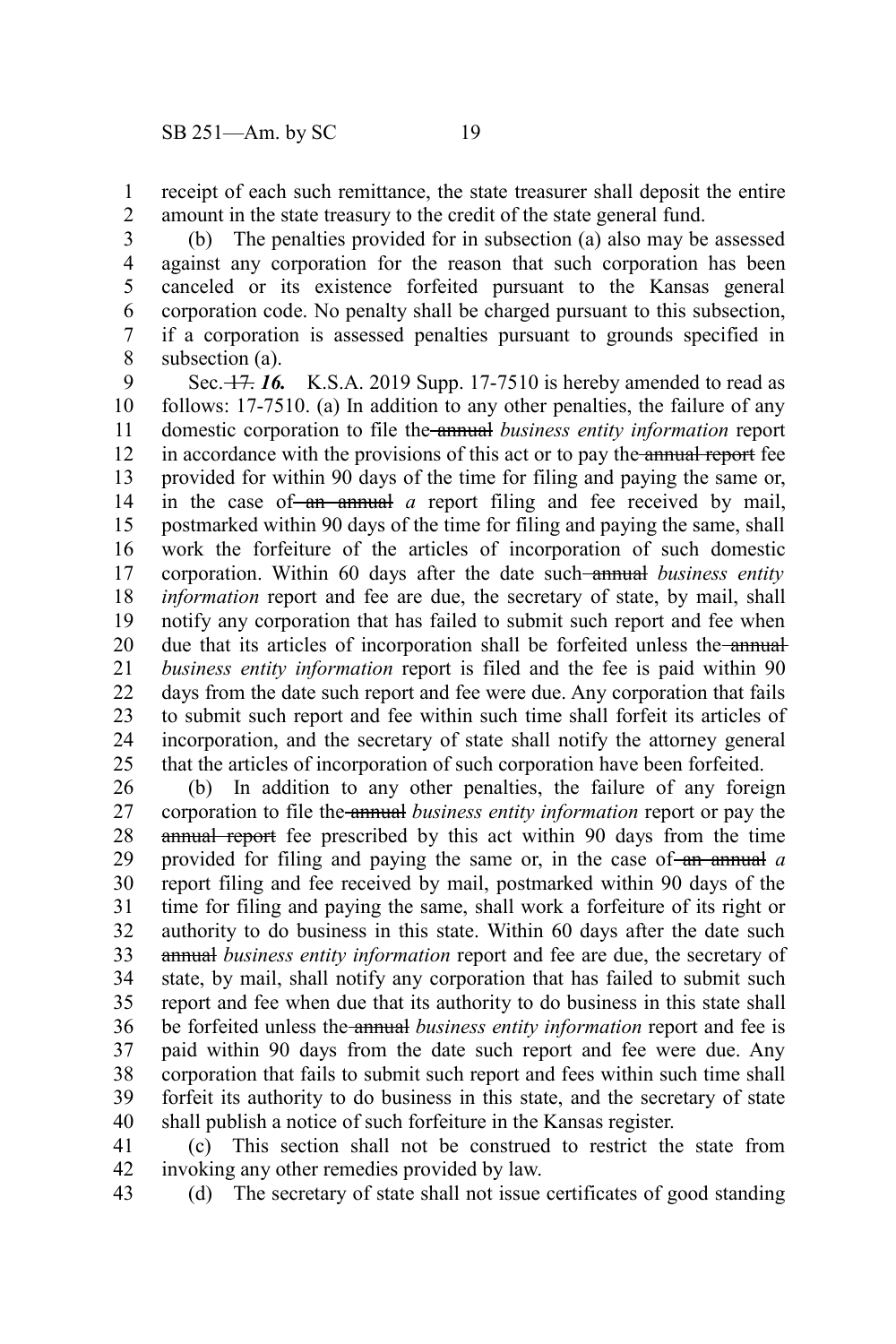for any corporation that has failed to file its<del> annual</del> business entity *information* report or pay its annual report *the required* fee. 1 2

Sec.  $\frac{18}{17}$ . K.S.A. 17-7511 is hereby amended to read as follows: 17-7511. Pursuant to the authority granted by subsection (e) of K.S.A. 79- $3234(c)$ , the secretary of state, as a legal representative of the state, may inspect the annual Kansas income tax return *returns* of any corporation for the purpose of verifying any information contained in the annual *business entity information* report filed by such corporation with the secretary of state pursuant to this act. The secretary of state shall not disclose any information obtained from any such-return returns, except as may be necessary to commence an appropriate administrative or judicial proceeding against the corporation filing the same, and shall disclose to the secretary of revenue any information and allow the secretary to inspect as necessary the annual *business entity information* report for purposes of verifying any information contained on the franchise tax return *returns* as provided in K.S.A. 79-5401, and amendments thereto. 3 4 5 6 7 8 9 10 11 12 13 14 15 16

Sec.  $\frac{19}{18}$ . K.S.A. 2019 Supp. 17-7512 is hereby amended to read as follows: 17-7512. The provisions of this act relating to the filing of annual *business entity information* reports and the payment of annual report fees shall not apply to banking, insurance or savings and loan corporations, credit unions, any firemen's relief association under the jurisdiction and supervision of the insurance commissioner or to Kansas venture capital, inc. or venture capital companies certified by the secretary of commerce pursuant to article 83 of chapter 74 of the Kansas Statutes Annotated, and amendments thereto. 17 18 19 20 21 22 23 24 25

Sec. 20. *19.* K.S.A. 2019 Supp. 17-76,136 is hereby amended to read as follows: 17-76,136. (a) The secretary of state shall charge each domestic and foreign limited liability company the following fees: 26 27 28

(1) A fee of \$20 for issuing or filing and indexing any of the following documents: 29 30

31 32 (A) A certificate of amendment of articles of organization; (B) restated articles of organization;

(C) a certificate of cancellation*, and the fee shall be multiplied by*

*the number of series of the limited liability company named in the certificate of cancellation*; 33 34 35

- (D) a certificate of change of location of registered office or resident agent; 36 37
- (E) a certificate of merger or consolidation; 38
- (F) a certificate of division; and 39

(G) any certificate, affidavit, agreement or any other paper provided for in the Kansas revised limited liability company act, for which no different fee is specifically prescribed; 40 41 42

(2) a fee of \$7.50 for each certified copy plus a fee per page, if the 43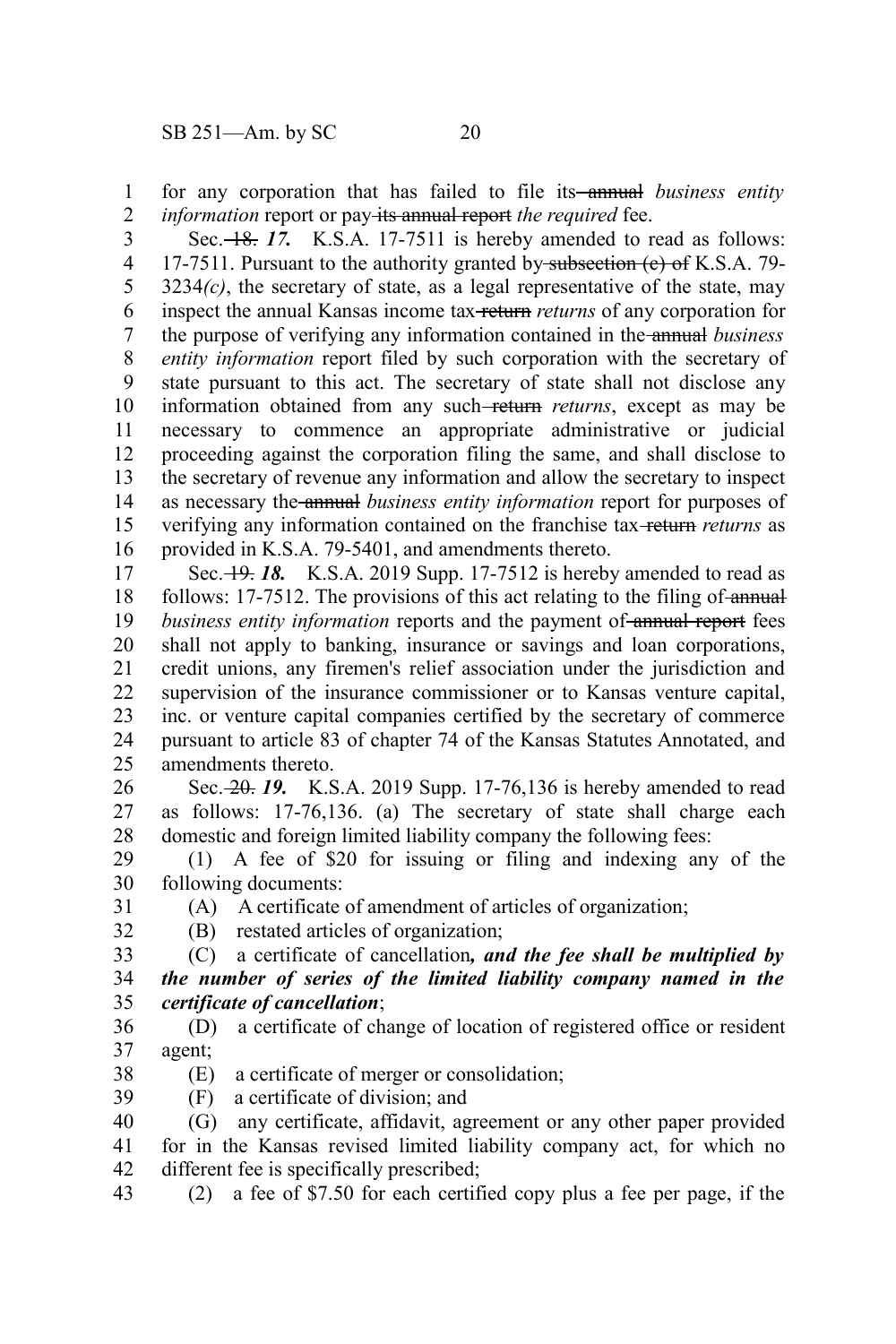secretary of state supplies the copies, in an amount fixed by the secretary of state and approved by the director of accounts and reports for copies of corporate documents under K.S.A. 45-204, and amendments thereto; 1 2 3

(3) a fee of \$7.50 for each certificate of good standing*, including a certificate of good standing for a series of a limited liability company,* and certificate of fact issued by the secretary of state; 4 5 6

(4) a fee of \$5 for a report of record search, but furnishing the following information shall not be considered a record search and no charge shall be made therefor: Name of the limited liability company and the address of its registered office; name and address of the resident agent; the state of the limited liability company's formation; the date of filing of its articles of organization or annual *business entity information* report; and date of expiration; and 7 8 9 10 11 12 13

(5) for photocopies of instruments on file or prepared by the secretary of state's office and which are not certified, a fee per page in an amount fixed by the secretary of state and approved by the director of accounts and reports for copies of corporate documents under K.S.A. 45-204, and amendments thereto. 14 15 16 17 18

(b) Every limited liability company hereafter formed in this state shall pay to the secretary of state, at the time of filing its articles of organization, an application and recording fee of \$150. 19 20 21

(c) At the time of filing its application to do business, every foreign limited liability company shall pay to the secretary of state an application and recording fee of \$150. 22 23 24

(d) The fee for filing a certificate of reinstatement shall be the same as that prescribed by K.S.A. 17-7506, and amendments thereto, for filing a certificate of reinstatement of a corporation's articles of incorporation. 25 26 27

Sec. 21. *20.* K.S.A. 2019 Supp. 17-76,139 is hereby amended to read as follows: 17-76,139. (a) Every limited liability company organized*, and on and after July 1, 2022, each series thereof formed or in existence,* under the laws of this state shall make an annual *a written business entity information* report<del> in writing</del> to the secretary of state, stating the prescribed information concerning the limited liability company *or series, as applicable,* at the close of business on the last day of its tax period next preceding the date of filing. If the limited liability company's *or series'* tax period is other than the calendar year, it shall give notice of its different tax period in writing to the secretary of state prior to December 31 of the year it commences the different tax period. 28 29 30 31 32 33 34 35 36 37 38

*(b)* The annual report shall be filed *annually biennially, as determined by the year that the limited liability company filed its formation documents. A limited liability company that filed formation documents in an even-numbered year shall file a report in each evennumbered year. A limited liability company that filed formation* 39 40 41 42 43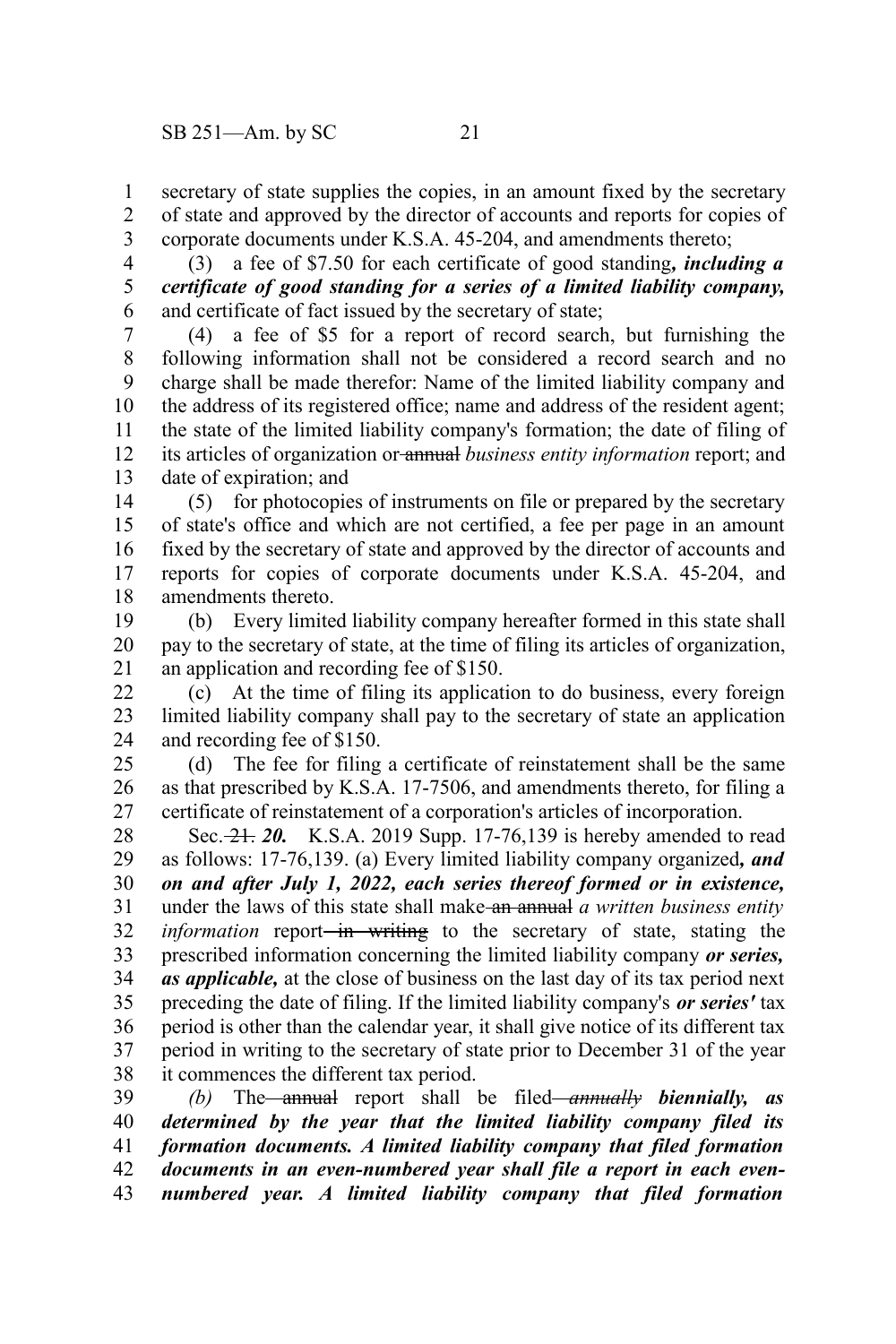*documents in an odd-numbered year shall file a report in each oddnumbered year. The report shall be filed after the close of the limited liability company's tax period but not later than* at the time prescribed by law for filing the limited liability company's *or series'* annual Kansas income tax return*, unless the limited liability company has provided notice to the secretary of state that such limited liability company intends to file business entity information reports biennially or triennially, in which case, such reports shall be filed on the same date prescribed by law for filing the limited liability company's annual Kansas income tax return in the year the report is due according to the notice. A change in the time for filing reports under this section shall become effective on the first day of the tax period immediately following receipt of the notice of such change by the secretary of state, or if applicable law does not prescribe a time for filing an annual Kansas income tax return for a series, the report for the series shall be filed at, and for purposes of this section its tax period shall be deemed to be, the time prescribed by law for filing the annual Kansas income tax return for the limited liability company to which the series is associated*. *(c)* The annual report shall be made on a form prescribed by the secretary of state. The report *and* shall contain the following information: (1) The name of the limited liability company *or series, as applicable*; and (2) a list of the members owning at least 5% of the capital of the limited liability company *or series, as applicable*, with the post office address of each. (b)(d) (1) Every foreign limited liability company shall make anannual *a written business entity information* report—in writing to the secretary of state, stating the prescribed information concerning the limited liability company at the close of business on the last day of its tax period next preceding the date of filing. If the limited liability company's tax 1 2 3 4 5 6 7 8 9 10 11 12 13 14 15 16 17 18 19 20 21 22 23 24 25 26 27 28 29 30

period is other than the calendar year, it shall give notice in writing of its different tax period to the secretary of state prior to December 31 of the year it commences the different tax period. 31 32 33

*(2)* The annual report shall be filed *annually biennially, as determined by the year that the foreign limited liability company filed its foreign limited liability company application. A foreign limited liability company that filed its application in an even-numbered year shall file a report in each even-numbered year. A foreign limited liability company that filed its application in an odd-numbered year shall file a report in each odd-numbered year. The report shall be filed after the close of the foreign limited liability company's tax period but not later than* at the time prescribed by law for filing the limited liability company's annual Kansas income tax return*, unless the limited liability company has* 34 35 36 37 38 39 40 41 42 43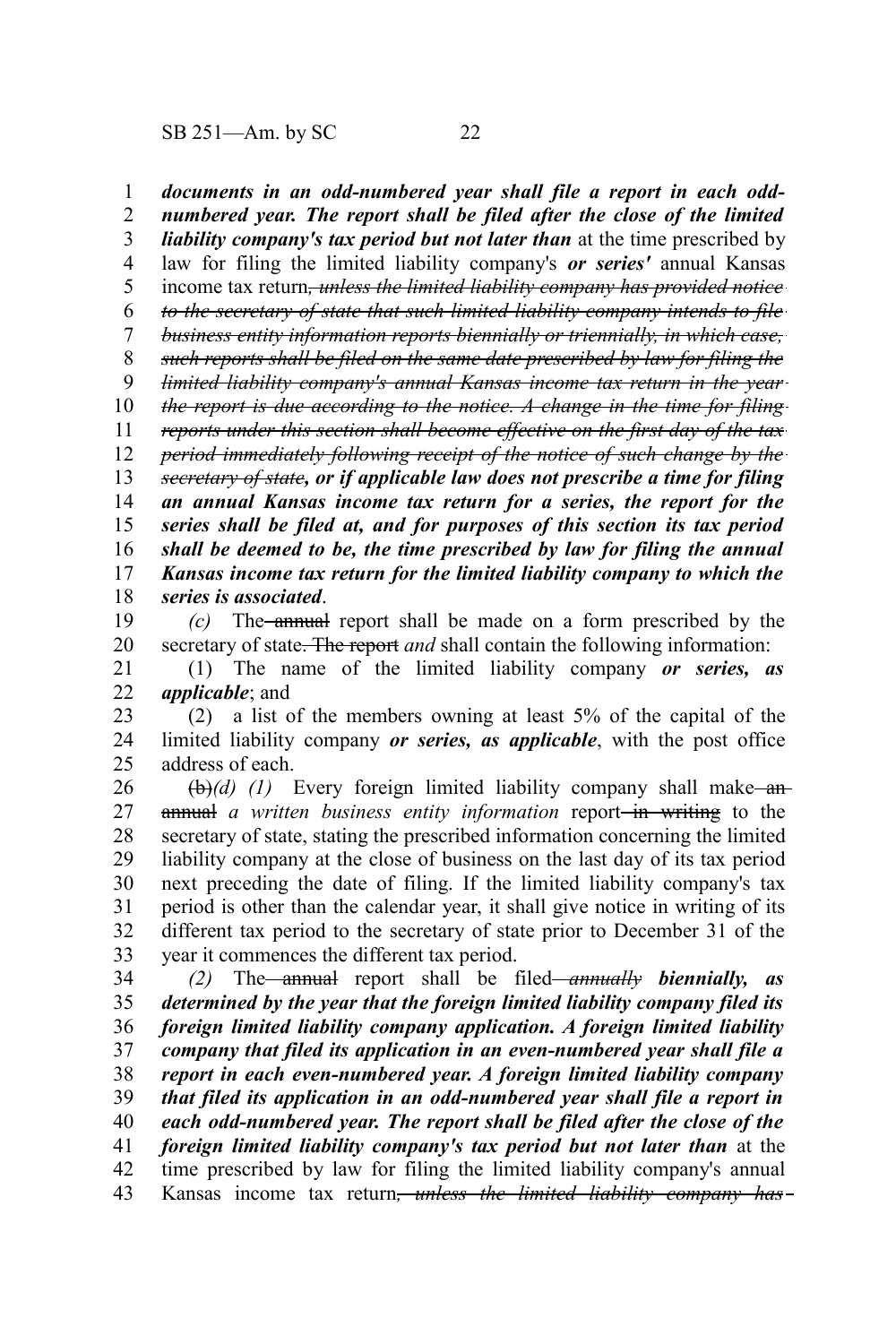*provided notice to the secretary of state that such limited liability company* 1

*intends to file business entity information reports biennially or triennially,* 2

*in which case, such reports shall be filed on the same date prescribed by* 3

*law for filing the limited liability company's annual Kansas income tax* 4

*return in the year the report is due according to the notice. A change in the* 5

*time for filing reports under this section shall become effective on the first* 6 7

*day of the tax period immediately following receipt of the notice of such change by the secretary of state*. 8

*(3)* The annual report shall be made on a form prescribed by the secretary of state. The report *and* shall contain the name of the limited liability company. 9 10 11

(c)*(e)* The annual *business entity information* report required by this section shall be executed by one or more authorized persons, and filed with the secretary of state. The execution of such annual report by a person who is authorized by this *the Kansas revised limited liability company* act to execute such-annual report, upon filing such-annual report with the secretary of state, constitutes an oath or affirmation, under penalties of perjury that, to the best of such person's knowledge and belief, the facts stated therein are true. 12 13 14 15 16 17 18 19

*(f)* At the time of filing-the *its business entity information* report, the limited liability company *or series* shall pay to the secretary of state-anannual report *a* fee in an amount equal to \$40 *\$80, plus the amount specified in rules and regulations of the secretary multiplied by the number of tax periods included in the report*. 20 21 22 23 24

 $\left(\frac{d}{dx}\right)(g)$  The provisions of K.S.A. 17-7509, and amendments thereto, relating to penalties for failure of a corporation to file an annual *a business entity information* report or pay the required annual report fee, and the provisions of K.S.A. 17-7510(a), and amendments thereto, relating to penalties for failure of a corporation to file an annual *a business entity information* report or pay the required—annual report fee, shall be applicable to the articles of organization of any domestic limited liability company*, or the certificate of designation of any series thereof,* or to the authority of any foreign limited liability company which *that* fails to file its-annual *business entity information* report or pay the-annual report*required* fee within 90 days of the time prescribed in this section for filing and paying the same or, in the case of  $\frac{1}{2}$  and a report filing and fee received by mail, postmarked within 90 days of the time for filing and paying the same. Whenever the articles of organization of a domestic limited liability company*, or the certificate of designation of a series thereof,* or the authority of any foreign limited liability company are forfeited *or canceled* for failure to file an annual *a business entity information* report or to pay the required-annual report fee, the domestic limited liability company or the authority of a foreign limited liability 25 26 27 28 29 30 31 32 33 34 35 36 37 38 39 40 41 42 43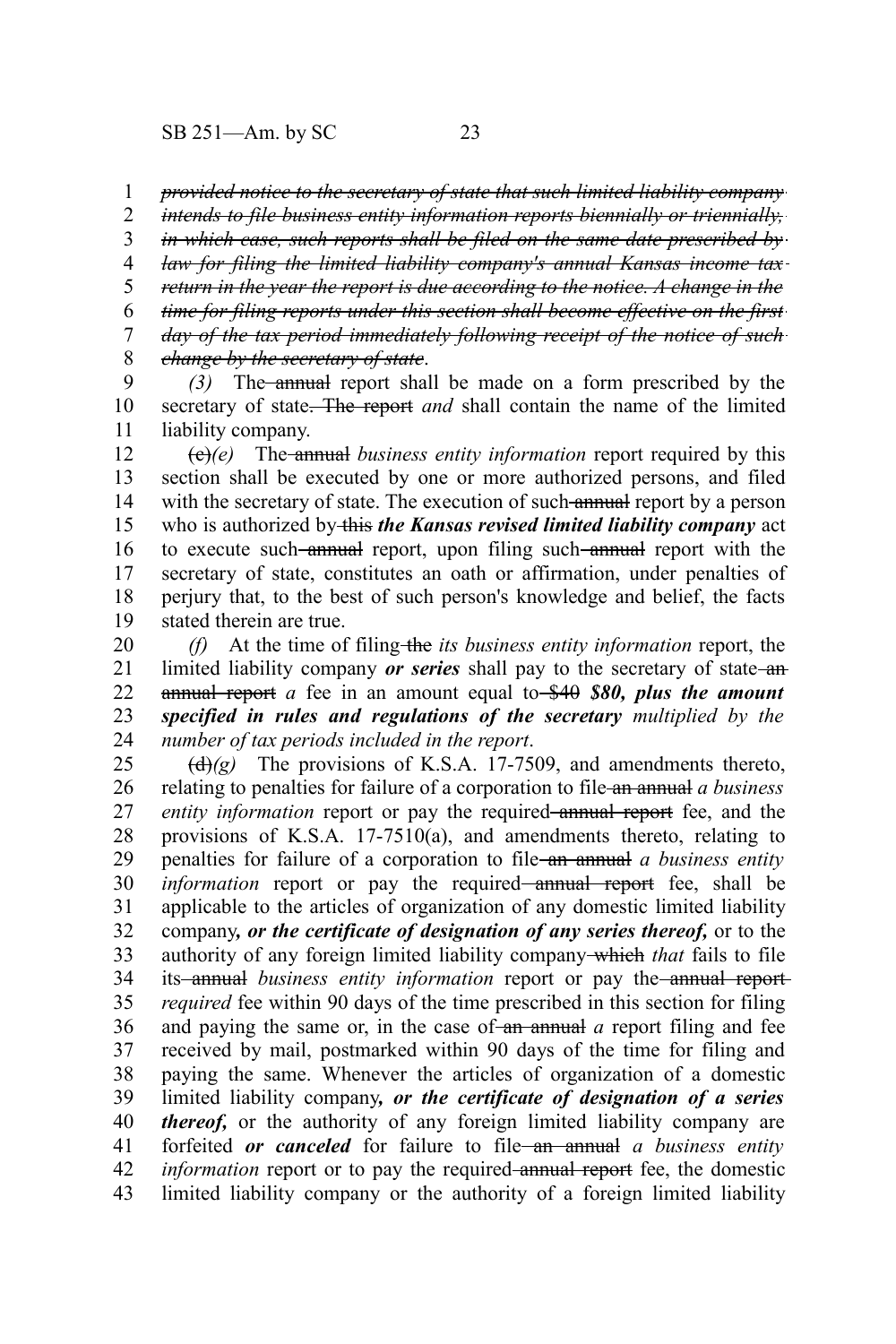company may be reinstated by filing a certificate of reinstatement, pursuant to K.S.A. 2019 Supp. 17-76,146, and amendments thereto, and *the certificate of designation may be reinstated by filing a certificate of reinstatement, pursuant to K.S.A. 2019 Supp. 17-76,147, and amendments thereto, and in each case* paying to the secretary of state all fees, including any penalties thereon, due to the state. 1 2 3 4 5 6

(e)*(h)* No limited liability company *or series* shall be required to file its first annual *business entity information* report under this *the Kansas revised limited liability* act, or pay any-annual report fee required to accompany such report, unless such limited liability company has filed its articles of organization or application for authority *or the certificate of designation of such series has been filed* at least six months prior to the last day of its tax period. 7 8 9 10 11 12 13

 $(f(x))$  All copies of applications for extension of the time for filing income tax returns submitted to the secretary of state pursuant to law shall be maintained by the secretary of state in a confidential file and shall not be disclosed to any person except as authorized pursuant to the provisions of K.S.A. 79-3234, and amendments thereto, a proper judicial order, or subsection  $(\frac{e}{g})$ *(i)*. All copies of such applications shall be preserved for one year and thereafter until the secretary of state orders that they be destroyed. 14 15 16 17 18 19 20 21

 $\left(\frac{g}{g}\right)$  A copy of such application shall be open to inspection by or disclosure to any person who was a member of such limited liability company during any part of the period covered by the extension. 22 23 24

Sec. 22. *21.* K.S.A. 2019 Supp. 17-76,146 is hereby amended to read as follows: 17-76,146. (a) A domestic limited liability company whose articles of organization or a foreign limited liability company whose authority to do business has been canceled or forfeited pursuant to K.S.A. 2019 Supp. 17-7926(b), 17-7929(b) or 17-7934(f), and amendments thereto, or whose articles of organization or authority to do business has been forfeited pursuant to K.S.A. 17-76,139(d)*(g)*, and amendments thereto, may be reinstated by filing with the secretary of state a certificate of reinstatement accompanied by the payment of the fee required by K.S.A. 17-76,136(d), and amendments thereto, and payment of the annual report fees due under K.S.A.  $17-76,139(e)/f$ , and amendments thereto, and all penalties and interest thereon due at the time of the cancellation or forfeiture of its articles of organization or authority to do business. The certificate of reinstatement shall set forth: 25 26 27 28 29 30 31 32 33 34 35 36 37 38

(1) The name of the limited liability company at the time its articles of organization or authority to do business was canceled or forfeited and, if such name is not available at the time of reinstatement, the name under which the limited liability company is to be reinstated; 39 40 41 42

(2) the address of the limited liability company's registered office in 43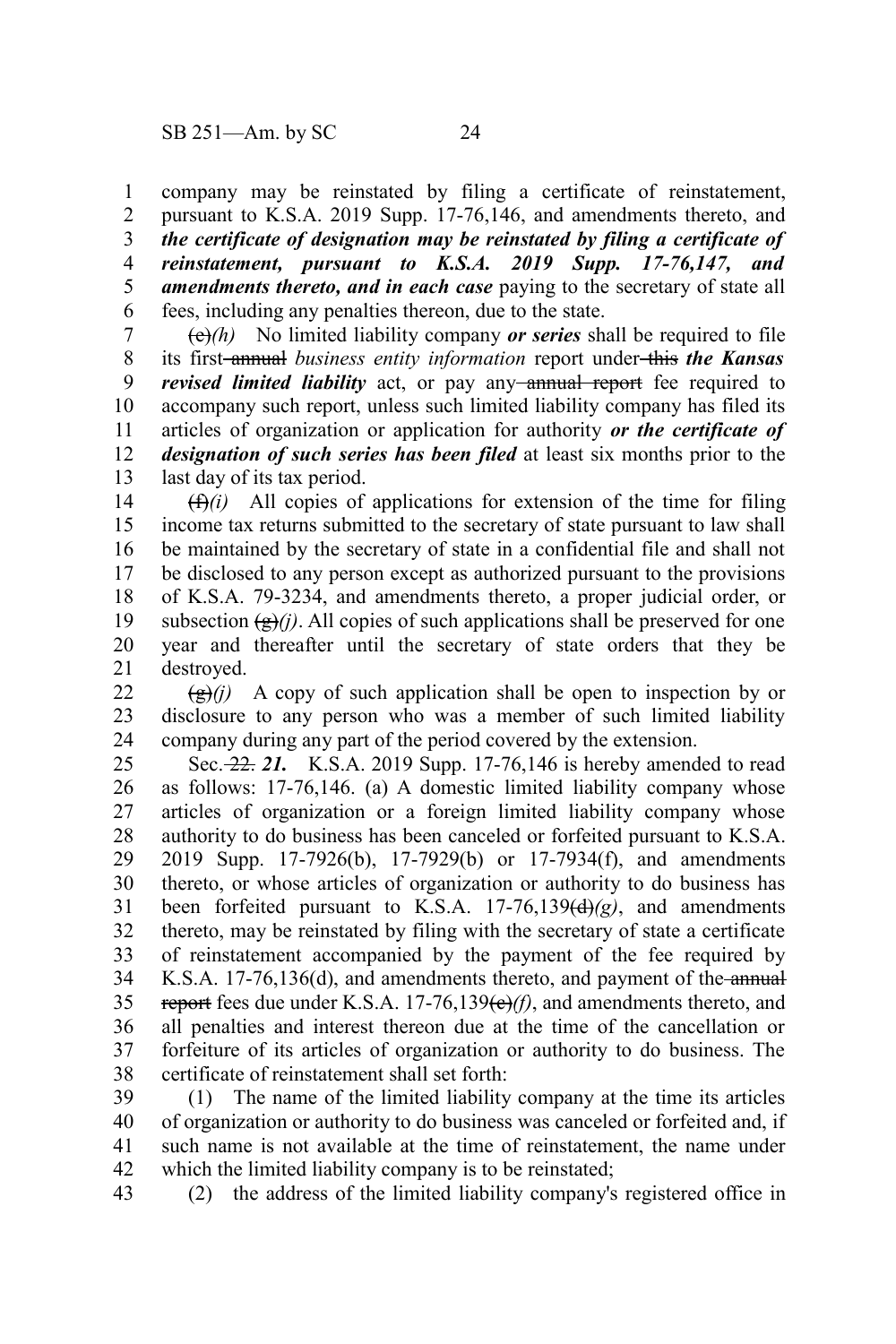the state of Kansas and the name and address of the limited liability company's resident agent in the state of Kansas; 1 2

(3) a statement that the certificate of reinstatement is filed by one or more persons authorized to execute and file the certificate of reinstatement to reinstate the limited liability company; and 3 4 5

(4) any other matters the persons executing the certificate of reinstatement determine to include therein. 6 7

(b) The certificate of reinstatement shall be deemed to be an amendment to the articles of organization or application for registration of the limited liability company, and the limited liability company shall not be required to take any further action to amend its articles of organization or application for registration under K.S.A. 17-7674 or K.S.A. 2019 Supp. 17-7935, and amendments thereto, with respect to the matters set forth in the certificate of reinstatement. 8 9 10 11 12 13 14

(c) Upon the filing of a certificate of reinstatement, a limited liability company*, and all series thereof that have been formed and whose certificate of designation has not been canceled prior to the cancellation of the articles of organization,* shall be reinstated with the same force and effect as if its articles of organization or authority to do business had not been canceled or forfeited pursuant to K.S.A.  $17-76,139\text{(d)}\text{(g)}$  or K.S.A. 2019 Supp. 17-7926(b), 17-7929(b) or 17-7934(f), and amendments thereto. Such reinstatement shall validate all contracts, acts, matters and things made, done and performed by the limited liability company, its members, managers, employees and agents during the time when its articles of organization or authority to do business was canceled or forfeited pursuant to K.S.A. 17-76,139(d)*(g)* or K.S.A. 2019 Supp. 17- 7926(b), 17-7929(b) or 17-7934(f), and amendments thereto, with the same force and effect and to all intents and purposes as if the articles of organization or authority to do business had remained in full force and effect. All real and personal property, and all rights and interests, which *that* belonged to the limited liability company at the time its articles of organization or authority to do business was canceled or forfeited pursuant to K.S.A. 17-76,139(d)*(g)* or K.S.A. 2019 Supp. 17-7926(b), 17-7929(b) or 17-7934(f), and amendments thereto, or which *that* were acquired by the limited liability company following the cancellation or forfeiture of its articles of organization or authority to do business pursuant to K.S.A. 17- 76,139(d)*(g)* or K.S.A. 2019 Supp. 17-7926(b), 17-7929(b) or 17-7934(f), and amendments thereto, and which *that* were not disposed of prior to the time of its reinstatement, shall be vested in the limited liability company after its reinstatement as fully as they were held by the limited liability company at, and after, as the case may be, the time its articles of organization or authority to do business was canceled or forfeited pursuant to K.S.A 17-76,139(d)*(g)* or K.S.A. 2019 Supp. 17-7926(b), 17-7929(b) or 15 16 17 18 19 20 21 22 23 24 25 26 27 28 29 30 31 32 33 34 35 36 37 38 39 40 41 42 43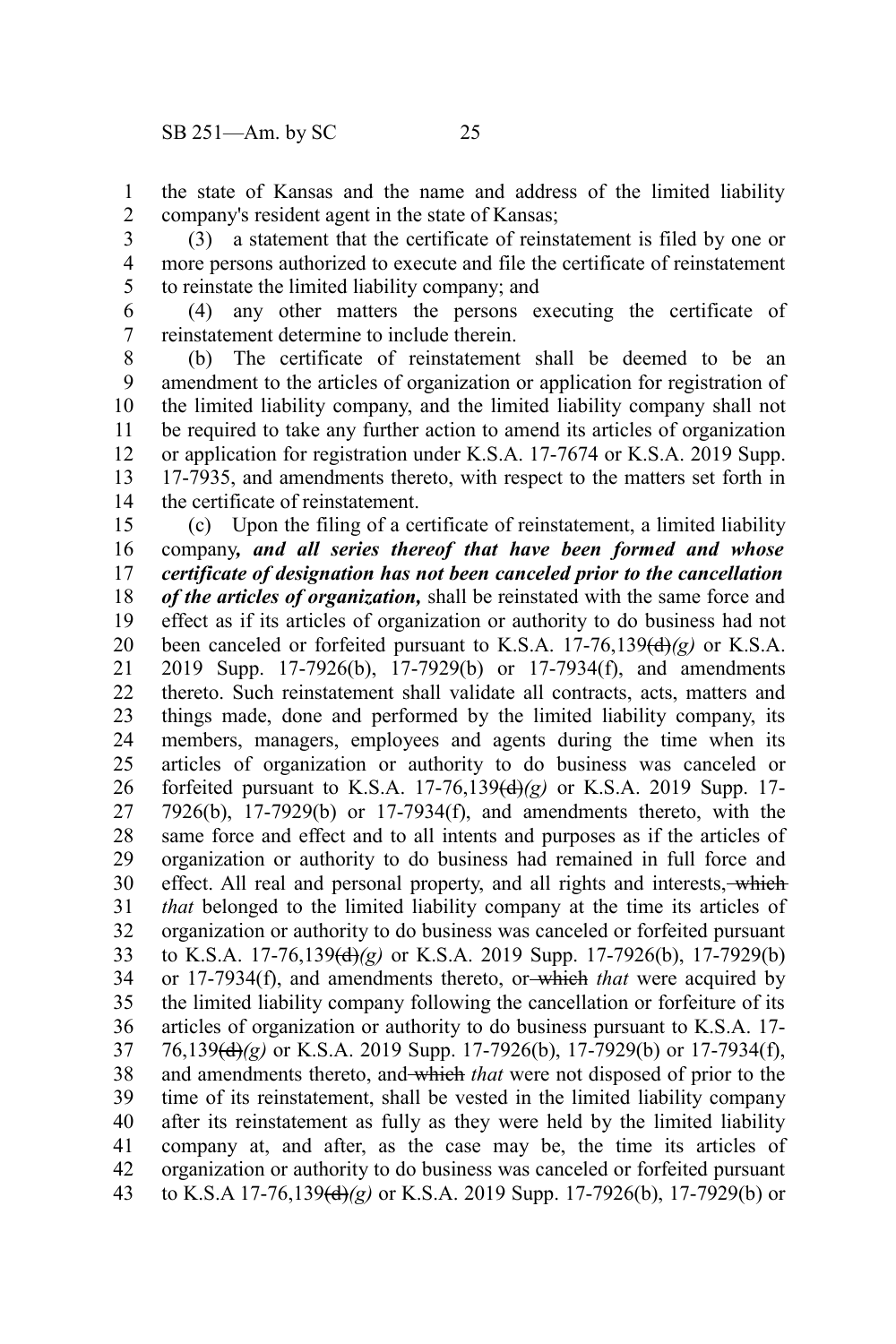17-7934(f), and amendments thereto. After its reinstatement, the limited liability company shall be as exclusively liable for all contracts, acts, matters and things made, done or performed in its name and on its behalf by its members, managers, employees and agents prior to its reinstatement as if its articles of organization or authority to do business had at all times remained in full force and effect. 1 2 3 4 5 6

Sec. 23. *22.* K.S.A. 2019 Supp. 17-76,147 is hereby amended to read as follows: 17-76,147. (a) A series whose certificate of designation has been canceled pursuant to K.S.A. 17-76,139, and amendments thereto, may be reinstated by filing in the office of the secretary of state a certificate of reinstatement accompanied by the payment of the fee required by K.S.A. 17-76,136(d), and amendments thereto, and payment of the annual report fee due under K.S.A.  $17-76,139\left(\frac{e}{f}\right)$ , and amendments thereto, and all penalties and interest thereon due at the time of the cancellation of its certificate of designation. The certificate of reinstatement shall set forth: 7 8 9 10 11 12 13 14 15 16

(1) The name of the limited liability company at the time the certificate of designation was canceled and, if such name has changed, the name of the limited liability company at the time of reinstatement of the series; 17 18 19 20

(2) the name of the series at the time the certificate of designation was canceled and, if such name is not available at the time of reinstatement, the name under which the series is to be reinstated; 21 22 23

(3) a statement that the certificate of reinstatement is filed by one or more persons authorized to execute and file the certificate of reinstatement to reinstate the series; and 24 25 26

(4) any other matters the persons executing the certificate of reinstatement determine to include therein. 27 28

(b) The certificate of reinstatement shall be deemed to be an amendment to the certificate of designation, and no further actions shall be required to amend its certificate of designation under K.S.A. 2019 Supp.  $17-76,143(d)(3)$ , and amendments thereto, with respect to the matters set forth in the certificate of reinstatement. 29 30 31 32 33

(c) Upon the filing of a certificate of reinstatement, a series shall be reinstated with the same force and effect as if its certificate of designation had not been canceled pursuant to K.S.A. 17-76,139, and amendments thereto. Such reinstatement shall validate all contracts, acts, matters and things made, done and performed by the series, its members, managers, employees and agents during the time when its certificate of designation was canceled pursuant to K.S.A. 17-76,139, and amendments thereto, with the same force and effect and to all intents and purposes as if the certificate of designation had remained in full force and effect. All real and personal property, and all rights and interests, that belonged to the series at the time 34 35 36 37 38 39 40 41 42 43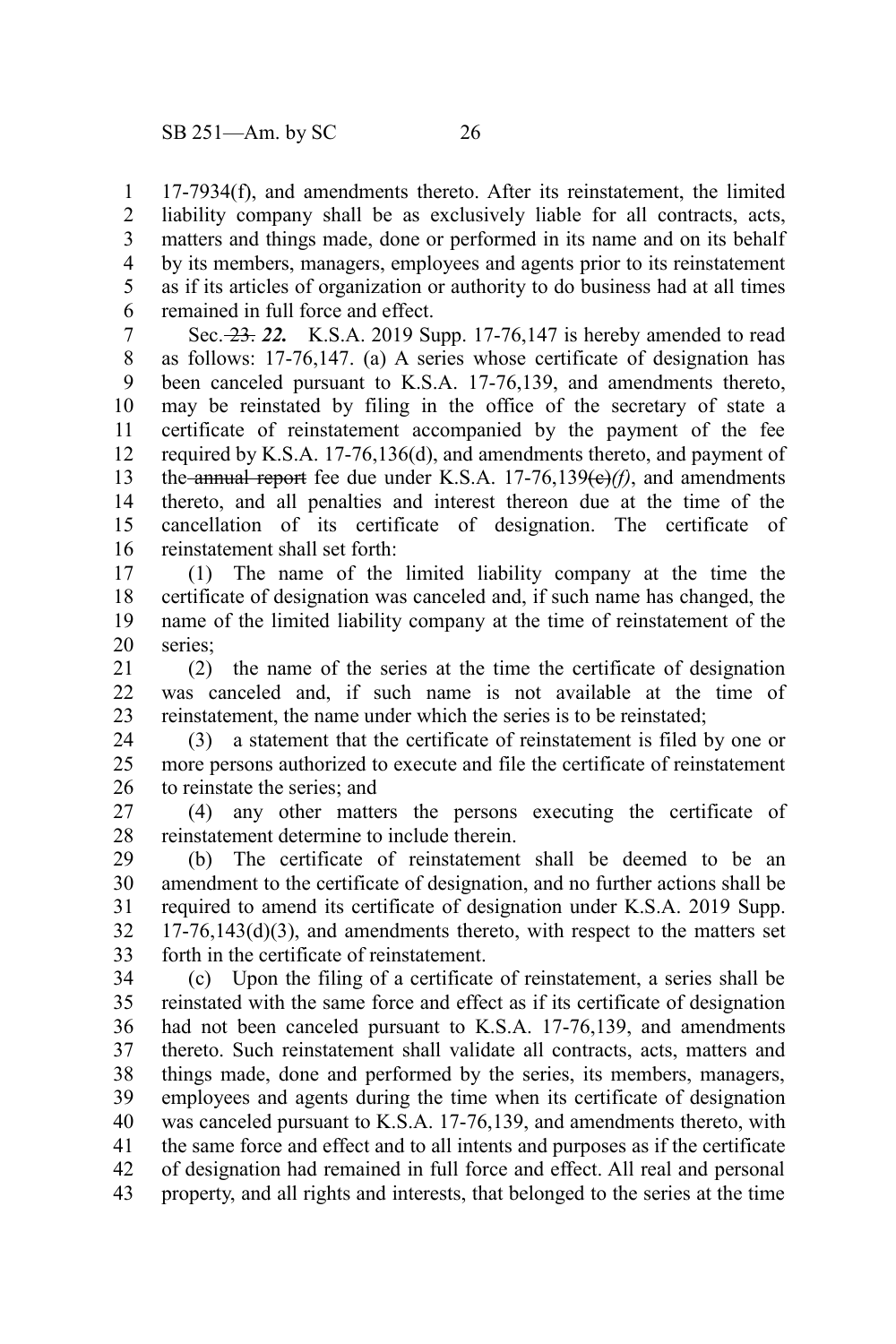its certificate of designation was canceled pursuant to K.S.A. 17-76,139, and amendments thereto, or were acquired by the series following the cancellation of its certificate of designation pursuant to K.S.A. 17-76,139, and amendments thereto, and were not disposed of prior to the time of its reinstatement, shall be vested in the series after its reinstatement as fully as they were held by the series at, and after, as the case may be, the time its certificate of designation was canceled pursuant to K.S.A. 17-76,139, and amendments thereto. After its reinstatement, the series shall be as exclusively liable for all contracts, acts, matters and things made, done or performed in its name and on its behalf by its members, managers, employees and agents prior to its reinstatement as if its certificate of designation had at all times remained in full force and effect. 1 2 3 4 5 6 7 8 9 10 11 12

13

## (d) This section shall take effect on and after July 1, 2020.

Sec. 24. *23.* K.S.A. 2019 Supp. 17-7903 is hereby amended to read as follows: 17-7903. The following documents related to corporations shall be filed with the secretary of state: 14 15 16

- (a) For-profit filings: 17
- (1) For-profit articles of incorporation as set forth in K.S.A. 17-6002, and amendments thereto; 18 19
- (2) professional association articles of incorporation as set forth in K.S.A. 17-2709, 17-2711 and 17-6002, and amendments thereto; 20 21
- (3) close corporation articles of incorporation as set forth in K.S.A. 17-6426, 17-7201, 17-7202 and 17-7203, and amendments thereto; 22 23
- (4) public benefit corporation articles of incorporation as set forth in K.S.A. 2019 Supp. 17-72a02, and amendments thereto; 24 25
- (5) certificate of validation as set forth in K.S.A. 2019 Supp. 17- 6428, and amendments thereto; 26 27
- (6) foreign for-profit application for authority as set forth in K.S.A. 2019 Supp. 17-7931—and K.S.A. 17-7307 through 17-7510, and amendments thereto; 28 29 30
- (7) for-profit annual *business entity information* report as set forth in K.S.A. 17-7503 and 17-7505, and amendments thereto; 31 32
- (8) professional association annual *business entity information* report as set forth in K.S.A. 17-2718, and amendments thereto; 33 34
- (9) for-profit certificate of amendment as set forth in K.S.A. 17-6003, 35 36
- 17-6401, 17-6601, 17-6602 and 17-6603, and amendments thereto;
- (10) amendment to professional associations as set forth in K.S.A. 17-2709, and amendments thereto; 37 38
- (11) foreign for-profit corporation certificate of amendment as set forth in K.S.A. 17-7302, and amendments thereto; 39 40
- (12) restated articles of incorporation as set forth in K.S.A. 17-6605, and amendments thereto; 41 42
- (13) change of registered office or resident agent as set forth in 43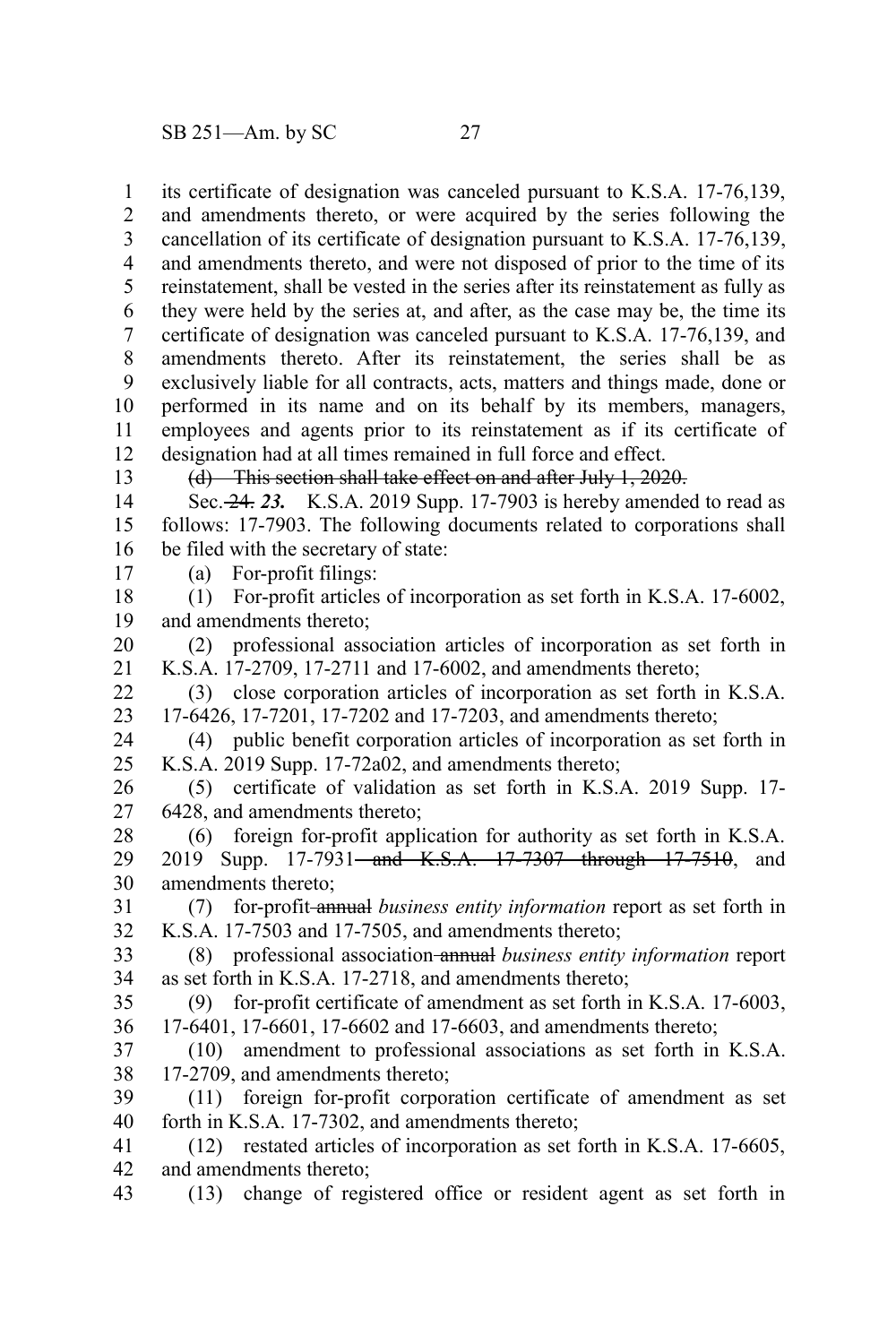SB 251—Am. by SC 28

K.S.A. 2019 Supp. 17-7926, 17-7927, 17-7928 and 17-7929, and amendments thereto; (14) for-profit certificate of correction as set forth in K.S.A. 2019 Supp. 17-7912, and amendments thereto; (15) mergers as set forth in K.S.A. 17-6701 through 17-6708, and amendments thereto; (16) foreign mergers as set forth in K.S.A. 17-7302, and amendments thereto; (17) certificate of amendment or termination of merger as set forth in K.S.A. 17-6701, and amendments thereto; (18) foreign corporation merger as set forth in K.S.A. 17-7302, and amendments thereto; (19) certificate of reinstatement as set forth in K.S.A. 17-7002, and amendments thereto; (20) certificate of dissolution prior to commencing business as set forth in K.S.A. 17-6803, and amendments thereto; (21) certificate of dissolution by stockholder's meeting as set forth in K.S.A. 17-6804, and amendments thereto; (22) certificate of dissolution by written consent as set forth in K.S.A. 17-6804, and amendments thereto; (23) foreign certificate of cancellation as set forth in K.S.A. 2019 Supp. 17-7936, and amendments thereto; and (24) certificate of revocation of dissolution as set forth in K.S.A. 17- 7001, and amendments thereto. (b) Not-for-profit filings: (1) Not-for-profit articles of incorporation as set forth in K.S.A. 17- 6002, and amendments thereto; (2) foreign not-for-profit application for authority as set forth in K.S.A. 2019 Supp. 17-7931, and amendments thereto; (3) not-for-profit annual *business entity information* report as set forth in K.S.A. 17-7504, and amendments thereto; (4) not-for-profit certificate of amendment as set forth in K.S.A. 17- 6602, and amendments thereto; (5) not-for-profit certificate of correction as set forth in K.S.A. 2019 Supp. 17-7912, and amendments thereto; (6) not-for-profit change of registered office or resident agent as set forth in K.S.A. 2019 Supp. 17-7926, 17-7927, 17-7928 and 17-7929, and amendments thereto; (7) not-for-profit certificate of reinstatement as set forth in K.S.A. 17- 7002, and amendments thereto; and (8) certificate of dissolution as set forth in K.S.A. 17-6803, 17-6804 and 17-6805, and amendments thereto. 1 2 3 4 5 6 7 8 9 10 11 12 13 14 15 16 17 18 19 20 21 22 23 24 25 26 27 28 29 30 31 32 33 34 35 36 37 38 39 40 41 42

Sec. 25. *24.* K.S.A. 2019 Supp. 17-7904 is hereby amended to read as 43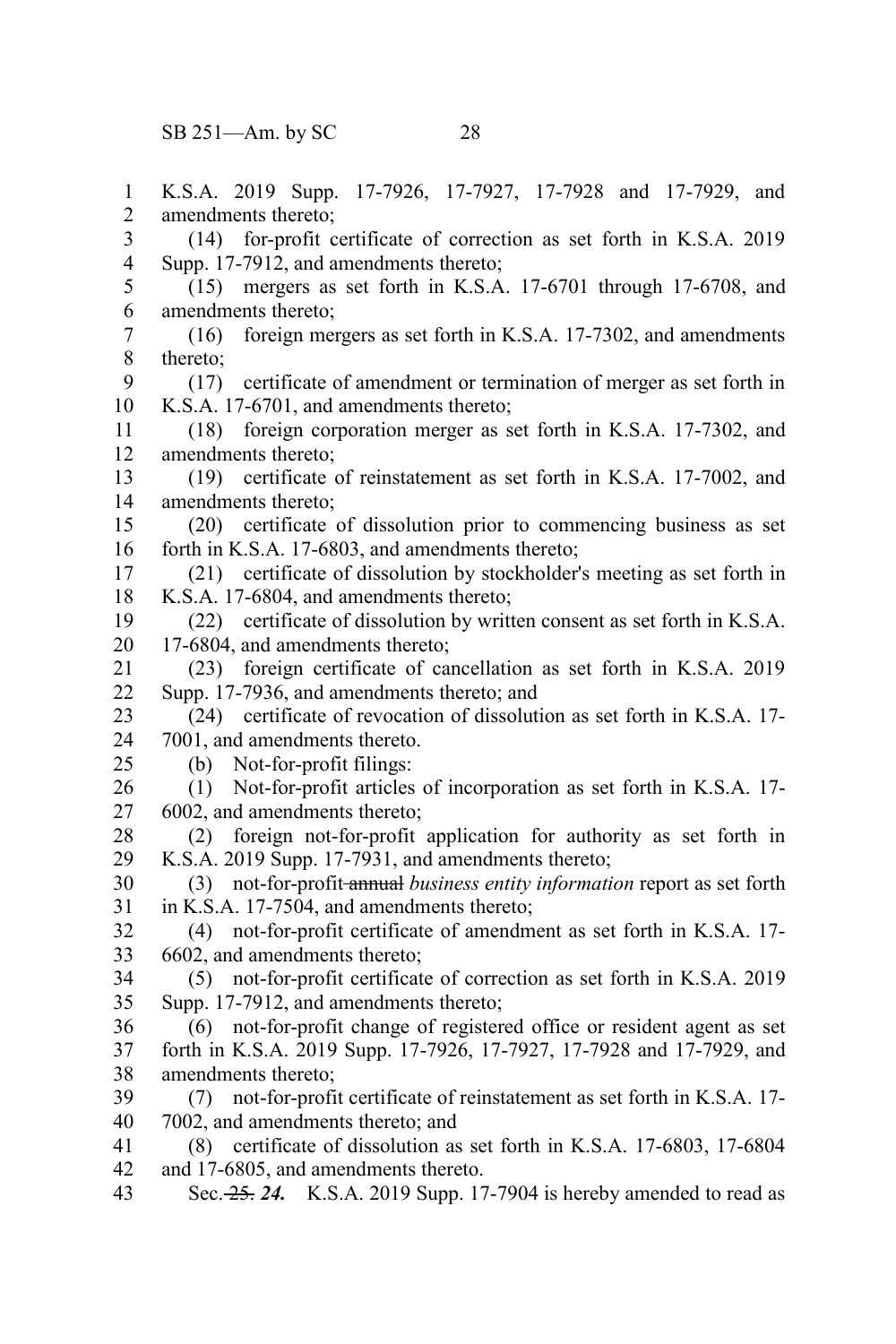follows: 17-7904. The following documents related to limited liability companies shall be filed with the secretary of state: (a) Articles of organization as set forth in K.S.A. 17-7673 and K.S.A. 2019 Supp. 17-7673a, and amendments thereto; (b) professional articles of organization as set forth in K.S.A. 17-7673 and K.S.A. 2019 Supp. 17-7673a, and amendments thereto; (c) series limited liability company articles of organization as set forth in K.S.A. 2019 Supp. 17-76,143, and amendments thereto; (d) foreign limited liability company application for authority as set forth in K.S.A. 2019 Supp. 17-7931, and amendments thereto; (e) foreign series limited liability company application for admission to transact business as set forth in K.S.A. 2019 Supp. 17-7931 and K.S.A. 2019 Supp. 17-76,143, and amendments thereto; (f) annual *business entity information* report as set forth in K.S.A. 17- 76,139, and amendments thereto; (g) certificate of amendment as set forth in K.S.A. 17-7674 and K.S.A. 2019 Supp. 17-7674a *and 17-76,143*, and amendments thereto; (h) restated articles of organization as set forth in K.S.A. 17-7680, and amendments thereto; (i) series certificate of designation as set forth in K.S.A. 2019 Supp. 17-76,143, and amendments thereto; (j) certificate of amendment or termination to certificate of merger or consolidation as set forth in K.S.A. 17-7681, and amendments thereto*, or K.S.A. 2019 Supp. 17-76-143a, and amendments thereto*; (k) certificate of correction as set forth in K.S.A. 2019 Supp. 17- 7912, and amendments thereto; (l) foreign certificate of correction as set forth in K.S.A. 2019 Supp. 17-7912, and amendments thereto; (m) change of registered office or resident agent as set forth in K.S.A. 2019 Supp. 17-7926, 17-7927, 17-7928 and 17-7929, and amendments thereto; (n) mergers *or consolidations* as set forth in K.S.A. 17-7681, and amendments thereto*, or K.S.A. 2019 Supp. 17-76,143a, and amendments thereto*; (o) reinstatement as set forth in K.S.A. 17-76,139, and amendments thereto*, or K.S.A. 2019 Supp. 17-76,147, and amendments thereto*; (p) certificate of cancellation as set forth in K.S.A. 17-7675, and amendments thereto*, or K.S.A. 2019 Supp. 17-76,143, and amendments thereto*; (q) foreign cancellation of registration as set forth in K.S.A. 2019 Supp. 17-7936, and amendments thereto; and (r) certificate of division as set forth in K.S.A. 2019 Supp.17-7685a, and amendments thereto. 1 2 3 4 5 6 7 8 9 10 11 12 13 14 15 16 17 18 19 20 21 22 23 24 25 26 27 28 29 30 31 32 33 34 35 36 37 38 39 40 41 42 43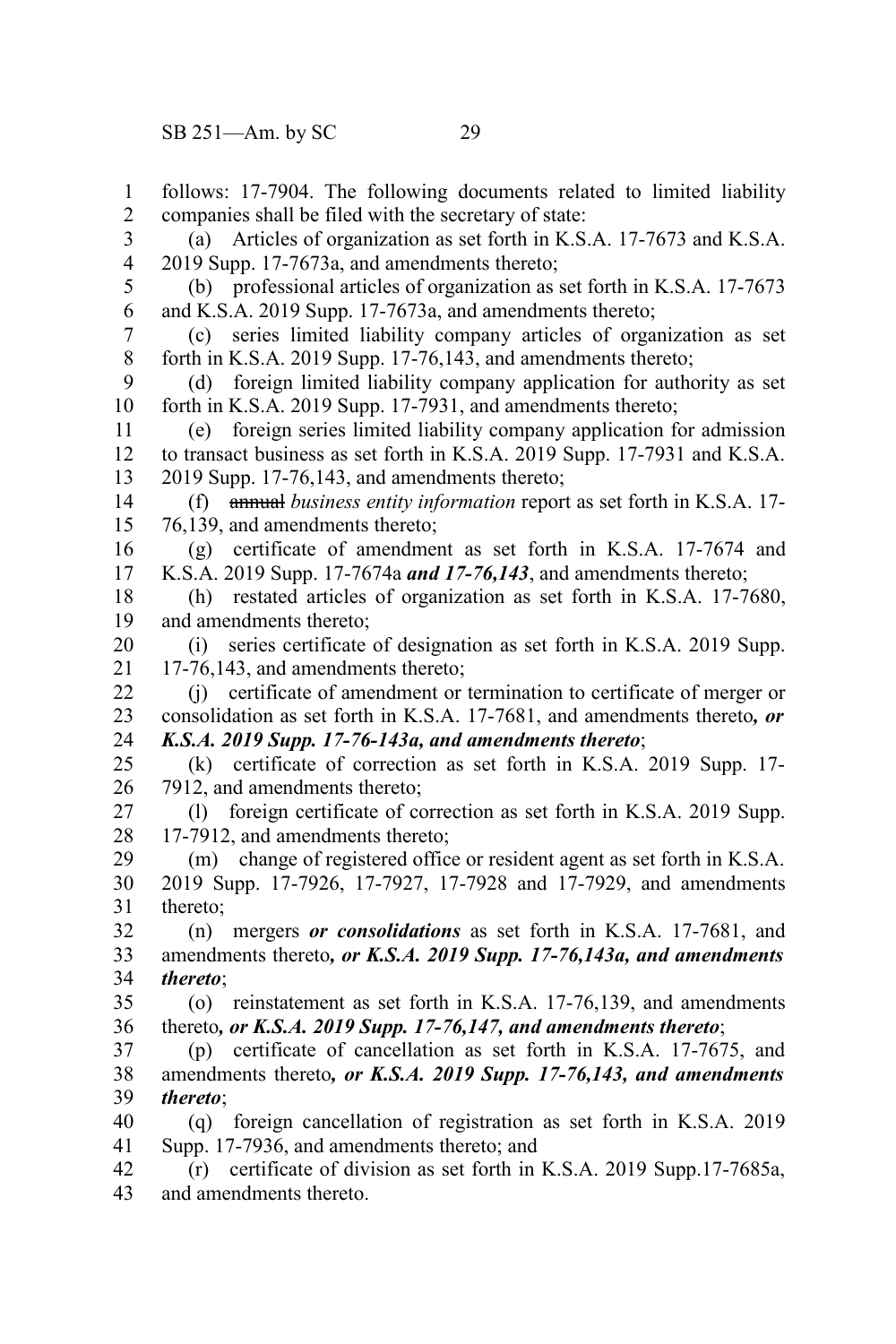Sec. 26. *25.* K.S.A. 2019 Supp. 17-7905 is hereby amended to read as follows: 17-7905.  $(a)$  The following documents related to limited partnerships shall be filed with the secretary of state: (1)*(a)* Certificate of limited partnership as set forth in K.S.A. 56- 1a151, and amendments thereto; (2)*(b)* foreign application for registration as set forth in K.S.A. 2019 Supp. 17-7931, and amendments thereto; (3)*(c)* annual *business entity information* report as set forth in K.S.A. 56-1a606 and 56-1a607, and amendments thereto; (4)*(d)* amendment to certificate as set forth in K.S.A. 56-1a152, and amendments thereto; (5)*(e)* restated certificate as set forth in K.S.A. 56-1a160, and amendments thereto; (6)*(f)* change of registered office or resident agent as set forth in K.S.A. 2019 Supp. 17-7926, 17-7927, 17-7928 and 17-7929, and amendments thereto;  $(\exists x)(g)$  foreign certificate of amendment or correction as set forth in K.S.A. 2019 Supp. 17-7912, and amendments thereto; (8)*(h)* mergers as set forth in K.S.A. 2019 Supp. 17-78,201 through 17-78,206, and amendments thereto;  $(9)$ *(i)* reinstatement as set forth in K.S.A. 56-1a606 and 56-1a607, and amendments thereto;  $(10)(i)$  cancellation as set forth in K.S.A. 56-1a153, and amendments thereto; and (11)*(k)* foreign cancellation of registration as set forth in K.S.A. 2019 Supp. 17-7936, and amendments thereto. (b) This section shall take effect on and after January 1, 2015. Sec. 27. *26.* K.S.A. 2019 Supp. 17-7906 is hereby amended to read as follows: 17-7906.  $(a)$  The following documents related to limited liability partnerships shall be filed with the secretary of state: (1)*(a)* Statement of qualification as set forth in K.S.A. 56a-1001, and amendments thereto; (2)*(b)* foreign statement of qualification as set forth in K.S.A. 2019 Supp. 17-7931, and amendments thereto; (3)*(c)* annual *business entity information* report as set forth in K.S.A. 56a-1201 and 56a-1202, and amendments thereto; (4)*(d)* amendment to statement of qualification as set forth in K.S.A. 56a-105, and amendments thereto; (5)*(e)* change of registered office or resident agent as set forth in K.S.A. 2019 Supp. 17-7926, 17-7927, 17-7928 and 17-7929, and amendments thereto; (6)*(f)* reinstatement as set forth in K.S.A. 56a-1201, and amendments thereto; 1 2 3 4 5 6 7 8 9 10 11 12 13 14 15 16 17 18 19 20 21 22 23 24 25 26 27 28 29 30 31 32 33 34 35 36 37 38 39 40 41 42 43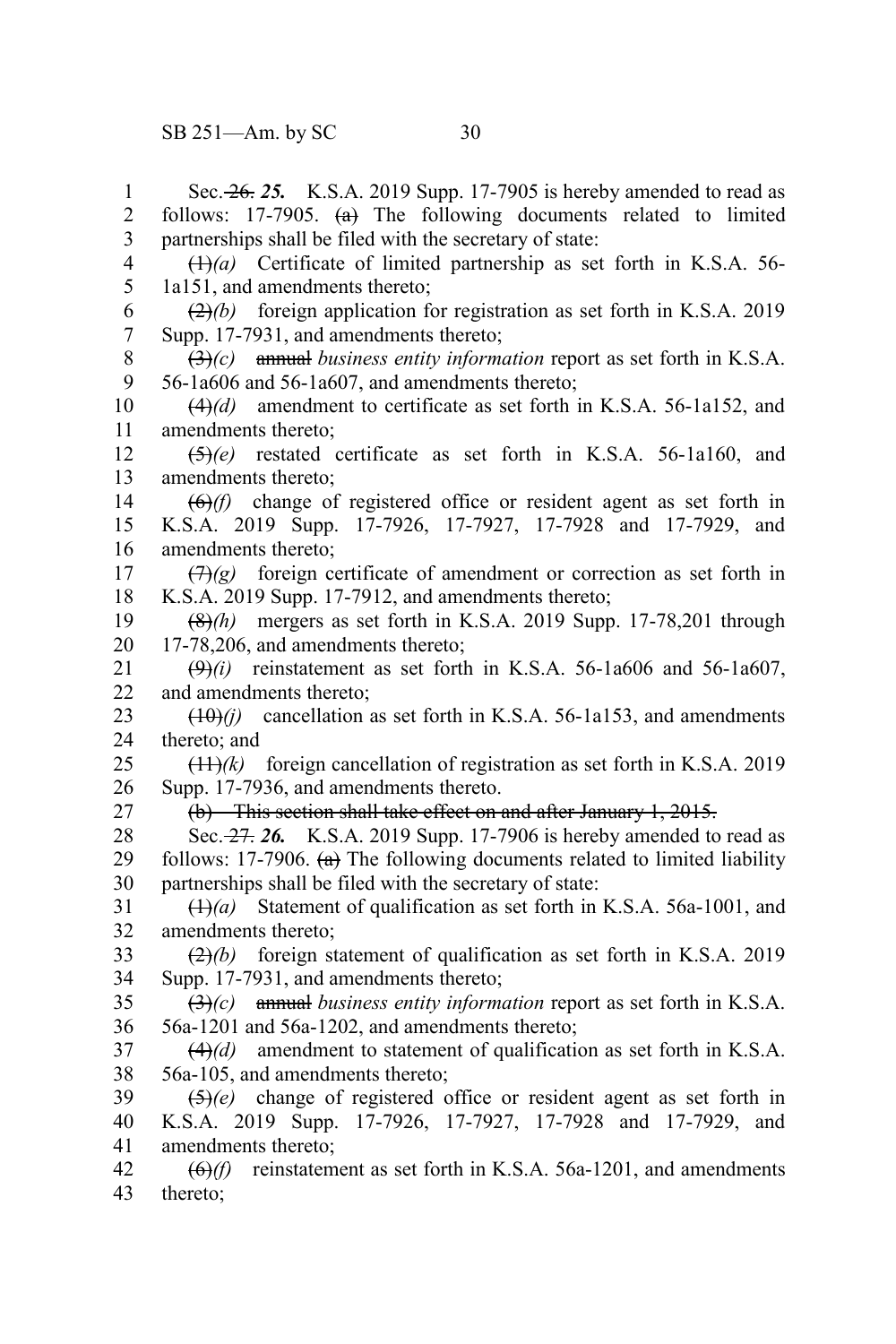$(7)$ <sup>(7)</sup> $(2)$  cancellation of statement as set forth in K.S.A. 56a-105, and amendments thereto; 1 2

(8)*(h)* statement of denial as set forth in K.S.A. 56a-304, and amendments thereto; 3 4

 $(\theta)$ *(i)* statement of dissociation as set forth in K.S.A. 56a-704, and amendments thereto; 5 6

 $(10)(i)$  statement of dissolution as set forth in K.S.A. 56a-105 and 56a-805, and amendments thereto; and 7 8

(11)*(k)* statement of merger as set forth in K.S.A. 56a-907, and amendments thereto. 9 10

11

(b) This section shall take effect on and after January 1, 2015.

Sec. 28. *27.* K.S.A. 2019 Supp. 17-7910 is hereby amended to read as follows: 17-7910. When any document is required by this act to be filed with the secretary of state, such requirement means that: 12 13 14

(a) The original signed document shall be delivered to the office of the secretary of state, where the document shall be recorded in an electronic medium. Any signature on documents authorized to be filed with the secretary of state under the provisions of this act may be a facsimile, a conformed signature or an electronically transmitted signature; 15 16 17 18 19

(b) all taxes and fees authorized by law to be collected by the secretary of state in connection with the filing of the document shall be tendered to the secretary of state; 20 21 22

(c) upon delivery of the document, and upon tender of the required taxes and fees, the secretary of state shall, if the secretary of state finds that the document conforms to law, certify that the document has been filed in the office of the secretary of state by endorsing upon the electronically-recorded document the word "Filed" and the date and hour of its filing. This endorsement is the "filing date" of the document and is conclusive of the date and time of its filing in the absence of actual fraud. The secretary of state shall thereupon record the endorsed document in an electronic medium and that electronic document shall become the original document; and 23 24 25 26 27 28 29 30 31 32

(d) the secretary of state shall return a certified copy of the recorded document to the person who filed the document or that person's representative, except this provision shall not apply to annual *business entity information* reports. 33 34 35 36

(e) A person who executes any document required by this act to be filed with the secretary of state, including a person who executes such document as an agent or fiduciary, shall not be required to exhibit evidence of the person's authority as a prerequisite to filing such documents with the secretary of state. 37 38 39 40 41

Sec. 29. *28.* K.S.A. 2019 Supp. 17-7936 is hereby amended to read as follows: 17-7936. (a) A foreign covered entity may cancel its registration 42 43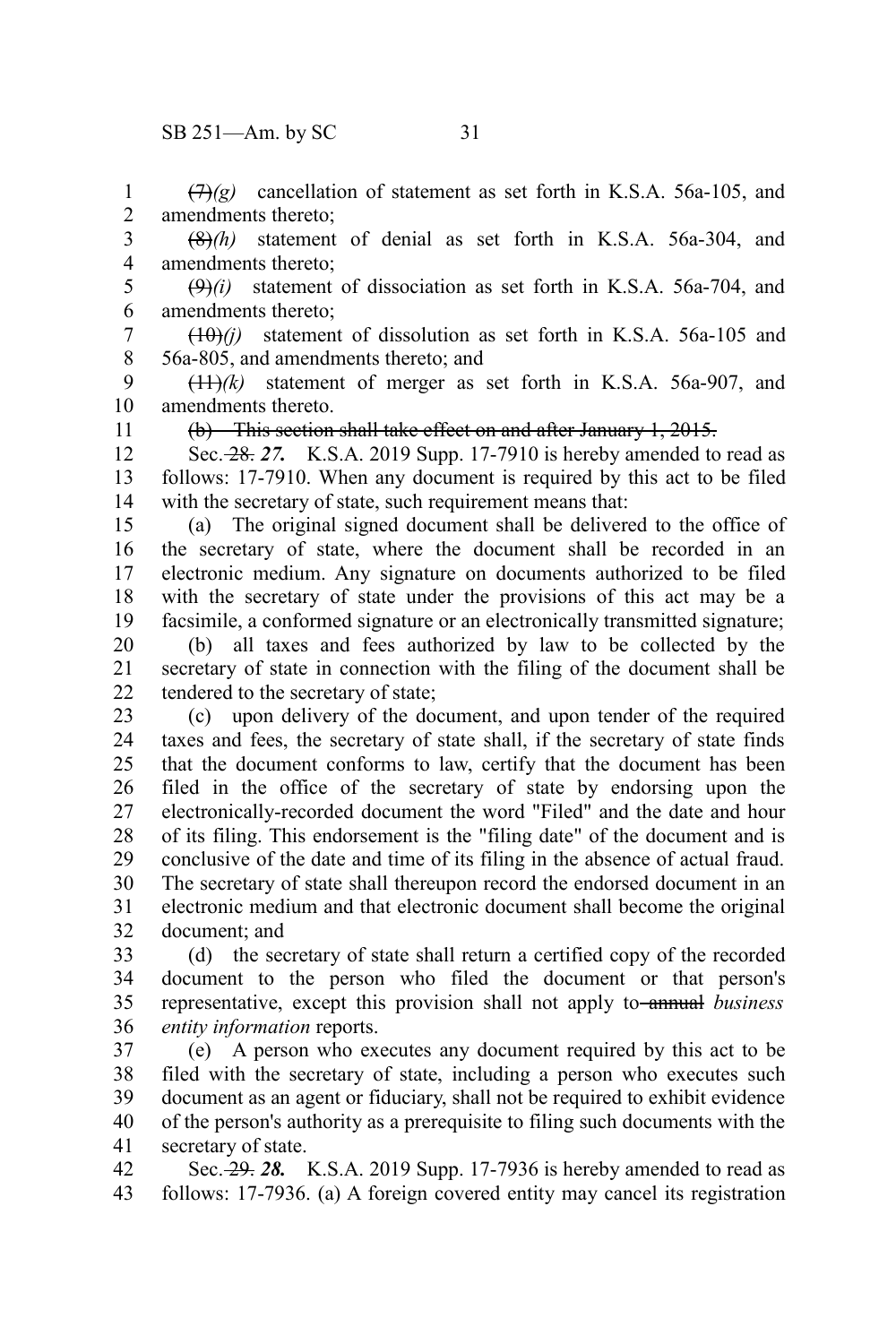by filing with the secretary of state a certificate of cancellation executed by an authorized person, together with a fee if authorized by law, as provided by K.S.A. 2019 Supp. 17-7910, and amendments thereto, and the annual *business entity information* report and annual report *required* fee for any tax period which has ended. The certificate of cancellation shall state that the foreign covered entity surrenders its authority to transact business in the state of Kansas and withdraws therefrom. The certificate of cancellation shall provide the address to which the secretary of state may mail any process against the foreign covered entity that may be served upon the secretary of state. A cancellation does not terminate the authority of the secretary of state to accept service of process on the foreign covered entity with respect to causes of action arising out of the doing of business in the state of Kansas. 1 2 3 4 5 6 7 8 9 10 11 12 13

(b) The filing of a certificate of dissolution or certificate of cancellation issued by the proper official of the state or other jurisdiction in which a foreign covered entity is organized shall have the same effect as the filing of a certificate of cancellation as provided for in subsection (a) above. 14 15 16 17 18

19

(c) This section shall take effect on and after January 1, 2015.

Sec. 30. *29.* K.S.A. 53-601 is hereby amended to read as follows: 53- 601. (a) Except as provided by subsection (b), whenever a law of this state or any rules and regulations, order or requirement adopted or issued thereunder requires or permits a matter to be supported, evidenced, established or proved by the sworn written declaration, verification, certificate, statement, oath or affidavit of a person, such matter may be supported, evidenced, established or proved with the same force and effect by the unsworn written declaration, verification, certificate or statement dated and subscribed by the person as true, under penalty of perjury, in substantially the following form: 20 21 22 23 24 25 26 27 28 29

(1) If executed outside this state: "I declare (or verify, certify or state) under penalty of perjury under the laws of the state of Kansas that the foregoing is true and correct. Executed on (date). 30 31 32

33

\_\_\_\_\_\_\_\_\_\_\_\_\_\_\_\_\_\_\_\_\_\_\_\_\_\_\_(Signature)"

(2) If executed in this state: "I declare (or verify, certify or state) under penalty of perjury that the foregoing is true and correct. Executed on (date). 34 35 36

37

\_\_\_\_\_\_\_\_\_\_\_\_\_\_\_\_\_\_\_\_\_\_\_\_\_\_\_ (Signature)"

(b) The provisions of subsection (a) do not apply to the following oaths: 38 39

- (1) An oath of office. 40
- (2) An oath required to be taken before a specified official other than a notary public. 41 42
- (3) An oath of a testator or witnesses as required for wills, codicils, 43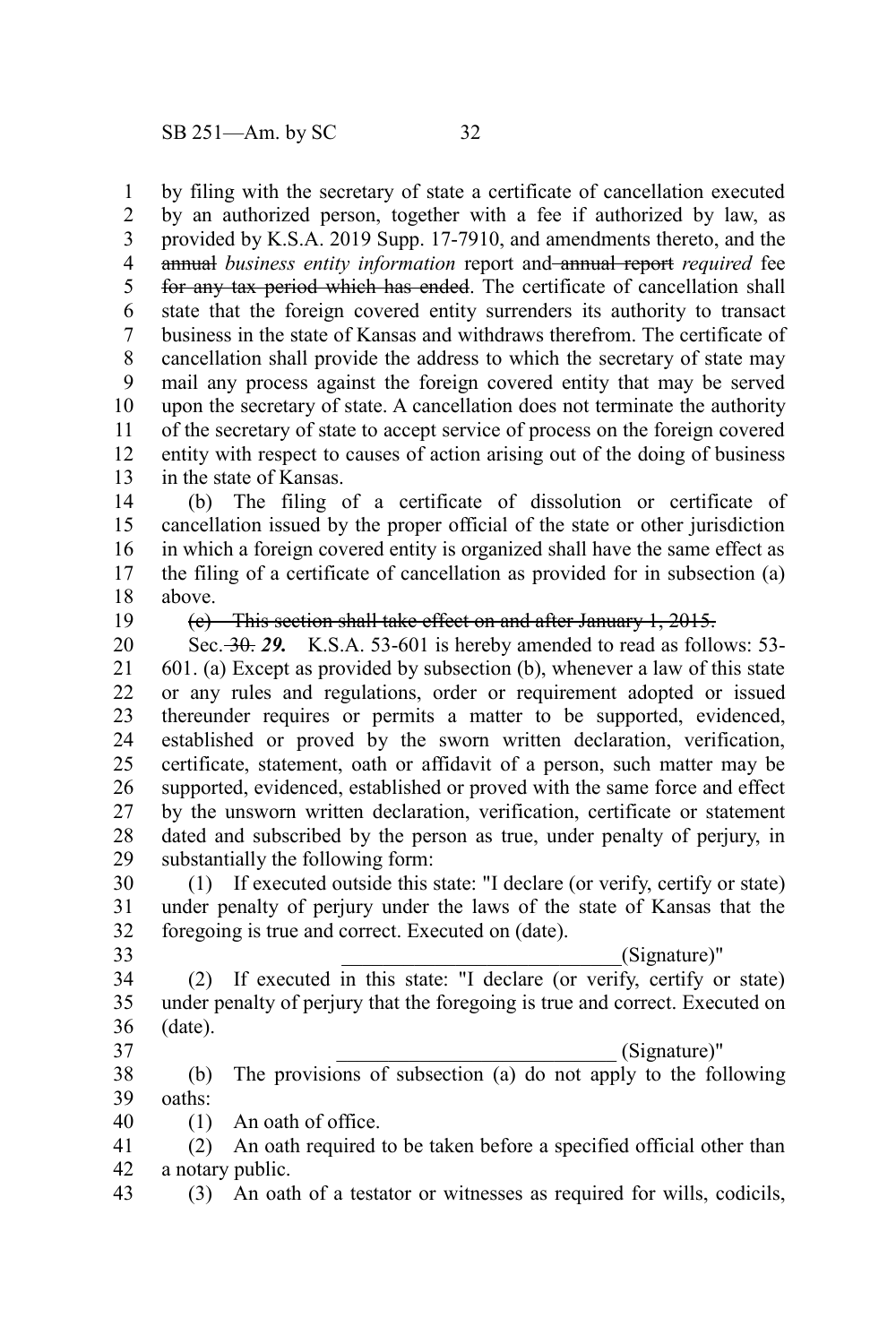revocations of wills and codicils and republications of wills and codicils. 1

(c) A notarial act performed prior to the effective date of this act is not affected by this act. Nothing in this act diminishes or invalidates the recognition accorded to notarial acts by other laws of this state or rules and regulations adopted thereunder. 2 3 4 5

(d) On or after July 1, 1989, whenever an officer or partner listed in subsection (b) of K.S.A. 17-2718*(d)*, subsection (c) of K.S.A. 17-7503*(e)*, subsection (c) of K.S.A. 17-7504*(e)*, subsection (c) of K.S.A. 17-7505*(e)*, subsection (d) of K.S.A. 56-1a606 or subsection (d) of*(e) or* K.S.A. 56- 1a607*(e),* and amendments thereto*,* is required to execute a report before a notary or swear an oath before an officer authorized to administer oaths, in lieu thereof, such person may execute an unsworn declaration if such declaration is in substantial conformity with subsections (a), (b) and (c) of this section. 6 7 8 9 10 11 12 13 14

(e) On or after July 1, 1990, subsections (a), (b) and (c) of this section shall have general application. 15 16

Sec. 31. 30. K.S.A. 56-1a605 is hereby amended to read as follows: 56-1a605. (a) The secretary of state shall charge each domestic and foreign limited partnership the following fees: 17 18 19

(1) For issuing or filing and indexing any of the documents described below, a fee of \$20: 20 21

(A) A certificate of amendment of limited partnership; (B) a restated certificate of limited partnership;

22

23 24

(C) a certificate of cancellation of limited partnership;

(D) a certificate of change of location of registered office or registered agent; and 25 26

(E) any certificate, affidavit, agreement or any other paper provided for in this act, for which no different fee is specifically prescribed; 27 28

(2) for certified copies, a fee of \$7.50 for each copy certified plus a fee per page, if the secretary of state supplies the copies, in an amount fixed by the secretary of state and approved by the director of accounts and reports for copies of corporate documents under K.S.A. 45-204 and amendments thereto; 29 30 31 32 33

(3) for each certificate of good standing and certificate of fact issued by the secretary of state, a fee of \$7.50; 34 35

(4) for a report of record search, a fee of \$5, but furnishing the following information shall not be considered a record search and no charge shall be made therefor: name of the limited partnership and the address of its registered office; name and address of the resident agent; the state of the limited partnership's formation; the date of filing of its certificate of limited partnership or annual *business entity information* report; and date of expiration; and 36 37 38 39 40 41 42

(5) for photocopies of instruments on file or prepared by the secretary 43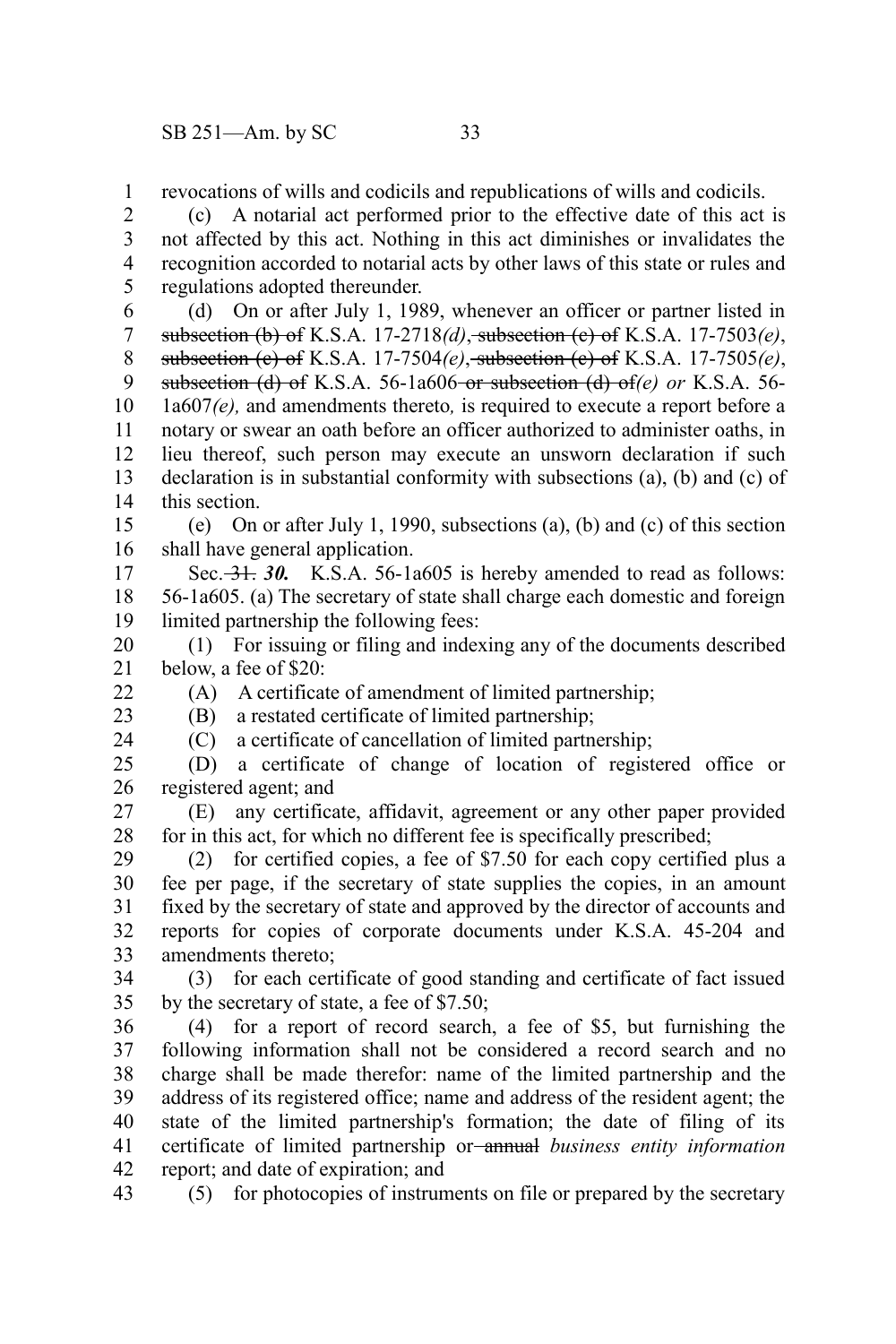of state's office and which are not certified, a fee per page in an amount fixed by the secretary of state and approved by the director of accounts and reports for copies of corporate documents under K.S.A. 45-204 and amendments thereto. 1 2 3 4

(b) Every limited partnership hereafter formed in this state shall pay to the secretary of state at the time of filing its certificate of limited partnership, an application and recording fee of \$150. 5 6 7

(c) At the time of filing its application to do business, every foreign limited partnership shall pay to the secretary of state an application and recording fee of \$150. 8 9 10

(d) The secretary of state shall not charge any fees for the documents or services described in this section upon an official request by any agency of this state or of the United States, or by any officer or employee thereof. 11 12 13

Sec. 32. *31.* K.S.A. 2019 Supp. 56-1a606 is hereby amended to read as follows: 56-1a606. (a) Every limited partnership organized under the laws of this state shall make<del> an annual</del> a written business entity *information* report<del> in writing</del> to the secretary of state, stating the prescribed information concerning the limited partnership at the close of business on the last day of its tax period next preceding the date of filing. If the limited partnership's tax period is other than the calendar year, it shall give notice of its different tax period to the secretary of state prior to December 31 of the year it commences the different tax period. 14 15 16 17 18 19 20 21 22

*(b)* The annual report shall be filed *annually biennially, as determined by the year that the limited partnership filed its formation documents. A limited partnership that filed formation documents in an even-numbered year shall file a report in each even-numbered year. A limited partnership that filed formation documents in an odd-numbered year shall file a report in each odd-numbered year. The report shall be filed after the close of the limited partnership's tax period but not later than* at the time prescribed by law for filing the limited partnership's annual Kansas income tax return*, unless the limited partnership has provided notice to the secretary of state that such limited partnership intends to file business entity information reports biennially or triennially, in which case, such reports shall be filed on the same date prescribed by law for filing the limited partnership's annual Kansas income tax return in the year the report is due according to the notice. A change in the time for filing reports under this section shall become effective on the first day of the tax period immediately following receipt of the notice of such change by the secretary of state*.  $\left(\frac{b}{c}\right)$  The annual report shall be made on a form prescribed by the 23 24 25 26 27 28 29 30 31 32 33 34 35 36 37 38 39 40

secretary of state. The report *and* shall contain the following information: 41 42

(1) The name of the limited partnership; and

(2) a list of the partners owning at least 5% of the capital of the 43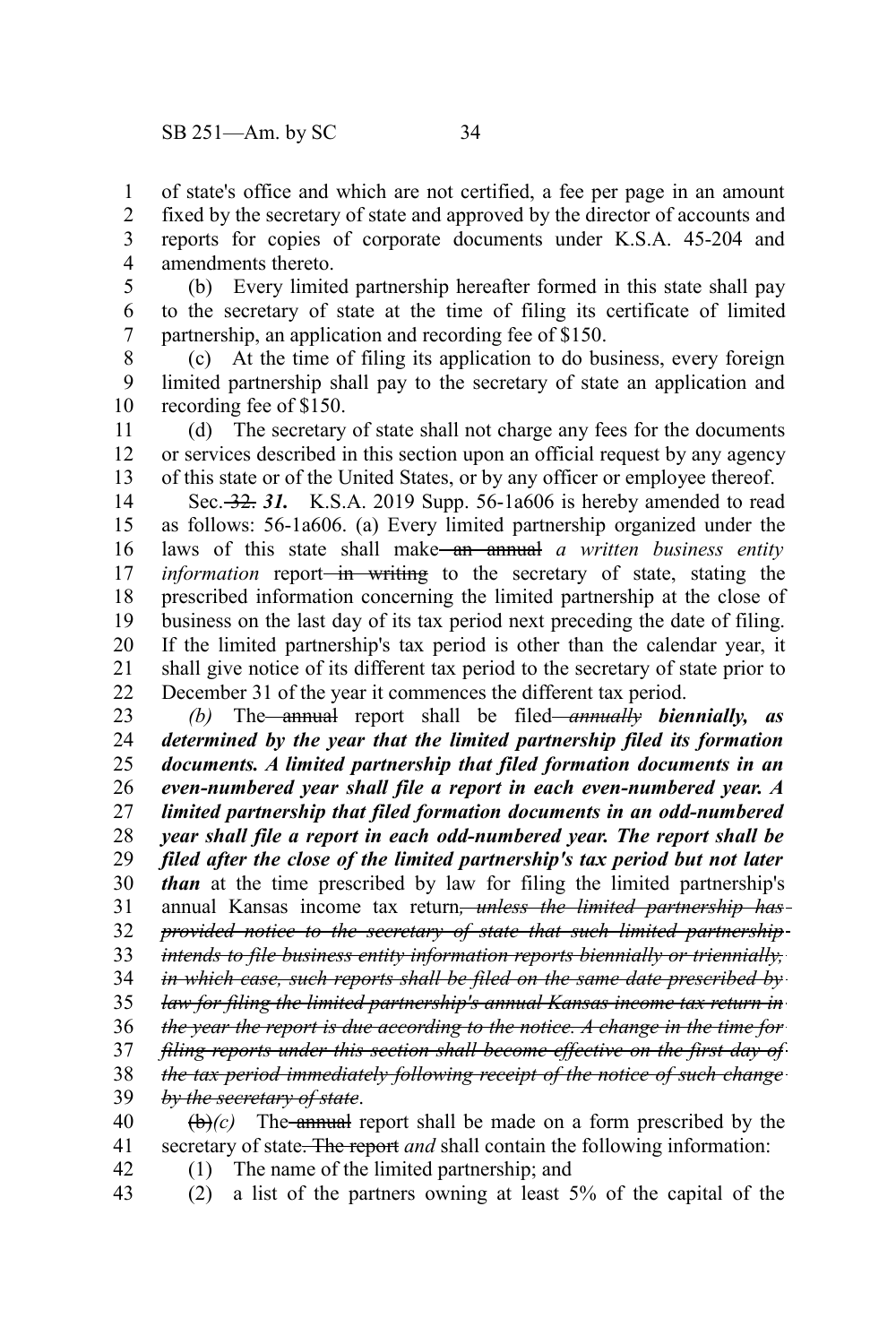partnership, with the address of each. 1

 $\left(\frac{e}{e}\right)$  Every limited partnership subject to the provisions of this section-which *that* is a limited agricultural partnership, as defined in K.S.A. 17-5903, and amendments thereto, and which *that* holds agricultural land, as defined in K.S.A. 17-5903, and amendments thereto, within this state shall show the following additional information on the report: 2 3 4 5 6 7

(1) The number of acres and location, listed by section, range, township and county of each lot, tract or parcel of agricultural land in this state owned or leased by the limited partnership; and 8 9 10

(2) whether any of the agricultural land held and reported under subsection (c)(1) *paragraph (1)* was acquired after July 1, 1981. 11 12

 $(d)$ (*e*) The annual report shall be signed by the general partner or partners of the limited partnership under penalty of perjury and forwarded to the secretary of state. 13 14 15

*(f)* At the time of filing the *its business entity information* report, the limited partnership shall pay to the secretary of state an annual report *a* fee in an amount equal to \$40 *\$80, plus the amount specified in rules and regulations of the secretary multiplied by the number of tax periods included in the report*. 16 17 18 19 20

 $\left(\frac{e}{e}\right)(g)$  The provisions of K.S.A. 17-7509, and amendments thereto, relating to penalties for failure of a corporation to file an annual *a business entity information* report or pay the required annual report fee, and the provisions of K.S.A. 17-7510(a), and amendments thereto, relating to forfeiture of a domestic corporation's articles of incorporation for failure to file an annual *a business entity information* report or pay the required annual report fee, shall be applicable to the certificate of partnership of any limited partnership—which *that* fails to file its—annual *business entity information* report or pay the annual report *required* fee within 90 days of the time prescribed in this section for filing and paying the same or, in the case of an annual *a* report filing and fee received by mail, postmarked within 90 days of the time prescribed in this section for filing and paying the same. Whenever the certificate of partnership of a limited partnership is forfeited for failure to file an annual *a business entity information* report or to pay the required annual report fee, the limited partnership may be reinstated by filing a certificate of reinstatement, in the manner and form to be prescribed by the secretary of state and paying to the secretary of state all fees, including any penalties thereon, due to the state. The fee for filing a certificate of reinstatement shall be the same as that prescribed by K.S.A. 17-7506, and amendments thereto, for filing a certificate of reinstatement of a corporation's articles of incorporation. 21 22 23 24 25 26 27 28 29 30 31 32 33 34 35 36 37 38 39 40 41

Sec. 33. *32.* K.S.A. 2019 Supp. 56-1a607 is hereby amended to read as follows: 56-1a607. (a) Every foreign limited partnership shall make-an-42 43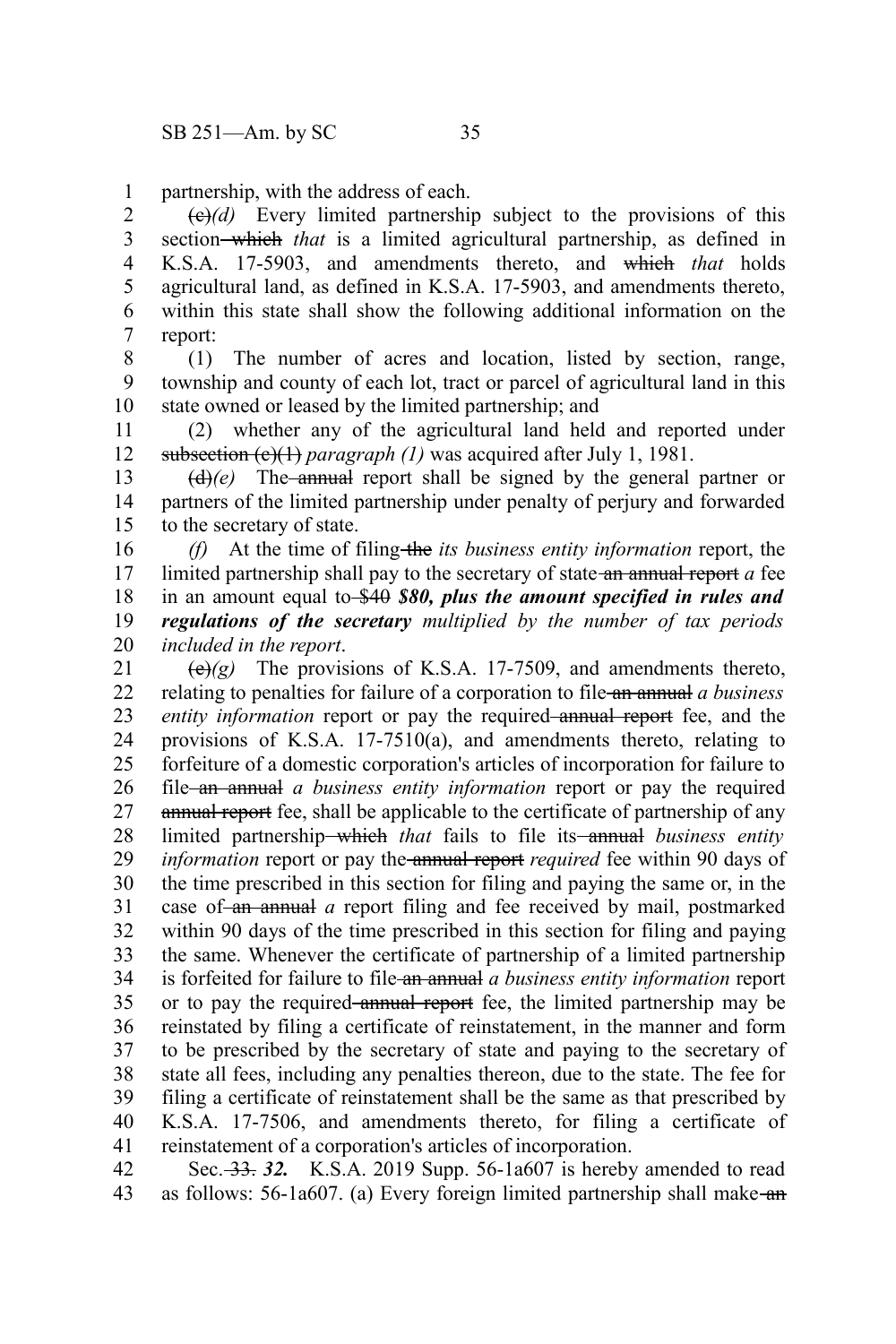annual *a written business entity information* report<del> in writing</del> to the secretary of state, stating the prescribed information concerning the limited partnership at the close of business on the last day of its tax period next preceding the date of filing. If the limited partnership's tax period is other than the calendar year, it shall give notice of its different tax period to the secretary of state prior to December 31 of the year it commences the different tax period. 1 2 3 4 5 6 7

*(b)* The annual report shall be filed *annually biennially, as determined by the year that the foreign limited partnership filed its foreign limited partnership application. A foreign limited partnership that filed its application in an even-numbered year shall file a report in each even-numbered year. A foreign limited partnership that filed its application in an odd-numbered year shall file a report in each oddnumbered year. The report shall be filed after the close of the limited partnership's tax period but not later than* at the time prescribed by law for filing the limited partnership's annual Kansas income tax return*, unless the foreign limited partnership has provided notice to the secretary of state* 8 9 10 11 12 13 14 15 16 17

*that such foreign limited partnership intends to file business entity* 18

*information reports biennially or triennially, in which case, such reports* 19

*shall be filed on the same date prescribed by law for filing the foreign* 20

*limited partnership's annual Kansas income tax return in the year the* 21

*report is due according to the notice. A change in the time for filing* 22

*reports under this section shall become effective on the first day of the tax* 23

*period immediately following receipt of the notice of such change by the secretary of state*. 24 25

 $(\theta)$  (c) The annual report shall be made on a form prescribed by the secretary of state. The report *and* shall contain the name of the limited partnership. 26 27 28

 $\left(\frac{\theta}{\theta}\right)$  Every foreign limited partnership subject to the provisions of this section which *that* is a limited agricultural partnership, as defined in K.S.A. 17-5903, and amendments thereto, and which *that* holds agricultural land, as defined in K.S.A. 17-5903, and amendments thereto, within this state shall show the following additional information on the report: 29 30 31 32 33 34

(1) The number of acres and location, listed by section, range, township and county of agricultural land in this state owned or leased by the limited partnership; and 35 36 37

(2) whether any of the agricultural land held and reported under subsection (e)(1) *paragraph* (1) was acquired after July 1, 1981. 38 39

 $(d)$ (e) The annual report shall be signed by the general partner or partners of the limited partnership under penalty of perjury and forwarded to the secretary of state. 40 41 42

*(f)* At the time of filing the *its business entity information* report, the 43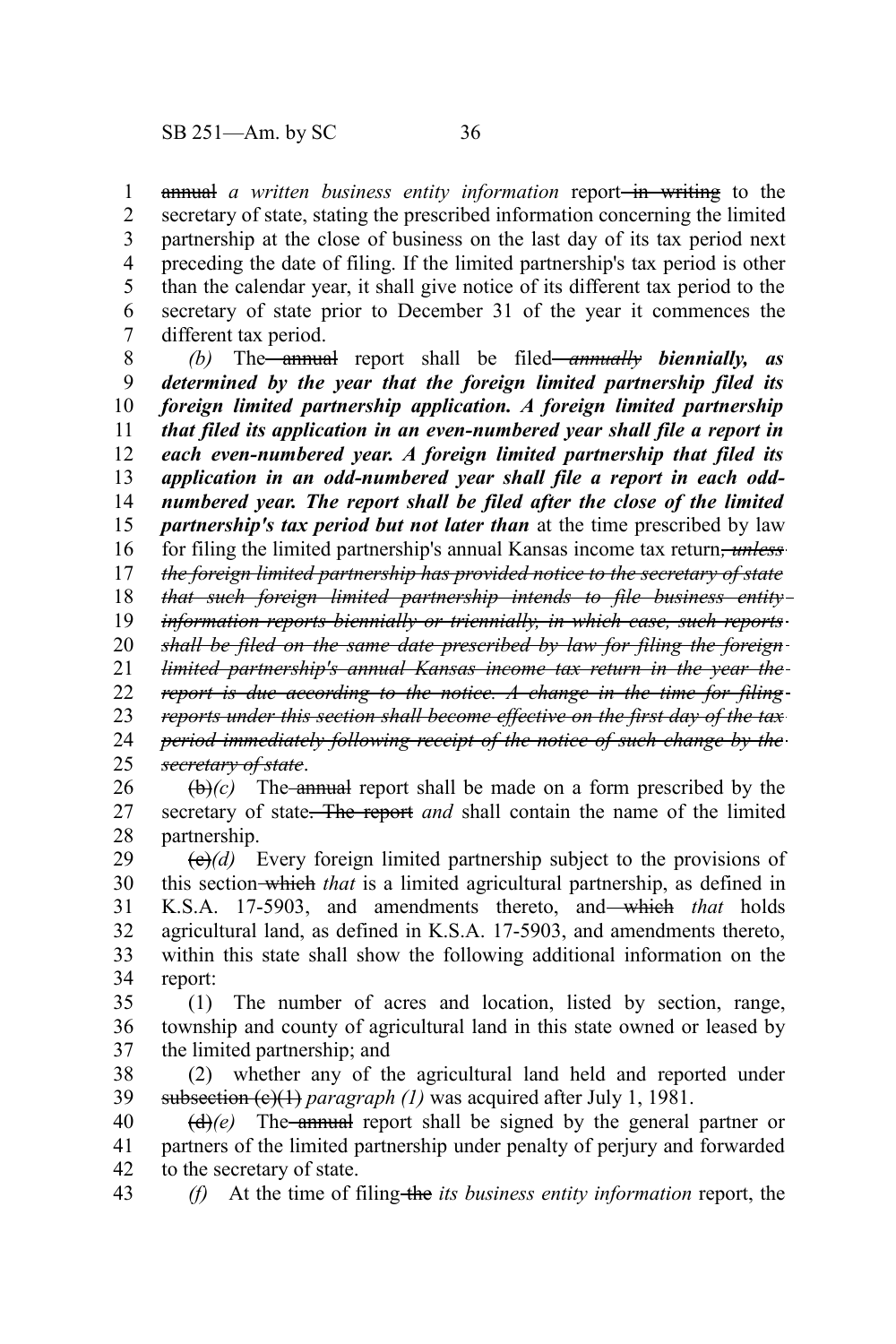foreign limited partnership shall pay to the secretary of state an annual-1

report *a* fee in an amount equal to \$40 *\$80, plus the amount specified in* 2 3

*rules and regulations of the secretary multiplied by the number of tax periods included in the report*. 4

 $\left(\frac{e}{e}\right)(g)$  The provisions of K.S.A. 17-7509, and amendments thereto, relating to penalties for failure of a corporation to file an annual *a business entity information* report or pay the required annual report fee, and the provisions of K.S.A. 17-7510(b), and amendments thereto, relating to forfeiture of a foreign corporation's authority to do business in this state for failure to file an annual *a business entity information* report or pay the required annual report fee, shall be applicable to the authority of any foreign limited partnership which fails to file its annual *business entity information* report or pay the-annual report *required* fee within 90 days of the time prescribed in this section for filing and paying the same or, in the case of an annual *a* report filing and fee received by mail, postmarked within 90 days of the time prescribed in this section for filing and paying the same. Whenever the authority of a foreign limited partnership to do business in this state is forfeited for failure to file an annual *a business entity information* report or to pay the required annual report fee, the foreign limited partnership's authority to do business in this state may be reinstated by filing a certificate of reinstatement, in the manner and form to be prescribed by the secretary of state and paying to the secretary of state all fees, including any penalties thereon, due to the state. The fee for filing a certificate of reinstatement shall be the same as that prescribed by K.S.A. 17-7506, and amendments thereto, for filing a certificate of reinstatement of a corporation's articles of incorporation. 5 6 7 8 9 10 11 12 13 14 15 16 17 18 19 20 21 22 23 24 25 26

Sec. 34. *33.* K.S.A. 2019 Supp. 56a-1201 is hereby amended to read as follows: 56a-1201. (a) Every limited liability partnership organized under the laws of this state shall make an annual *a written business entity information* report<del> in writing</del> to the secretary of state, stating the prescribed information concerning the limited liability partnership at the close of business on the last day of its tax period next preceding the date of filing. If the limited liability partnership's tax period is other than the calendar year, it shall give notice of its different tax period in writing to the secretary of state prior to December 31 of the year it commences the different tax period. 27 28 29 30 31 32 33 34 35 36

*(b)* The annual report shall be filed *annually biennially, as determined by the year that the limited liability partnership filed its limited liability partnership formation documents. A limited liability partnership that filed formation documents in an even-numbered year shall file a report in each even-numbered year. A limited liability partnership that filed formation documents in an odd-numbered year shall file a report in each odd-numbered year. The report shall be filed* 37 38 39 40 41 42 43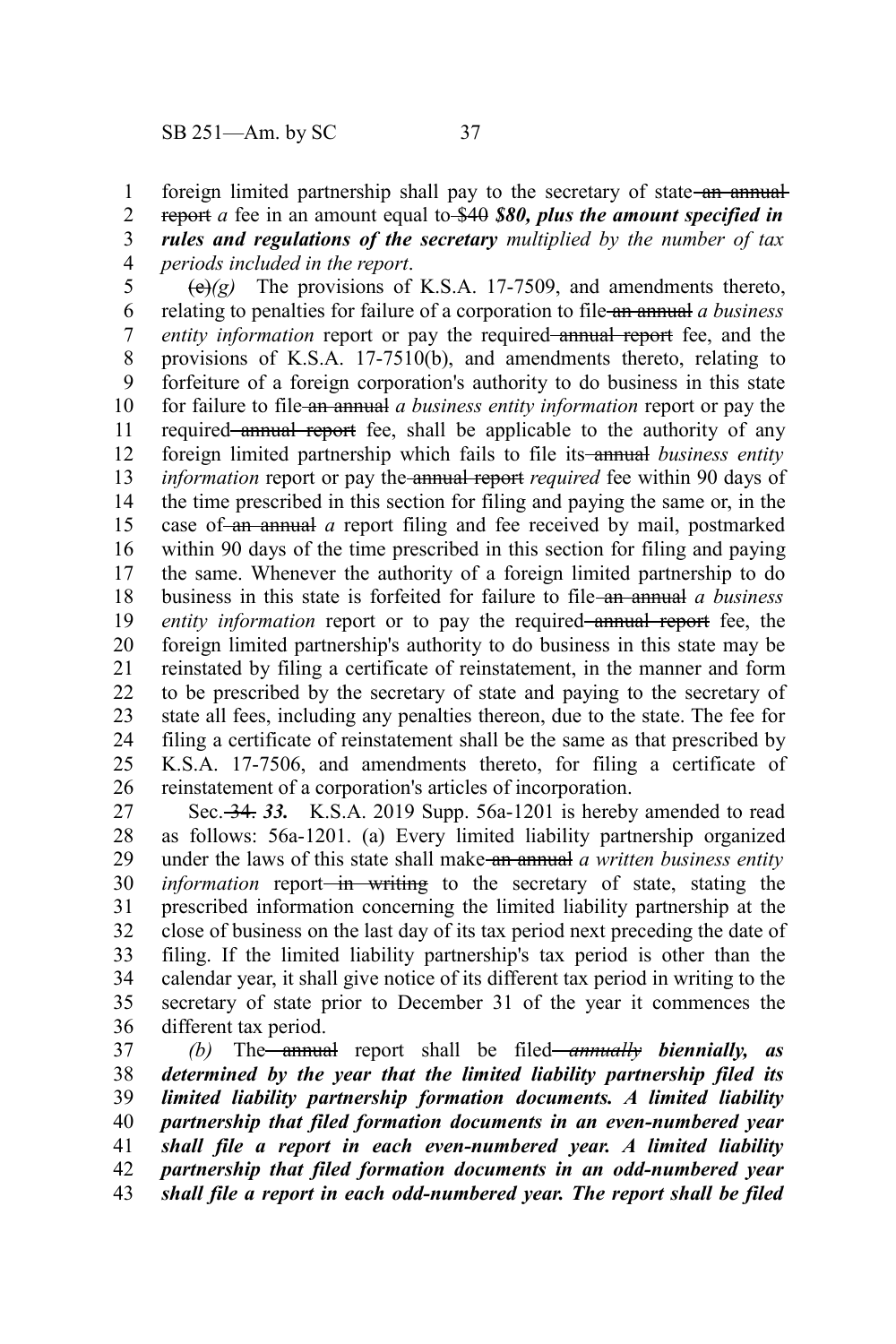SB 251—Am. by SC 38

*after the close of the limited liability partnership's tax period but not* 1

*later than* at the time prescribed by law for filing the limited liability 2

partnership's annual Kansas income tax return*, unless the limited liability partnership has provided notice to the secretary of state that such limited* 3 4

*liability partnership intends to file business entity information reports* 5

*biennially or triennially, in which case, such reports shall be filed on the* 6

*same date prescribed by law for filing the limited liability partnership's* 7

*annual Kansas income tax return in the year the report is due according to* 8

*the notice. A change in the time for filing reports under this section shall* 9

*become effective on the first day of the tax period immediately following receipt of the notice of such change by the secretary of state*. 10 11

 $\left(\frac{b}{c}\right)$  The annual report shall be made on a form prescribed by the secretary of state. The report *and* shall contain the following information: 12 13

14

(1) The name of the limited liability partnership; and

(2) a list of the partners owning at least 5% of the capital of the partnership, with the address of each. 15 16

 $\left(\frac{e}{e}\right)$  The annual report shall be signed by a partner of the limited liability partnership under penalty of perjury and forwarded to the secretary of state. 17 18 19

*(e)* At the time of filing the *its business entity information* report, the limited liability partnership shall pay to the secretary of state-an annualreport *a* fee in an amount equal to \$40 *\$80, plus the amount specified in rules and regulations of the secretary multiplied by the number of tax periods included in the report*. 20 21 22 23 24

(d)*(f)* The provisions of K.S.A. 17-7509, and amendments thereto, relating to penalties for failure of a corporation to file an annual *a business entity information* report or pay the required annual report fee, and the provisions of K.S.A. 17-7510(a), and amendments thereto, relating to penalties for failure of a corporation to file an annual *a business entity information* report or pay the required—annual report fee, shall be applicable to the statement of qualification of any limited liability partnership which *that* fails to file its annual *business entity information* report or pay the annual report *required* fee within 90 days of the time prescribed in this section for filing and paying the same or, in the case of an annual *a* report filing and fee received by mail, postmarked within 90 days of the time prescribed in this section for filing and paying the same. Whenever the statement of qualification of a limited liability partnership is forfeited for failure to file an annual *a business entity information* report or to pay the required annual report fee, the limited liability partnership may be reinstated by filing a certificate of reinstatement, in the manner and form to be prescribed by the secretary of state and paying to the secretary of state all fees, including any penalties thereon, due to the state. The fee for filing a certificate of reinstatement shall be the same as that prescribed 25 26 27 28 29 30 31 32 33 34 35 36 37 38 39 40 41 42 43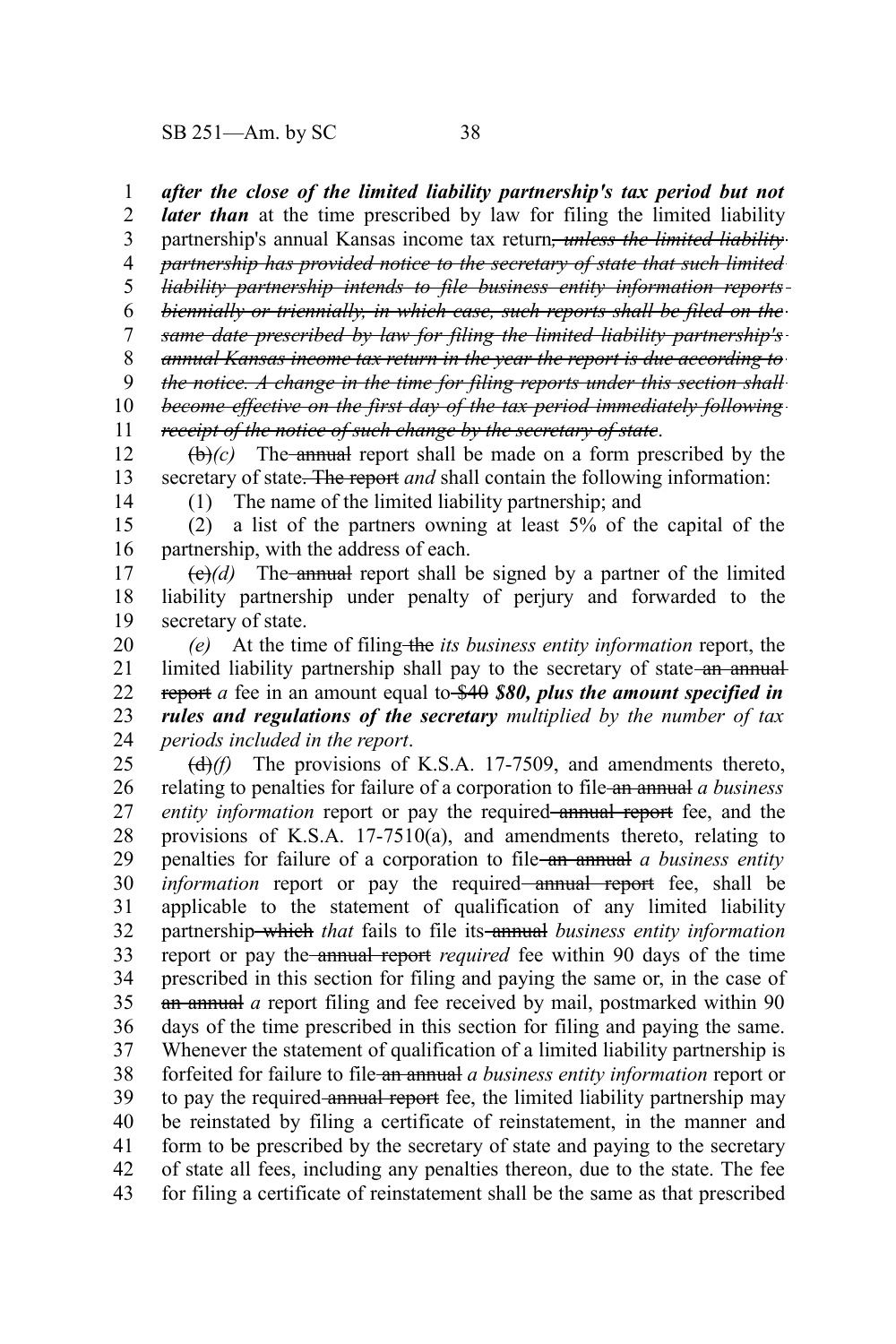by K.S.A. 17-7506, and amendments thereto, for filing a certificate of reinstatement of a corporation's articles of incorporation. 1 2

Sec. 35. *34.* K.S.A. 2019 Supp. 56a-1202 is hereby amended to read as follows: 56a-1202. (a) Every foreign limited liability partnership shall make an annual *a written business entity information* report-in writing to the secretary of state, stating the prescribed information concerning the foreign limited liability partnership at the close of business on the last day of its tax period next preceding the date of filing. If the foreign limited liability partnership's tax period is other than the calendar year, it shall give notice in writing of its different tax period to the secretary of state prior to December 31 of the year it commences the different tax period. 3 4 5 6 7 8 9 10 11

*(b)* The annual report shall be filed *annually biennially, as determined by the year that the foreign limited liability partnership filed its foreign limited liability partnership application. A foreign limited liability partnership that filed its application in an even-numbered year shall file a report in each even-numbered year. A foreign limited liability partnership that filed its application in an odd-numbered year shall file a report in each odd-numbered year. The report shall be filed after the close of the foreign limited liability partnership's tax period but not later than* at the time prescribed by law for filing the foreign limited liability partnership's annual Kansas income tax return*, unless the foreign limited liability partnership has provided notice to the secretary of state that such foreign limited liability partnership intends to file business entity information reports biennially or triennially, in which case, such reports shall be filed on the same date prescribed by law for filing the foreign limited liability partnership's annual Kansas income tax return in the year the report is due according to the notice. A change in the time for filing reports under this section shall become effective on the first day of the tax period immediately following receipt of the notice of such change by the secretary of state*. 12 13 14 15 16 17 18 19 20 21 22 23 24 25 26 27 28 29 30

 $(\theta)$  (c) The annual report shall be made on a form prescribed by the secretary of state. The report *and* shall contain the name of the foreign limited liability partnership. 31 32 33

 $\left(\frac{e}{e}\right)$  The annual report shall be signed by a partner of the foreign limited liability partnership under penalty of perjury and forwarded to the secretary of state. 34 35 36

*(e)* At the time of filing the *its business entity information* report, the foreign limited liability partnership shall pay to the secretary of state-anannual report *a* fee in an amount equal to \$40 *\$80, plus the amount specified in rules and regulations of the secretary multiplied by the number of tax periods included in the report*. 37 38 39 40 41

(d)*(f)* The provisions of K.S.A. 17-7509, and amendments thereto, relating to penalties for failure of a corporation to file an annual *a business* 42 43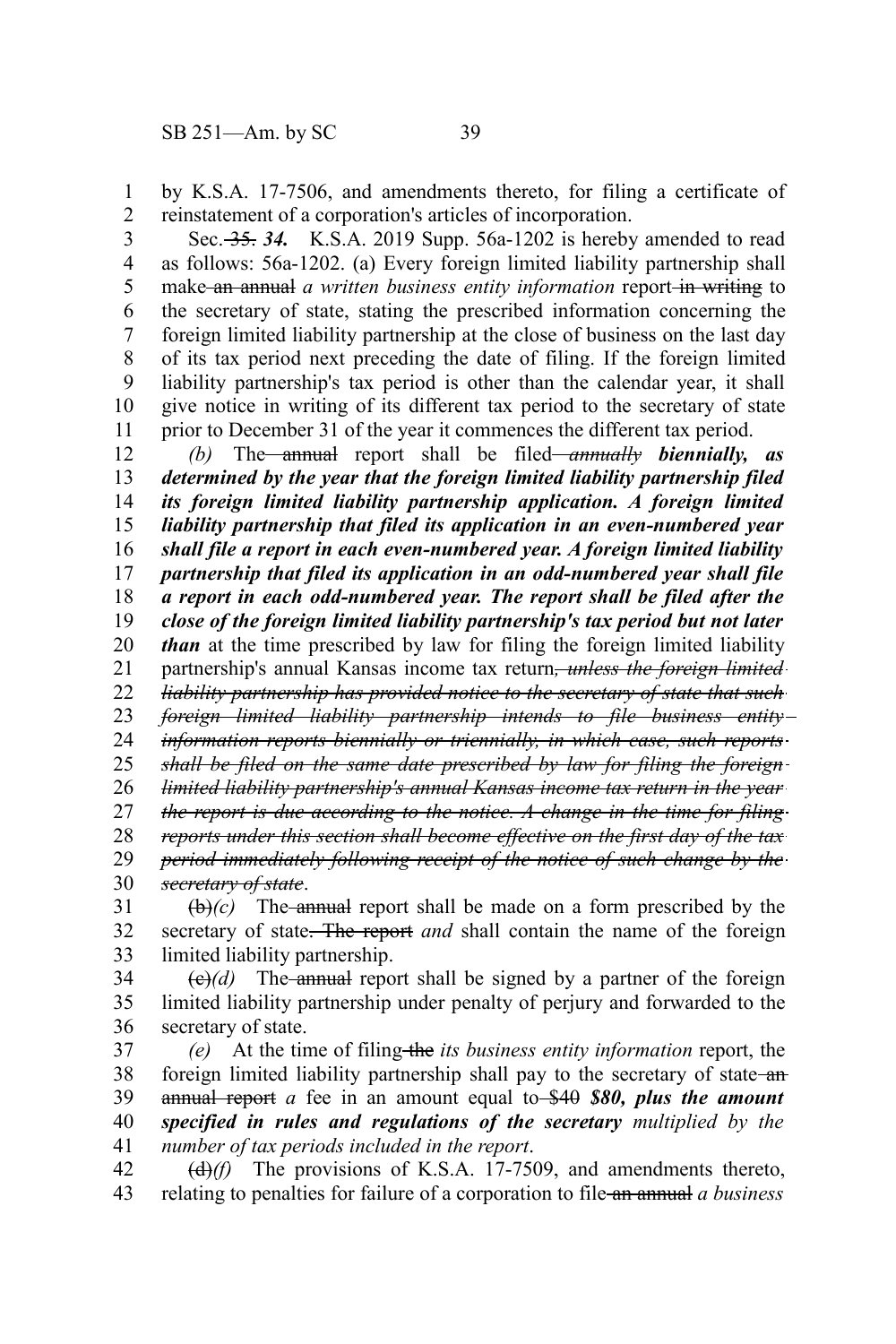*entity information* report or pay the required annual report fee, and the provisions of K.S.A. 17-7510(a), and amendments thereto, relating to penalties for failure of a corporation to file an annual *a business entity information* report or pay the required—annual report fee, shall be applicable to the statement of foreign qualification of any foreign limited liability partnership—which *that* fails to file its—annual *business entity information* report or pay the annual report *required* fee within 90 days of the time prescribed in this section for filing and paying the same or, in the case of an annual *a* report filing and fee received by mail, postmarked within 90 days of the time prescribed in this section for filing and paying the same. Whenever the statement of foreign qualification of a foreign limited liability partnership is forfeited for failure to file an annual *a business entity information* report or to pay the required-annual report fee, the statement of foreign qualification of the foreign limited liability partnership may be reinstated by filing a certificate of reinstatement, in the manner and form to be prescribed by the secretary of state and paying to the secretary of state all fees, including any penalties thereon, due to the state. The fee for filing a certificate of reinstatement shall be the same as that prescribed by K.S.A. 17-7506, and amendments thereto, for filing a certificate of reinstatement of a corporation's articles of incorporation. 1 2 3 4 5 6 7 8 9 10 11 12 13 14 15 16 17 18 19 20

Sec. 36. *35.* K.S.A. 75-446 is hereby amended to read as follows: 75- 446. The secretary of state shall remit all moneys received from-annual*business entity information* report fees, to the state treasurer in accordance with the provisions of K.S.A. 75-4215, and amendments thereto. Upon receipt of each such remittance, the state treasurer shall deposit the entire amount in the state treasury to the credit of the state general fund. 21 22 23 24 25 26

Sec. 37. K.S.A. 75-447 is hereby amended to read as follows: 75-447. Any entity required to file an annual *a business entity information* report with the secretary of state for a tax year commencing prior to January 1, 2004, shall be subject to the statutes in effect prior to the effective date of this act *July 1, 2004,* with respect to such annual report. 27 28 29 30 31

Sec. 38. *36.* K.S.A. 17-1513, 17-1618, 17-2037, 17-4677, 17-5902, 17-7507, 17-7509, 17-7511, 53-601, 56-1a605, 75-446 and 75-447 and K.S.A. 2019 Supp. 17-2036, 17-2718, 17-4634, 17-6014, 17-7002, 17- 7503, 17-7504, 17-7505, 17-7506, 17-7510, 17-7512, 17-76,136, *17- 76,136, as amended by section 36 of chapter 47 of the 2019 Session Laws of Kansas,* 17-76,139, *17-76,139, as amended by section 38 of chapter 47 of the 2019 Session Laws of Kansas,* 17-76,146, *17-76,146, as amended by section 41 of chapter 47 of the 2019 Session Laws of Kansas,* 17-76,147, 17-7903, 17-7904, *17-7904, as amended by section 43 of chapter 47 of the 2019 Session Laws of Kansas,* 17-7905, 17-7906, 17-7910, 17-7936, 56-1a606, 56-1a607, 56a-1201 and*, 56a-1203,* 56a-1202 *and 75-447* are hereby repealed. 32 33 34 35 36 37 38 39 40 41 42 43